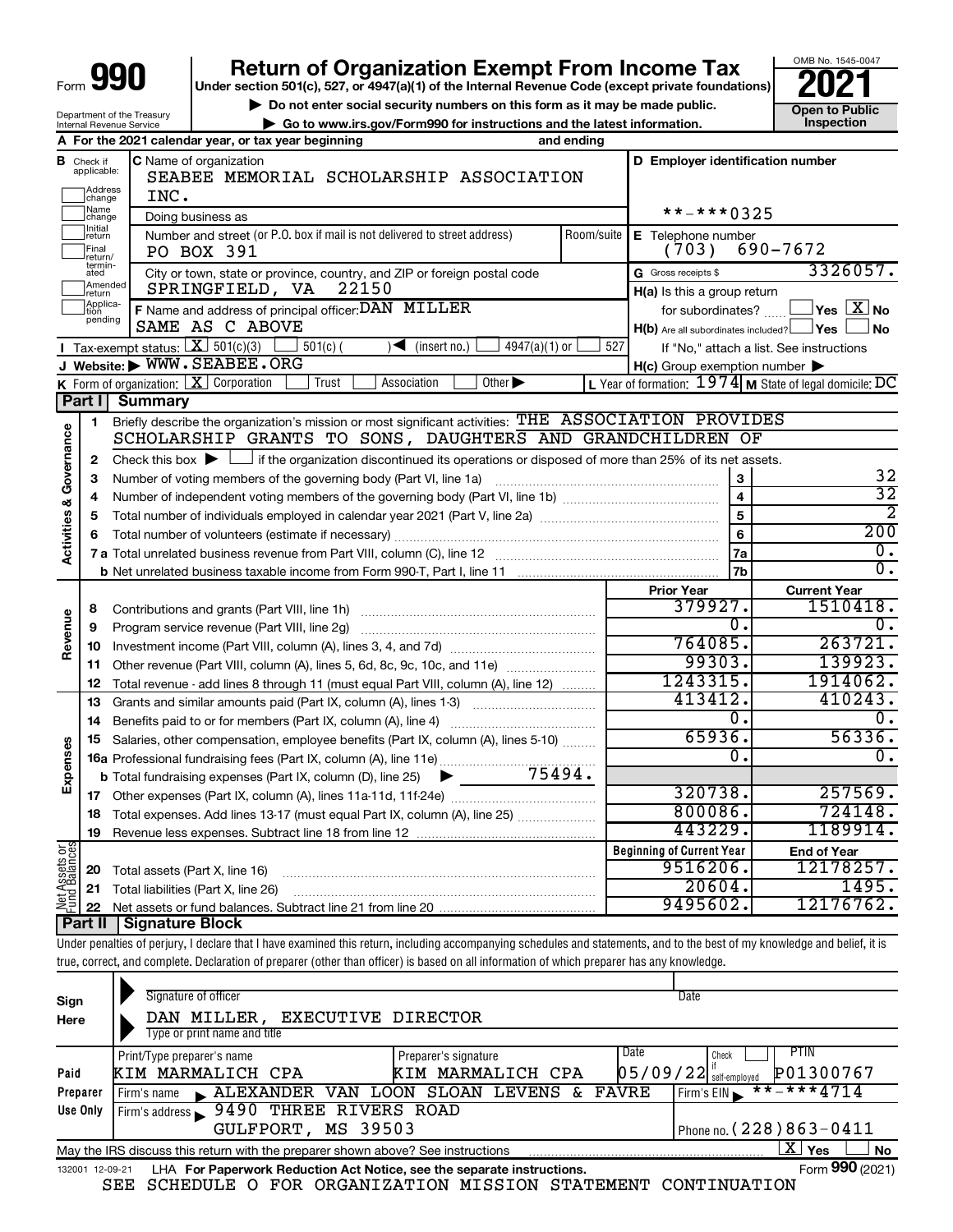|              | SEABEE MEMORIAL SCHOLARSHIP ASSOCIATION                                                                                                                          |
|--------------|------------------------------------------------------------------------------------------------------------------------------------------------------------------|
|              | **-***0325<br>INC.<br>Form 990 (2021)<br>Page 2                                                                                                                  |
|              | <b>Part III   Statement of Program Service Accomplishments</b>                                                                                                   |
|              |                                                                                                                                                                  |
| 1            | Briefly describe the organization's mission:<br>PROVIDE SCHOLARSHIPS                                                                                             |
|              |                                                                                                                                                                  |
|              |                                                                                                                                                                  |
|              |                                                                                                                                                                  |
| $\mathbf{2}$ | Did the organization undertake any significant program services during the year which were not listed on the                                                     |
|              | $\Box$ Yes $[\overline{\mathrm{X}}]$ No<br>prior Form 990 or 990-EZ?                                                                                             |
|              | If "Yes," describe these new services on Schedule O.                                                                                                             |
| 3            | $\overline{\ }$ Yes $\overline{\phantom{a}X}$ No<br>Did the organization cease conducting, or make significant changes in how it conducts, any program services? |
|              | If "Yes," describe these changes on Schedule O.                                                                                                                  |
| 4            | Describe the organization's program service accomplishments for each of its three largest program services, as measured by expenses.                             |
|              | Section 501(c)(3) and 501(c)(4) organizations are required to report the amount of grants and allocations to others, the total expenses, and                     |
|              | revenue, if any, for each program service reported.                                                                                                              |
| 4a           | $410243.$ (Revenue \$<br>516230.<br>including grants of \$<br>(Expenses \$<br>(Code:                                                                             |
|              | THE ASSOCIATION PROVIDES SCHOLARSHIP GRANTS TO SONS, DAUGHTERS AND                                                                                               |
|              | GRANDCHILDREN OF INDIVIDUALS WHO HAVE SERVED IN THE U.S. NAVY SEABEES                                                                                            |
|              | ENGINEER CORPS AND RAISES FUNDS TO CONSTRUCT<br>AND IN THE U.S. NAVY CIVIL                                                                                       |
|              | MONUMENTS AND MEMORIALS TO THE U.S.<br>NAVY SEABEES.                                                                                                             |
|              |                                                                                                                                                                  |
|              |                                                                                                                                                                  |
|              |                                                                                                                                                                  |
|              |                                                                                                                                                                  |
|              |                                                                                                                                                                  |
|              |                                                                                                                                                                  |
|              |                                                                                                                                                                  |
|              |                                                                                                                                                                  |
| 4b           | $\lambda$<br>including grants of \$<br>) (Revenue \$<br>(Code: ) (Expenses \$                                                                                    |
|              |                                                                                                                                                                  |
|              |                                                                                                                                                                  |
|              |                                                                                                                                                                  |
|              |                                                                                                                                                                  |
|              |                                                                                                                                                                  |
|              |                                                                                                                                                                  |
|              |                                                                                                                                                                  |
|              |                                                                                                                                                                  |
|              |                                                                                                                                                                  |
|              |                                                                                                                                                                  |
|              |                                                                                                                                                                  |
|              |                                                                                                                                                                  |
| 4с           | $\text{(Code:}$ $\qquad \qquad \text{)}$ (Expenses \$<br>$\angle$ (Revenue \$<br>including grants of \$                                                          |
|              |                                                                                                                                                                  |
|              |                                                                                                                                                                  |
|              |                                                                                                                                                                  |
|              |                                                                                                                                                                  |
|              |                                                                                                                                                                  |
|              |                                                                                                                                                                  |
|              |                                                                                                                                                                  |
|              |                                                                                                                                                                  |
|              |                                                                                                                                                                  |
|              |                                                                                                                                                                  |
|              |                                                                                                                                                                  |
| 4d           | Other program services (Describe on Schedule O.)                                                                                                                 |
|              | (Expenses \$<br>(Revenue \$<br>including grants of \$                                                                                                            |
| 4е           | 516230.<br>Total program service expenses                                                                                                                        |
|              |                                                                                                                                                                  |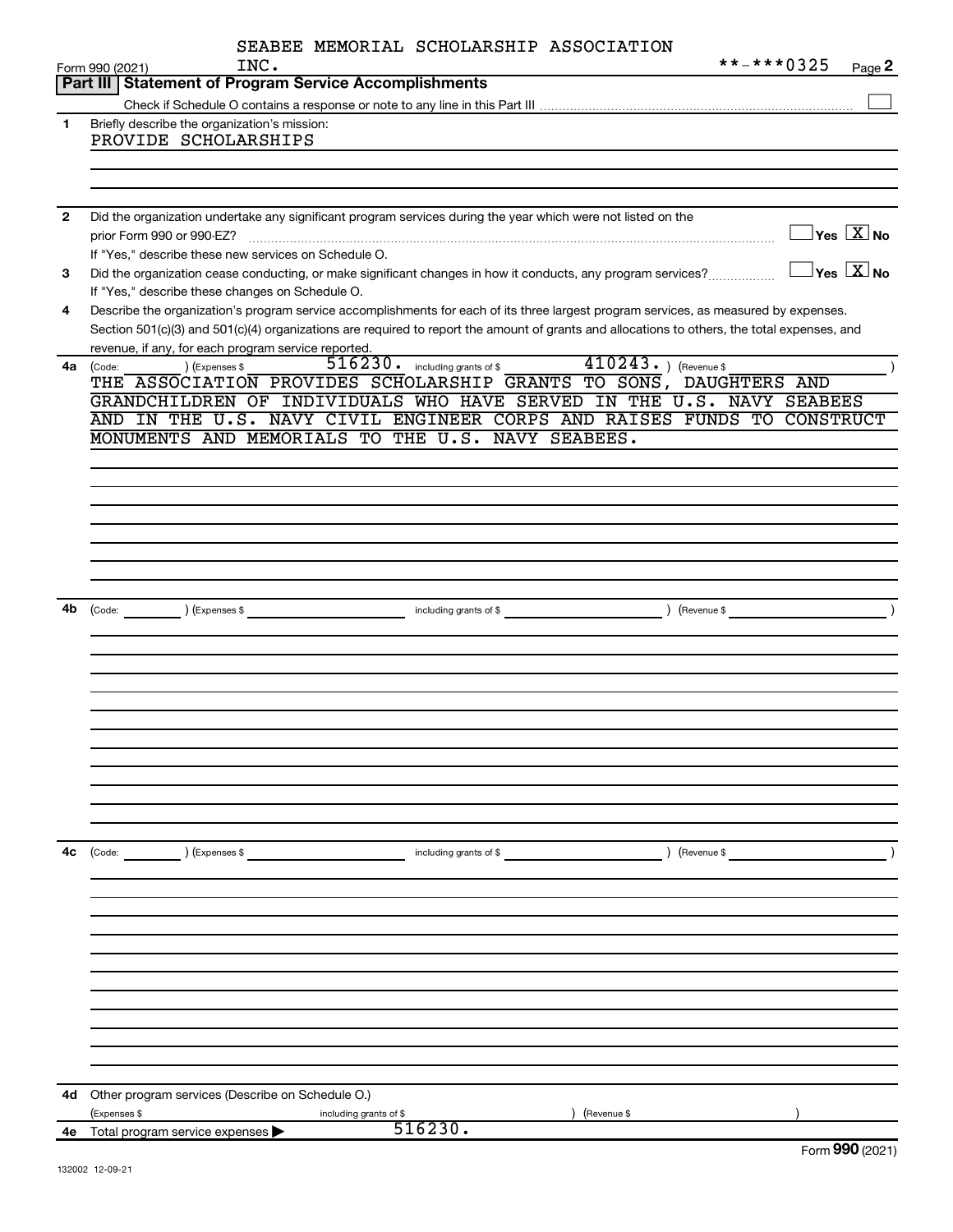|     | <b>Part IV   Checklist of Required Schedules</b>                                                                                        |                 |                         |                         |
|-----|-----------------------------------------------------------------------------------------------------------------------------------------|-----------------|-------------------------|-------------------------|
|     |                                                                                                                                         |                 | Yes                     | No                      |
| 1.  | Is the organization described in section 501(c)(3) or $4947(a)(1)$ (other than a private foundation)?                                   |                 |                         |                         |
|     | If "Yes," complete Schedule A                                                                                                           | 1               | х                       |                         |
| 2   |                                                                                                                                         | $\overline{2}$  | $\overline{\mathtt{x}}$ |                         |
| 3   | Did the organization engage in direct or indirect political campaign activities on behalf of or in opposition to candidates for         |                 |                         |                         |
|     | public office? If "Yes," complete Schedule C, Part I                                                                                    | 3               |                         | х                       |
| 4   | Section 501(c)(3) organizations. Did the organization engage in lobbying activities, or have a section 501(h) election in effect        |                 |                         |                         |
|     |                                                                                                                                         | 4               |                         | х                       |
| 5   | Is the organization a section 501(c)(4), 501(c)(5), or 501(c)(6) organization that receives membership dues, assessments, or            |                 |                         |                         |
|     |                                                                                                                                         | 5               |                         | х                       |
| 6   | Did the organization maintain any donor advised funds or any similar funds or accounts for which donors have the right to               |                 |                         |                         |
|     | provide advice on the distribution or investment of amounts in such funds or accounts? If "Yes," complete Schedule D, Part I            | 6               |                         | x                       |
| 7   | Did the organization receive or hold a conservation easement, including easements to preserve open space,                               |                 |                         |                         |
|     |                                                                                                                                         | $\overline{7}$  |                         | х                       |
| 8   | Did the organization maintain collections of works of art, historical treasures, or other similar assets? If "Yes," complete            |                 |                         |                         |
|     | Schedule D, Part III <b>Marting Communities</b> and the contract of the contract of the contract of the contract of the                 | 8               |                         | х                       |
| 9   | Did the organization report an amount in Part X, line 21, for escrow or custodial account liability, serve as a custodian for           |                 |                         |                         |
|     | amounts not listed in Part X; or provide credit counseling, debt management, credit repair, or debt negotiation services?               |                 |                         |                         |
|     |                                                                                                                                         | 9               |                         | x                       |
| 10  | Did the organization, directly or through a related organization, hold assets in donor-restricted endowments                            |                 |                         |                         |
|     |                                                                                                                                         | 10              | х                       |                         |
| 11  | If the organization's answer to any of the following questions is "Yes," then complete Schedule D, Parts VI, VII, VIII, IX, or X,       |                 |                         |                         |
|     | as applicable.                                                                                                                          |                 |                         |                         |
| а   | Did the organization report an amount for land, buildings, and equipment in Part X, line 10? If "Yes," complete Schedule D,             |                 |                         | х                       |
| b   | Part VI<br>Did the organization report an amount for investments - other securities in Part X, line 12, that is 5% or more of its total | 11a             |                         |                         |
|     |                                                                                                                                         | 11b             | х                       |                         |
| с   | Did the organization report an amount for investments - program related in Part X, line 13, that is 5% or more of its total             |                 |                         |                         |
|     |                                                                                                                                         | 11c             |                         | х                       |
|     | d Did the organization report an amount for other assets in Part X, line 15, that is 5% or more of its total assets reported in         |                 |                         |                         |
|     |                                                                                                                                         | 11d             |                         | x                       |
|     | Did the organization report an amount for other liabilities in Part X, line 25? If "Yes," complete Schedule D, Part X                   | 11e             |                         | $\overline{\texttt{x}}$ |
| f   | Did the organization's separate or consolidated financial statements for the tax year include a footnote that addresses                 |                 |                         |                         |
|     | the organization's liability for uncertain tax positions under FIN 48 (ASC 740)? If "Yes," complete Schedule D, Part X                  | 11f             | х                       |                         |
|     | 12a Did the organization obtain separate, independent audited financial statements for the tax year? If "Yes," complete                 |                 |                         |                         |
|     |                                                                                                                                         | 12a             | х                       |                         |
|     | b Was the organization included in consolidated, independent audited financial statements for the tax year?                             |                 |                         |                         |
|     | If "Yes," and if the organization answered "No" to line 12a, then completing Schedule D, Parts XI and XII is optional                   | 12 <sub>b</sub> |                         | х                       |
| 13  | Is the organization a school described in section 170(b)(1)(A)(ii)? If "Yes," complete Schedule E [[[[[[[[[[[[                          | 13              |                         | $\overline{\text{x}}$   |
| 14a | Did the organization maintain an office, employees, or agents outside of the United States?                                             | 14a             |                         | $\overline{\text{X}}$   |
|     | <b>b</b> Did the organization have aggregate revenues or expenses of more than \$10,000 from grantmaking, fundraising, business,        |                 |                         |                         |
|     | investment, and program service activities outside the United States, or aggregate foreign investments valued at \$100,000              |                 |                         |                         |
|     |                                                                                                                                         | 14b             |                         | x                       |
| 15  | Did the organization report on Part IX, column (A), line 3, more than \$5,000 of grants or other assistance to or for any               |                 |                         | x                       |
|     | Did the organization report on Part IX, column (A), line 3, more than \$5,000 of aggregate grants or other assistance to                | 15              |                         |                         |
| 16  |                                                                                                                                         | 16              |                         | x                       |
| 17  | Did the organization report a total of more than \$15,000 of expenses for professional fundraising services on Part IX,                 |                 |                         |                         |
|     |                                                                                                                                         | 17              |                         | x                       |
| 18  | Did the organization report more than \$15,000 total of fundraising event gross income and contributions on Part VIII, lines            |                 |                         |                         |
|     |                                                                                                                                         | 18              | х                       |                         |
| 19  | Did the organization report more than \$15,000 of gross income from gaming activities on Part VIII, line 9a? If "Yes,"                  |                 |                         |                         |
|     |                                                                                                                                         | 19              |                         | x                       |
| 20a |                                                                                                                                         | 20a             |                         | $\overline{\texttt{x}}$ |
| b   |                                                                                                                                         | 20 <sub>b</sub> |                         |                         |
| 21  | Did the organization report more than \$5,000 of grants or other assistance to any domestic organization or                             |                 |                         |                         |
|     |                                                                                                                                         | 21              |                         | x                       |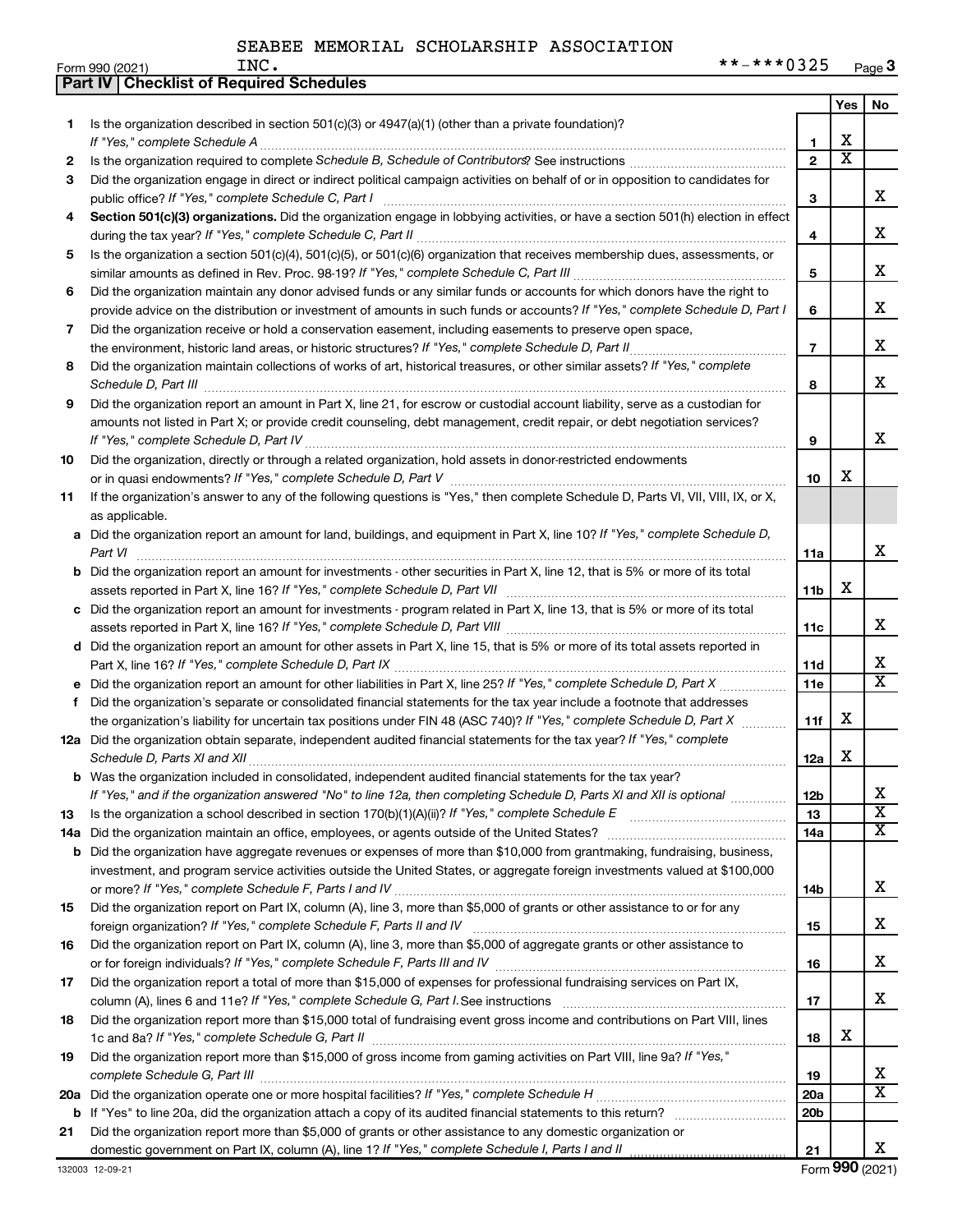|               | <b>Part IV   Checklist of Required Schedules (continued)</b>                                                                                                                           |                 |                             |                         |
|---------------|----------------------------------------------------------------------------------------------------------------------------------------------------------------------------------------|-----------------|-----------------------------|-------------------------|
|               |                                                                                                                                                                                        |                 | Yes                         | No                      |
| 22            | Did the organization report more than \$5,000 of grants or other assistance to or for domestic individuals on                                                                          |                 |                             |                         |
|               |                                                                                                                                                                                        | 22              | X                           |                         |
| 23            | Did the organization answer "Yes" to Part VII, Section A, line 3, 4, or 5, about compensation of the organization's current                                                            |                 |                             |                         |
|               | and former officers, directors, trustees, key employees, and highest compensated employees? If "Yes," complete                                                                         |                 |                             |                         |
|               |                                                                                                                                                                                        | 23              |                             | x                       |
|               | Schedule J <b>Execute Schedule J Execute Schedule J</b><br>24a Did the organization have a tax-exempt bond issue with an outstanding principal amount of more than \$100,000 as of the |                 |                             |                         |
|               |                                                                                                                                                                                        |                 |                             |                         |
|               | last day of the year, that was issued after December 31, 2002? If "Yes," answer lines 24b through 24d and complete                                                                     |                 |                             | x                       |
|               |                                                                                                                                                                                        | 24a             |                             |                         |
|               |                                                                                                                                                                                        | 24b             |                             |                         |
|               | c Did the organization maintain an escrow account other than a refunding escrow at any time during the year to defease                                                                 |                 |                             |                         |
|               |                                                                                                                                                                                        | 24c             |                             |                         |
|               |                                                                                                                                                                                        | 24d             |                             |                         |
|               | 25a Section 501(c)(3), 501(c)(4), and 501(c)(29) organizations. Did the organization engage in an excess benefit                                                                       |                 |                             |                         |
|               |                                                                                                                                                                                        | 25a             |                             | x                       |
|               | b Is the organization aware that it engaged in an excess benefit transaction with a disqualified person in a prior year, and                                                           |                 |                             |                         |
|               | that the transaction has not been reported on any of the organization's prior Forms 990 or 990-EZ? If "Yes," complete                                                                  |                 |                             |                         |
|               | Schedule L, Part I                                                                                                                                                                     | 25b             |                             | х                       |
| 26            | Did the organization report any amount on Part X, line 5 or 22, for receivables from or payables to any current                                                                        |                 |                             |                         |
|               | or former officer, director, trustee, key employee, creator or founder, substantial contributor, or 35%                                                                                |                 |                             |                         |
|               |                                                                                                                                                                                        | 26              |                             | X                       |
| 27            | Did the organization provide a grant or other assistance to any current or former officer, director, trustee, key employee,                                                            |                 |                             |                         |
|               | creator or founder, substantial contributor or employee thereof, a grant selection committee member, or to a 35% controlled                                                            |                 |                             |                         |
|               | entity (including an employee thereof) or family member of any of these persons? If "Yes," complete Schedule L, Part III.                                                              | 27              |                             | х                       |
| 28            | Was the organization a party to a business transaction with one of the following parties (see the Schedule L, Part IV,                                                                 |                 |                             |                         |
|               |                                                                                                                                                                                        |                 |                             |                         |
|               | instructions for applicable filing thresholds, conditions, and exceptions):                                                                                                            |                 |                             |                         |
| а             | A current or former officer, director, trustee, key employee, creator or founder, or substantial contributor? If                                                                       |                 |                             | X                       |
|               |                                                                                                                                                                                        | 28a             |                             | $\overline{\mathbf{x}}$ |
|               |                                                                                                                                                                                        | 28 <sub>b</sub> |                             |                         |
|               | c A 35% controlled entity of one or more individuals and/or organizations described in line 28a or 28b?!f                                                                              |                 |                             |                         |
|               |                                                                                                                                                                                        | 28c             |                             | X                       |
| 29            |                                                                                                                                                                                        | 29              |                             | $\overline{\mathbf{x}}$ |
| 30            | Did the organization receive contributions of art, historical treasures, or other similar assets, or qualified conservation                                                            |                 |                             |                         |
|               |                                                                                                                                                                                        | 30              |                             | x                       |
| 31            | Did the organization liquidate, terminate, or dissolve and cease operations? If "Yes," complete Schedule N, Part I                                                                     | 31              |                             | $\overline{\mathtt{x}}$ |
| 32            | Did the organization sell, exchange, dispose of, or transfer more than 25% of its net assets? If "Yes," complete                                                                       |                 |                             |                         |
|               | Schedule N, Part II                                                                                                                                                                    | 32              |                             | Χ                       |
| 33            | Did the organization own 100% of an entity disregarded as separate from the organization under Regulations                                                                             |                 |                             |                         |
|               |                                                                                                                                                                                        | 33              |                             | x                       |
| 34            | Was the organization related to any tax-exempt or taxable entity? If "Yes," complete Schedule R, Part II, III, or IV, and                                                              |                 |                             |                         |
|               | Part V, line 1                                                                                                                                                                         | 34              |                             | x                       |
|               | 35a Did the organization have a controlled entity within the meaning of section 512(b)(13)?                                                                                            | 35a             |                             | $\overline{\mathtt{x}}$ |
|               | b If "Yes" to line 35a, did the organization receive any payment from or engage in any transaction with a controlled entity                                                            |                 |                             |                         |
|               |                                                                                                                                                                                        | 35 <sub>b</sub> |                             |                         |
| 36            | Section 501(c)(3) organizations. Did the organization make any transfers to an exempt non-charitable related organization?                                                             |                 |                             |                         |
|               |                                                                                                                                                                                        | 36              |                             | X                       |
| 37            | Did the organization conduct more than 5% of its activities through an entity that is not a related organization                                                                       |                 |                             |                         |
|               |                                                                                                                                                                                        | 37              |                             | X                       |
| 38            | Did the organization complete Schedule O and provide explanations on Schedule O for Part VI, lines 11b and 19?                                                                         |                 |                             |                         |
|               |                                                                                                                                                                                        | 38              | х                           |                         |
| <b>Part V</b> | <b>Statements Regarding Other IRS Filings and Tax Compliance</b>                                                                                                                       |                 |                             |                         |
|               |                                                                                                                                                                                        |                 |                             |                         |
|               |                                                                                                                                                                                        |                 | Yes                         | No                      |
|               | 1a                                                                                                                                                                                     |                 |                             |                         |
|               | Enter the number of Forms W-2G included on line 1a. Enter -0- if not applicable<br>1b                                                                                                  |                 |                             |                         |
| b             | Did the organization comply with backup withholding rules for reportable payments to vendors and reportable gaming                                                                     |                 |                             |                         |
|               |                                                                                                                                                                                        |                 | X                           |                         |
|               |                                                                                                                                                                                        | 1c              | $F_{\text{sum}}$ QQQ (2021) |                         |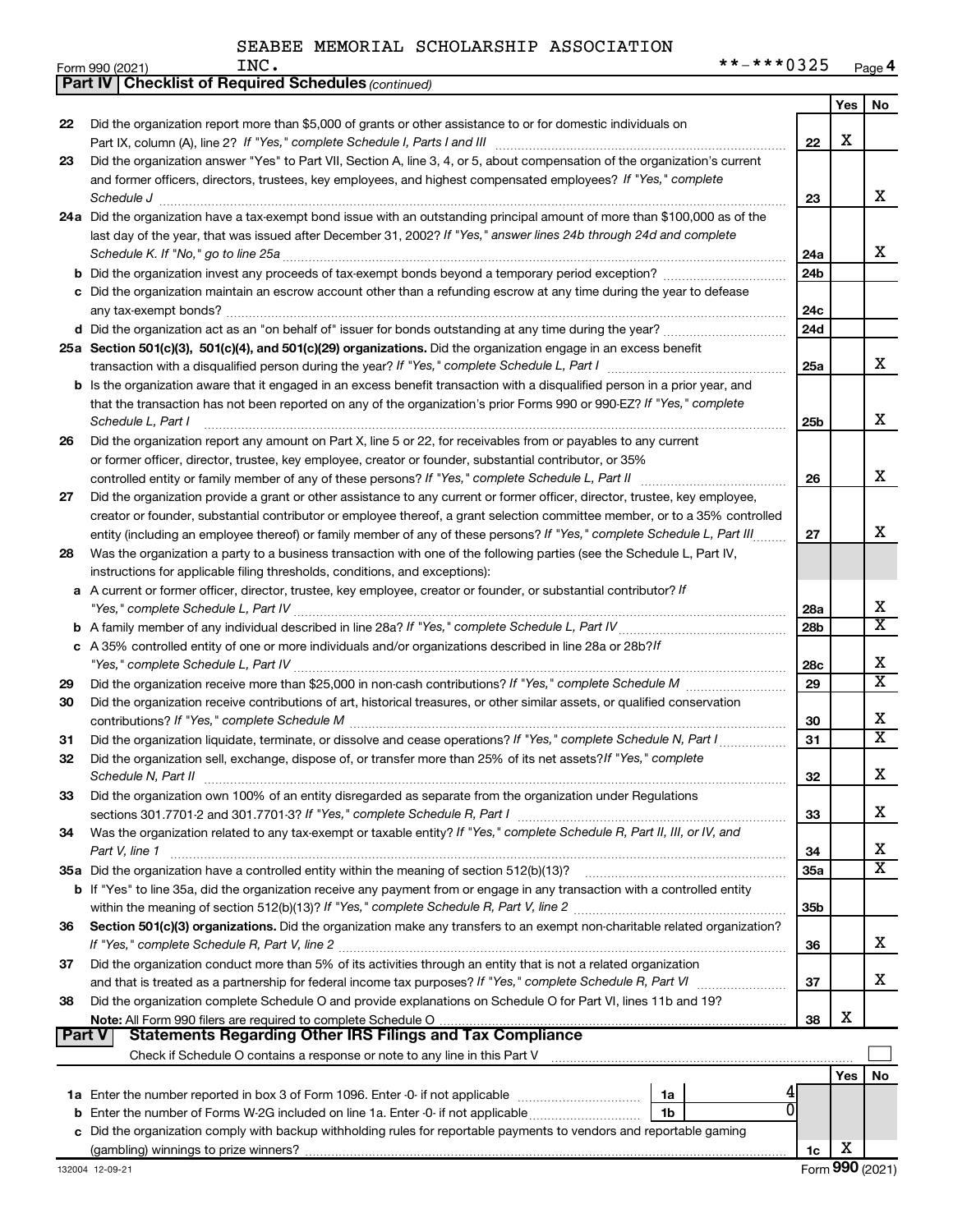| Part V | Statements Regarding Other IRS Filings and Tax Compliance (continued)                                                                           |     |     |                         |  |  |  |  |
|--------|-------------------------------------------------------------------------------------------------------------------------------------------------|-----|-----|-------------------------|--|--|--|--|
|        |                                                                                                                                                 |     | Yes | No                      |  |  |  |  |
|        | 2a Enter the number of employees reported on Form W-3, Transmittal of Wage and Tax Statements,                                                  |     |     |                         |  |  |  |  |
|        | $\overline{2}$<br>filed for the calendar year ending with or within the year covered by this return<br>2a                                       |     |     |                         |  |  |  |  |
| b      |                                                                                                                                                 | 2b  | х   |                         |  |  |  |  |
|        |                                                                                                                                                 |     |     |                         |  |  |  |  |
| За     | Did the organization have unrelated business gross income of \$1,000 or more during the year?                                                   |     |     |                         |  |  |  |  |
| b      |                                                                                                                                                 | Зb  |     |                         |  |  |  |  |
|        | 4a At any time during the calendar year, did the organization have an interest in, or a signature or other authority over, a                    |     |     |                         |  |  |  |  |
|        | financial account in a foreign country (such as a bank account, securities account, or other financial account)?                                | 4a  |     | х                       |  |  |  |  |
|        | <b>b</b> If "Yes," enter the name of the foreign country $\blacktriangleright$                                                                  |     |     |                         |  |  |  |  |
|        | See instructions for filing requirements for FinCEN Form 114, Report of Foreign Bank and Financial Accounts (FBAR).                             |     |     |                         |  |  |  |  |
| 5a     |                                                                                                                                                 | 5a  |     | х                       |  |  |  |  |
| b      |                                                                                                                                                 | 5b  |     | $\overline{\mathbf{X}}$ |  |  |  |  |
|        |                                                                                                                                                 | 5c  |     |                         |  |  |  |  |
|        | 6a Does the organization have annual gross receipts that are normally greater than \$100,000, and did the organization solicit                  |     |     |                         |  |  |  |  |
|        |                                                                                                                                                 | 6a  |     | х                       |  |  |  |  |
| b      | If "Yes," did the organization include with every solicitation an express statement that such contributions or gifts                            |     |     |                         |  |  |  |  |
|        | were not tax deductible?                                                                                                                        | 6b  |     |                         |  |  |  |  |
| 7      | Organizations that may receive deductible contributions under section 170(c).                                                                   |     |     |                         |  |  |  |  |
| a      | Did the organization receive a payment in excess of \$75 made partly as a contribution and partly for goods and services provided to the payor? | 7a  |     | х                       |  |  |  |  |
| b      |                                                                                                                                                 | 7b  |     |                         |  |  |  |  |
|        | Did the organization sell, exchange, or otherwise dispose of tangible personal property for which it was required                               |     |     |                         |  |  |  |  |
|        | to file Form 8282?                                                                                                                              | 7c  |     | x                       |  |  |  |  |
| d      | 7d                                                                                                                                              |     |     |                         |  |  |  |  |
|        | Did the organization receive any funds, directly or indirectly, to pay premiums on a personal benefit contract?                                 | 7е  |     |                         |  |  |  |  |
| f      |                                                                                                                                                 | 7f  |     |                         |  |  |  |  |
| g      | If the organization received a contribution of qualified intellectual property, did the organization file Form 8899 as required?                | 7g  |     |                         |  |  |  |  |
| h      | If the organization received a contribution of cars, boats, airplanes, or other vehicles, did the organization file a Form 1098-C?              | 7h  |     |                         |  |  |  |  |
| 8      | Sponsoring organizations maintaining donor advised funds. Did a donor advised fund maintained by the                                            |     |     |                         |  |  |  |  |
|        |                                                                                                                                                 | 8   |     |                         |  |  |  |  |
| 9      | Sponsoring organizations maintaining donor advised funds.                                                                                       |     |     |                         |  |  |  |  |
| а      | Did the sponsoring organization make any taxable distributions under section 4966?                                                              | 9а  |     |                         |  |  |  |  |
| b      |                                                                                                                                                 | 9b  |     |                         |  |  |  |  |
| 10     | Section 501(c)(7) organizations. Enter:                                                                                                         |     |     |                         |  |  |  |  |
| а      | 10a                                                                                                                                             |     |     |                         |  |  |  |  |
|        | 10 <sub>b</sub><br>Gross receipts, included on Form 990, Part VIII, line 12, for public use of club facilities                                  |     |     |                         |  |  |  |  |
| 11     | Section 501(c)(12) organizations. Enter:                                                                                                        |     |     |                         |  |  |  |  |
| а      | 11a                                                                                                                                             |     |     |                         |  |  |  |  |
| b      | Gross income from other sources. (Do not net amounts due or paid to other sources against                                                       |     |     |                         |  |  |  |  |
|        | amounts due or received from them.)<br>11b                                                                                                      |     |     |                         |  |  |  |  |
|        | 12a Section 4947(a)(1) non-exempt charitable trusts. Is the organization filing Form 990 in lieu of Form 1041?                                  | 12a |     |                         |  |  |  |  |
|        | 12 <sub>b</sub><br><b>b</b> If "Yes," enter the amount of tax-exempt interest received or accrued during the year                               |     |     |                         |  |  |  |  |
| 13     | Section 501(c)(29) qualified nonprofit health insurance issuers.                                                                                |     |     |                         |  |  |  |  |
|        | a Is the organization licensed to issue qualified health plans in more than one state?                                                          | 13a |     |                         |  |  |  |  |
|        | <b>Note:</b> See the instructions for additional information the organization must report on Schedule O.                                        |     |     |                         |  |  |  |  |
|        | <b>b</b> Enter the amount of reserves the organization is required to maintain by the states in which the                                       |     |     |                         |  |  |  |  |
|        | 13b                                                                                                                                             |     |     |                         |  |  |  |  |
| с      | 13c                                                                                                                                             |     |     |                         |  |  |  |  |
|        | 14a Did the organization receive any payments for indoor tanning services during the tax year?                                                  | 14a |     | x                       |  |  |  |  |
|        | <b>b</b> If "Yes," has it filed a Form 720 to report these payments? If "No," provide an explanation on Schedule O                              | 14b |     |                         |  |  |  |  |
| 15     | Is the organization subject to the section 4960 tax on payment(s) of more than \$1,000,000 in remuneration or                                   |     |     |                         |  |  |  |  |
|        |                                                                                                                                                 | 15  |     | х                       |  |  |  |  |
|        | If "Yes," see the instructions and file Form 4720, Schedule N.                                                                                  |     |     |                         |  |  |  |  |
| 16     | Is the organization an educational institution subject to the section 4968 excise tax on net investment income?                                 | 16  |     | x                       |  |  |  |  |
|        | If "Yes," complete Form 4720, Schedule O.                                                                                                       |     |     |                         |  |  |  |  |
| 17     | Section 501(c)(21) organizations. Did the trust, any disqualified person, or mine operator engage in any                                        |     |     |                         |  |  |  |  |
|        |                                                                                                                                                 | 17  |     |                         |  |  |  |  |
|        | If "Yes," complete Form 6069.                                                                                                                   |     |     |                         |  |  |  |  |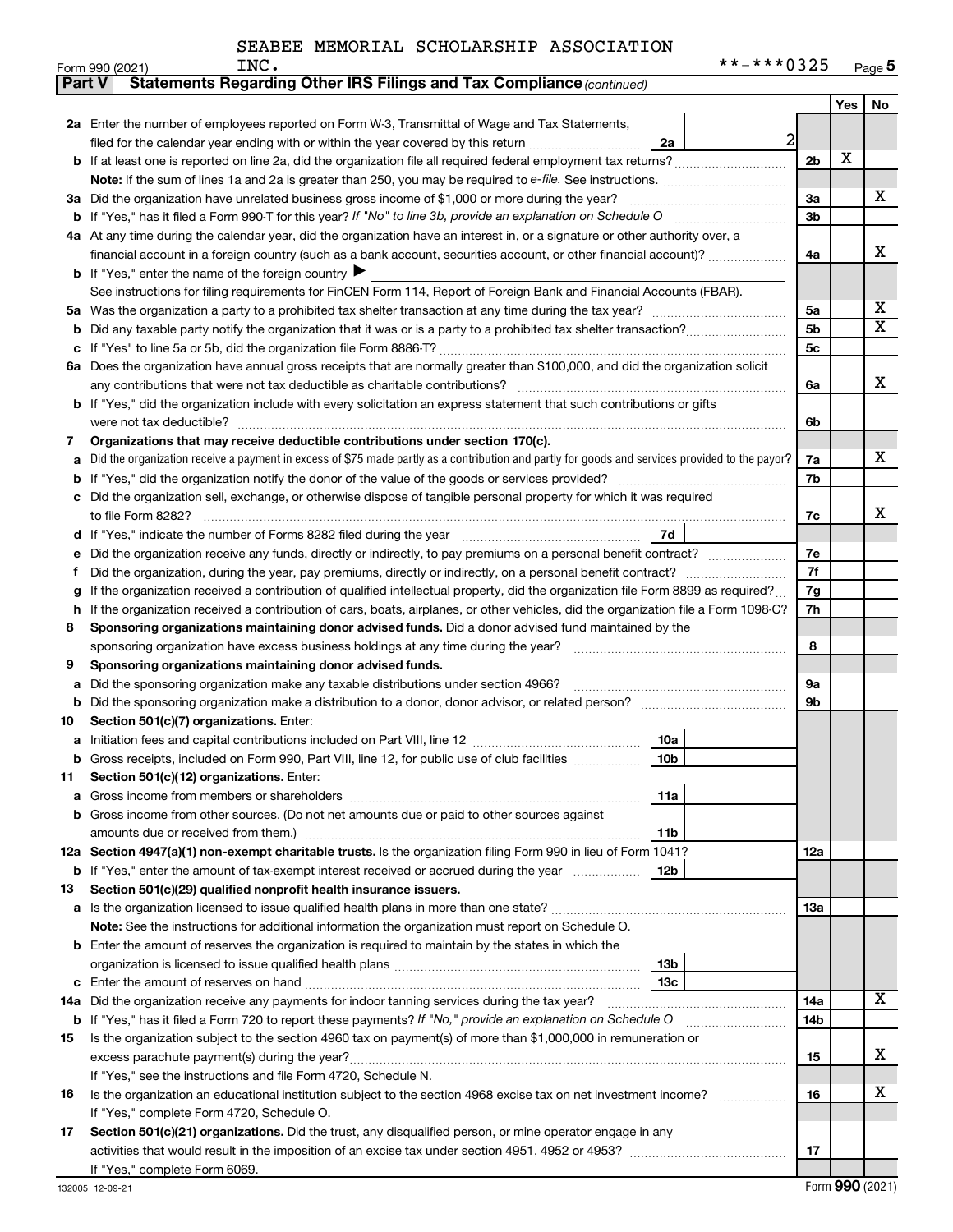|                | INC.<br>Form 990 (2021)                                                                                                                                                                                                        |    | **-***0325 |                 |                         | Page 6                  |
|----------------|--------------------------------------------------------------------------------------------------------------------------------------------------------------------------------------------------------------------------------|----|------------|-----------------|-------------------------|-------------------------|
| <b>Part VI</b> | Governance, Management, and Disclosure. For each "Yes" response to lines 2 through 7b below, and for a "No" response                                                                                                           |    |            |                 |                         |                         |
|                | to line 8a, 8b, or 10b below, describe the circumstances, processes, or changes on Schedule O. See instructions.                                                                                                               |    |            |                 |                         |                         |
|                | Check if Schedule O contains a response or note to any line in this Part VI                                                                                                                                                    |    |            |                 |                         | $\overline{\mathbf{X}}$ |
|                | <b>Section A. Governing Body and Management</b>                                                                                                                                                                                |    |            |                 |                         |                         |
|                |                                                                                                                                                                                                                                |    |            |                 | Yes                     | No                      |
|                | <b>1a</b> Enter the number of voting members of the governing body at the end of the tax year                                                                                                                                  | 1a | 32         |                 |                         |                         |
|                | If there are material differences in voting rights among members of the governing body, or if the governing                                                                                                                    |    |            |                 |                         |                         |
|                | body delegated broad authority to an executive committee or similar committee, explain on Schedule O.                                                                                                                          |    |            |                 |                         |                         |
| b              | Enter the number of voting members included on line 1a, above, who are independent                                                                                                                                             | 1b | 32         |                 |                         |                         |
| 2              | Did any officer, director, trustee, or key employee have a family relationship or a business relationship with any other                                                                                                       |    |            |                 |                         |                         |
|                | officer, director, trustee, or key employee?                                                                                                                                                                                   |    |            | 2               |                         | х                       |
| 3              | Did the organization delegate control over management duties customarily performed by or under the direct supervision                                                                                                          |    |            |                 |                         |                         |
|                |                                                                                                                                                                                                                                |    |            | 3               |                         | х                       |
| 4              | Did the organization make any significant changes to its governing documents since the prior Form 990 was filed?                                                                                                               |    |            | 4               |                         | $\overline{\textbf{x}}$ |
| 5              |                                                                                                                                                                                                                                |    |            | 5               |                         | $\overline{\textbf{x}}$ |
| 6              | Did the organization have members or stockholders?                                                                                                                                                                             |    |            | 6               |                         | $\overline{\textbf{x}}$ |
| 7a             | Did the organization have members, stockholders, or other persons who had the power to elect or appoint one or                                                                                                                 |    |            |                 |                         |                         |
|                | more members of the governing body?                                                                                                                                                                                            |    |            | 7a              |                         | х                       |
|                | <b>b</b> Are any governance decisions of the organization reserved to (or subject to approval by) members, stockholders, or                                                                                                    |    |            |                 |                         |                         |
|                | persons other than the governing body?                                                                                                                                                                                         |    |            | 7b              |                         | x                       |
| 8              | Did the organization contemporaneously document the meetings held or written actions undertaken during the year by the following:                                                                                              |    |            |                 |                         |                         |
| а              | The governing body?                                                                                                                                                                                                            |    |            | 8а              | х                       |                         |
| b              |                                                                                                                                                                                                                                |    |            | 8b              | $\overline{\mathbf{x}}$ |                         |
| 9              | Is there any officer, director, trustee, or key employee listed in Part VII, Section A, who cannot be reached at the                                                                                                           |    |            |                 |                         |                         |
|                |                                                                                                                                                                                                                                |    |            | 9               |                         | X                       |
|                | Section B. Policies (This Section B requests information about policies not required by the Internal Revenue Code.)                                                                                                            |    |            |                 |                         |                         |
|                |                                                                                                                                                                                                                                |    |            |                 | Yes                     | No                      |
|                |                                                                                                                                                                                                                                |    |            | 10a             |                         | х                       |
|                | <b>b</b> If "Yes," did the organization have written policies and procedures governing the activities of such chapters, affiliates,                                                                                            |    |            |                 |                         |                         |
|                | and branches to ensure their operations are consistent with the organization's exempt purposes? www.www.www.www.                                                                                                               |    |            | 10b             |                         |                         |
|                | 11a Has the organization provided a complete copy of this Form 990 to all members of its governing body before filing the form?                                                                                                |    |            | 11a             | X                       |                         |
|                | <b>b</b> Describe on Schedule O the process, if any, used by the organization to review this Form 990.                                                                                                                         |    |            |                 |                         |                         |
| 12a            |                                                                                                                                                                                                                                |    |            | 12a             | X                       |                         |
| b              | Were officers, directors, or trustees, and key employees required to disclose annually interests that could give rise to conflicts?                                                                                            |    |            | 12 <sub>b</sub> |                         | X                       |
| c              | Did the organization regularly and consistently monitor and enforce compliance with the policy? If "Yes," describe                                                                                                             |    |            |                 |                         |                         |
|                |                                                                                                                                                                                                                                |    |            | 12c             |                         | X                       |
|                | Did the organization have a written whistleblower policy?                                                                                                                                                                      |    |            | 13              | $\overline{\mathbf{x}}$ |                         |
| 13             |                                                                                                                                                                                                                                |    |            | 14              | $\overline{\textbf{x}}$ |                         |
| 14             | Did the organization have a written document retention and destruction policy? [11] manufaction manufaction in                                                                                                                 |    |            |                 |                         |                         |
| 15             | Did the process for determining compensation of the following persons include a review and approval by independent                                                                                                             |    |            |                 |                         |                         |
|                | persons, comparability data, and contemporaneous substantiation of the deliberation and decision?                                                                                                                              |    |            |                 | X                       |                         |
| а              | The organization's CEO, Executive Director, or top management official manufactured content content of the organization's CEO, Executive Director, or top management official manufactured content of the original manufacture |    |            | 15a             |                         | X                       |
| b              | If "Yes" to line 15a or 15b, describe the process on Schedule O. See instructions.                                                                                                                                             |    |            | <b>15b</b>      |                         |                         |
|                |                                                                                                                                                                                                                                |    |            |                 |                         |                         |
|                | 16a Did the organization invest in, contribute assets to, or participate in a joint venture or similar arrangement with a                                                                                                      |    |            |                 |                         | х                       |
|                | taxable entity during the year?                                                                                                                                                                                                |    |            | 16a             |                         |                         |
|                | b If "Yes," did the organization follow a written policy or procedure requiring the organization to evaluate its participation                                                                                                 |    |            |                 |                         |                         |
|                | in joint venture arrangements under applicable federal tax law, and take steps to safeguard the organization's                                                                                                                 |    |            |                 |                         |                         |
|                | exempt status with respect to such arrangements?                                                                                                                                                                               |    |            | 16b             |                         |                         |
|                | <b>Section C. Disclosure</b>                                                                                                                                                                                                   |    |            |                 |                         |                         |
| 17             | List the states with which a copy of this Form 990 is required to be filed $\blacktriangleright\text{VA}$                                                                                                                      |    |            |                 |                         |                         |
| 18             | Section 6104 requires an organization to make its Forms 1023 (1024 or 1024-A, if applicable), 990, and 990-T (section 501(c)(3)s only) available                                                                               |    |            |                 |                         |                         |
|                | for public inspection. Indicate how you made these available. Check all that apply.                                                                                                                                            |    |            |                 |                         |                         |
|                | $\lfloor x \rfloor$ Upon request<br>Another's website<br>Other (explain on Schedule O)<br>Own website                                                                                                                          |    |            |                 |                         |                         |
| 19             | Describe on Schedule O whether (and if so, how) the organization made its governing documents, conflict of interest policy, and financial                                                                                      |    |            |                 |                         |                         |
|                | statements available to the public during the tax year.                                                                                                                                                                        |    |            |                 |                         |                         |
| 20             | State the name, address, and telephone number of the person who possesses the organization's books and records                                                                                                                 |    |            |                 |                         |                         |
|                | BETH REUNING - 703-690-7672                                                                                                                                                                                                    |    |            |                 |                         |                         |
|                | PO BOX 391, SPRINGFIELD, VA<br>22150                                                                                                                                                                                           |    |            |                 |                         |                         |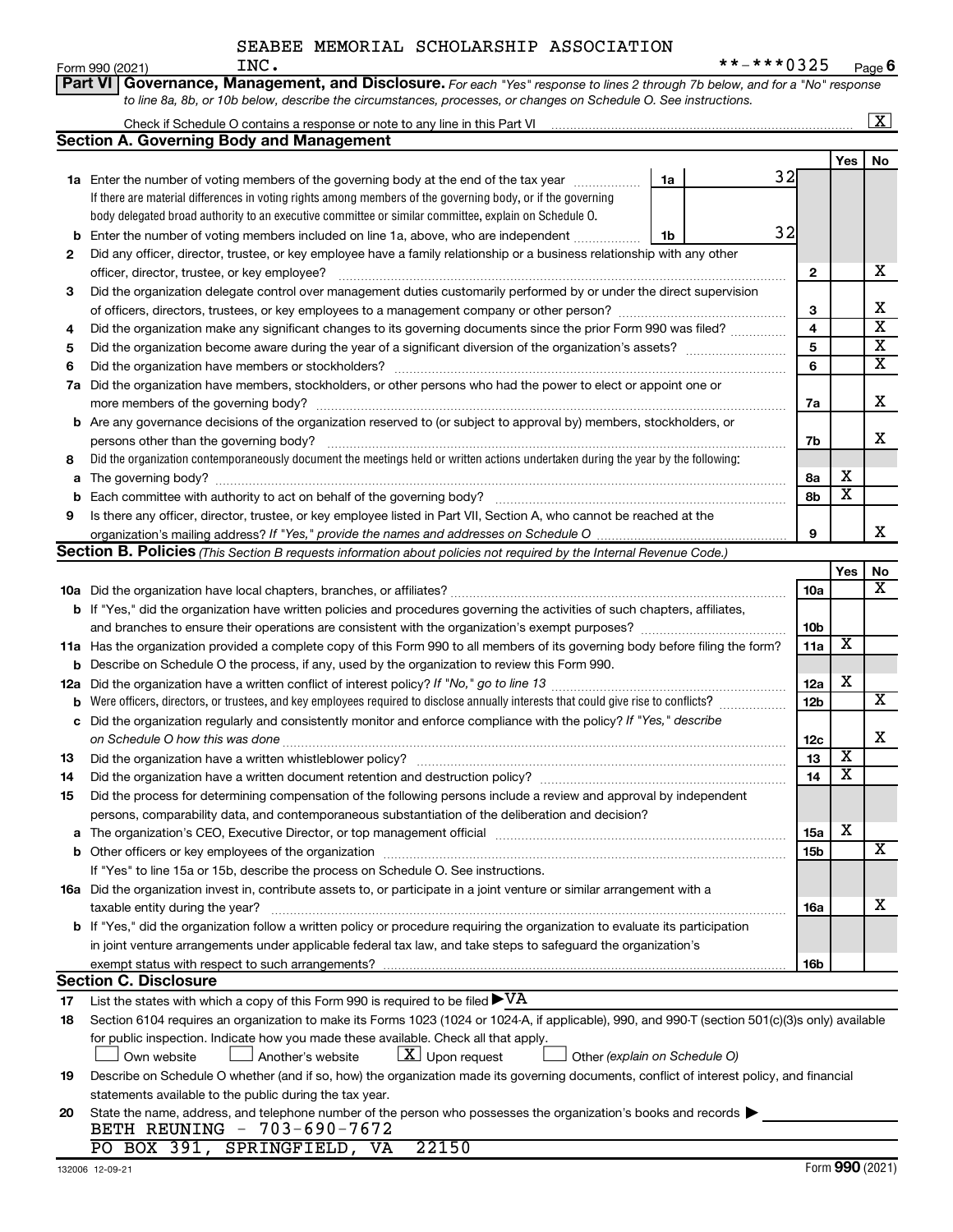$\Box$ 

|  |                                               |  | Part VII Compensation of Officers, Directors, Trustees, Key Employees, Highest Compensated |  |
|--|-----------------------------------------------|--|--------------------------------------------------------------------------------------------|--|
|  | <b>Employees, and Independent Contractors</b> |  |                                                                                            |  |

Check if Schedule O contains a response or note to any line in this Part VII

**Section A. Officers, Directors, Trustees, Key Employees, and Highest Compensated Employees**

**1a**  Complete this table for all persons required to be listed. Report compensation for the calendar year ending with or within the organization's tax year.  $\bullet$  List all of the organization's current officers, directors, trustees (whether individuals or organizations), regardless of amount of compensation.

Enter -0- in columns (D), (E), and (F) if no compensation was paid.

**•** List all of the organization's **current** key employees, if any. See the instructions for definition of "key employee."

**•** List the organization's five *current* highest compensated employees (other than an officer, director, trustee, or key employee) who received reportable compensation (box 5 of Form W-2, Form 1099-MISC, and/or box 1 of Form 1099-NEC) of more than \$100,000 from the organization and any related organizations.

 $\bullet$  List all of the organization's former officers, key employees, and highest compensated employees who received more than \$100,000 of reportable compensation from the organization and any related organizations.

**•** List all of the organization's former directors or trustees that received, in the capacity as a former director or trustee of the organization, more than \$10,000 of reportable compensation from the organization and any related organizations.

See the instructions for the order in which to list the persons above.

 $\boxed{\textbf{X}}$  Check this box if neither the organization nor any related organization compensated any current officer, director, or trustee.

| (A)                        | (C)<br>(B)        |                                         |                                                                  |             |              |                                 |        | (D)             | (E)                           | (F)                   |
|----------------------------|-------------------|-----------------------------------------|------------------------------------------------------------------|-------------|--------------|---------------------------------|--------|-----------------|-------------------------------|-----------------------|
| Name and title             | Average           | Position<br>(do not check more than one |                                                                  |             |              |                                 |        | Reportable      | Reportable                    | Estimated             |
|                            | hours per         |                                         | box, unless person is both an<br>officer and a director/trustee) |             |              |                                 |        | compensation    | compensation                  | amount of             |
|                            | week<br>(list any |                                         |                                                                  |             |              |                                 |        | from<br>the     | from related<br>organizations | other<br>compensation |
|                            | hours for         |                                         |                                                                  |             |              |                                 |        | organization    | (W-2/1099-MISC/               | from the              |
|                            | related           |                                         |                                                                  |             |              |                                 |        | (W-2/1099-MISC/ | 1099-NEC)                     | organization          |
|                            | organizations     |                                         |                                                                  |             |              |                                 |        | 1099-NEC)       |                               | and related           |
|                            | below             | Individual trustee or director          | Institutional trustee                                            |             | Key employee | Highest compensated<br>employee |        |                 |                               | organizations         |
|                            | line)             |                                         |                                                                  | Officer     |              |                                 | Former |                 |                               |                       |
| MIKE BLOUNT<br>(1)         | 10.00             |                                         |                                                                  |             |              |                                 |        |                 |                               |                       |
| <b>CHAIRMAN</b>            |                   | $\mathbf X$                             |                                                                  | $\mathbf x$ |              |                                 |        | 0.              | $\mathbf 0$ .                 | $\mathbf 0$ .         |
| LOUIS V. CARIELLO<br>(2)   | 10.00             |                                         |                                                                  |             |              |                                 |        |                 |                               |                       |
| VICE CHAIRMAN              |                   | $\mathbf X$                             |                                                                  | $\mathbf X$ |              |                                 |        | $\mathbf 0$     | $\mathbf 0$ .                 | $\mathbf 0$ .         |
| <b>JAMES FARLEY</b><br>(3) | 1.00              |                                         |                                                                  |             |              |                                 |        |                 |                               |                       |
| <b>DIRECTOR</b>            |                   | $\mathbf X$                             |                                                                  |             |              |                                 |        | 0               | 0.                            | $\mathbf 0$ .         |
| MARK HANDLEY<br>(4)        | 1.00              |                                         |                                                                  |             |              |                                 |        |                 |                               |                       |
| <b>DIRECTOR</b>            |                   | $\mathbf X$                             |                                                                  |             |              |                                 |        | 0.              | $\mathbf 0$ .                 | $\mathbf 0$ .         |
| (5) MICHAEL GIORGIONE      | 1.00              |                                         |                                                                  |             |              |                                 |        |                 |                               |                       |
| <b>DIRECTOR</b>            |                   | $\mathbf X$                             |                                                                  |             |              |                                 |        | $\mathbf 0$     | $\mathbf 0$ .                 | $\mathbf 0$ .         |
| KEITH HAMILTON<br>(6)      | 1.00              |                                         |                                                                  |             |              |                                 |        |                 |                               |                       |
| <b>DIRECTOR</b>            |                   | $\rm X$                                 |                                                                  |             |              |                                 |        | $\mathbf 0$     | $\mathbf 0$ .                 | $\boldsymbol{0}$ .    |
| KELLI LAPOINT<br>(7)       | 1.00              |                                         |                                                                  |             |              |                                 |        |                 |                               |                       |
| <b>DIRECTOR</b>            |                   | X                                       |                                                                  |             |              |                                 |        | $\mathbf 0$     | 0.                            | $\mathbf 0$ .         |
| JAMES M. MCGARRAH<br>(8)   | 1.00              |                                         |                                                                  |             |              |                                 |        |                 |                               |                       |
| <b>DIRECTOR</b>            |                   | $\mathbf X$                             |                                                                  |             |              |                                 |        | $\mathbf 0$     | 0.                            | $\mathbf 0$ .         |
| (9)<br>CHRISTOPHER MOSSEY  | 1.00              |                                         |                                                                  |             |              |                                 |        |                 |                               |                       |
| <b>DIRECTOR</b>            |                   | $\mathbf X$                             |                                                                  |             |              |                                 |        | $\mathbf 0$     | $\mathbf 0$ .                 | $\mathbf 0$ .         |
| (10) BRET MUILENBURG       | 1.00              |                                         |                                                                  |             |              |                                 |        |                 |                               |                       |
| <b>DIRECTOR</b>            |                   | $\mathbf X$                             |                                                                  |             |              |                                 |        | $\mathbf 0$     | 0.                            | $\mathbf 0$ .         |
| (11) MIKE TRAYLOR          | 1.00              |                                         |                                                                  |             |              |                                 |        |                 |                               |                       |
| <b>DIRECTOR</b>            |                   | $\mathbf X$                             |                                                                  |             |              |                                 |        | 0               | 0.                            | $0$ .                 |
| (12) PERCY TRENT           | 1.00              |                                         |                                                                  |             |              |                                 |        |                 |                               |                       |
| <b>DIRECTOR</b>            |                   | $\mathbf X$                             |                                                                  |             |              |                                 |        | $\mathbf 0$     | 0.                            | $\mathbf 0$ .         |
| (13) DAVID KELLEY          | 1.00              |                                         |                                                                  |             |              |                                 |        |                 |                               |                       |
| <b>DIRECTOR</b>            |                   | $\mathbf X$                             |                                                                  |             |              |                                 |        | $\mathbf 0$     | $\mathbf 0$ .                 | $0$ .                 |
| (14) DAVID LAIB            | 1.00              |                                         |                                                                  |             |              |                                 |        |                 |                               |                       |
| <b>DIRECTOR</b>            |                   | $\mathbf X$                             |                                                                  |             |              |                                 |        | $\mathbf 0$     | $\mathbf 0$ .                 | 0.                    |
| (15) JIM SCHROEDER         | 1.00              |                                         |                                                                  |             |              |                                 |        |                 |                               |                       |
| <b>DIRECTOR</b>            |                   | $\rm X$                                 |                                                                  |             |              |                                 |        | $\mathbf 0$     | $\mathbf 0$ .                 | $0$ .                 |
| $(16)$ NOAH H. LONG, JR.   | 1.00              |                                         |                                                                  |             |              |                                 |        |                 |                               |                       |
| CHAIRMAN EMERITUS          |                   | $\rm X$                                 |                                                                  | $\mathbf x$ |              |                                 |        | $\mathbf 0$     | $\mathbf 0$ .                 | $\mathbf 0$ .         |
| (17) KATHRYN DONOVAN       | 10.00             |                                         |                                                                  |             |              |                                 |        |                 |                               |                       |
| <b>DIRECTOR</b>            |                   | $\mathbf X$                             |                                                                  |             |              |                                 |        | $\mathbf 0$     | $\mathbf 0$ .                 | $\mathbf 0$ .         |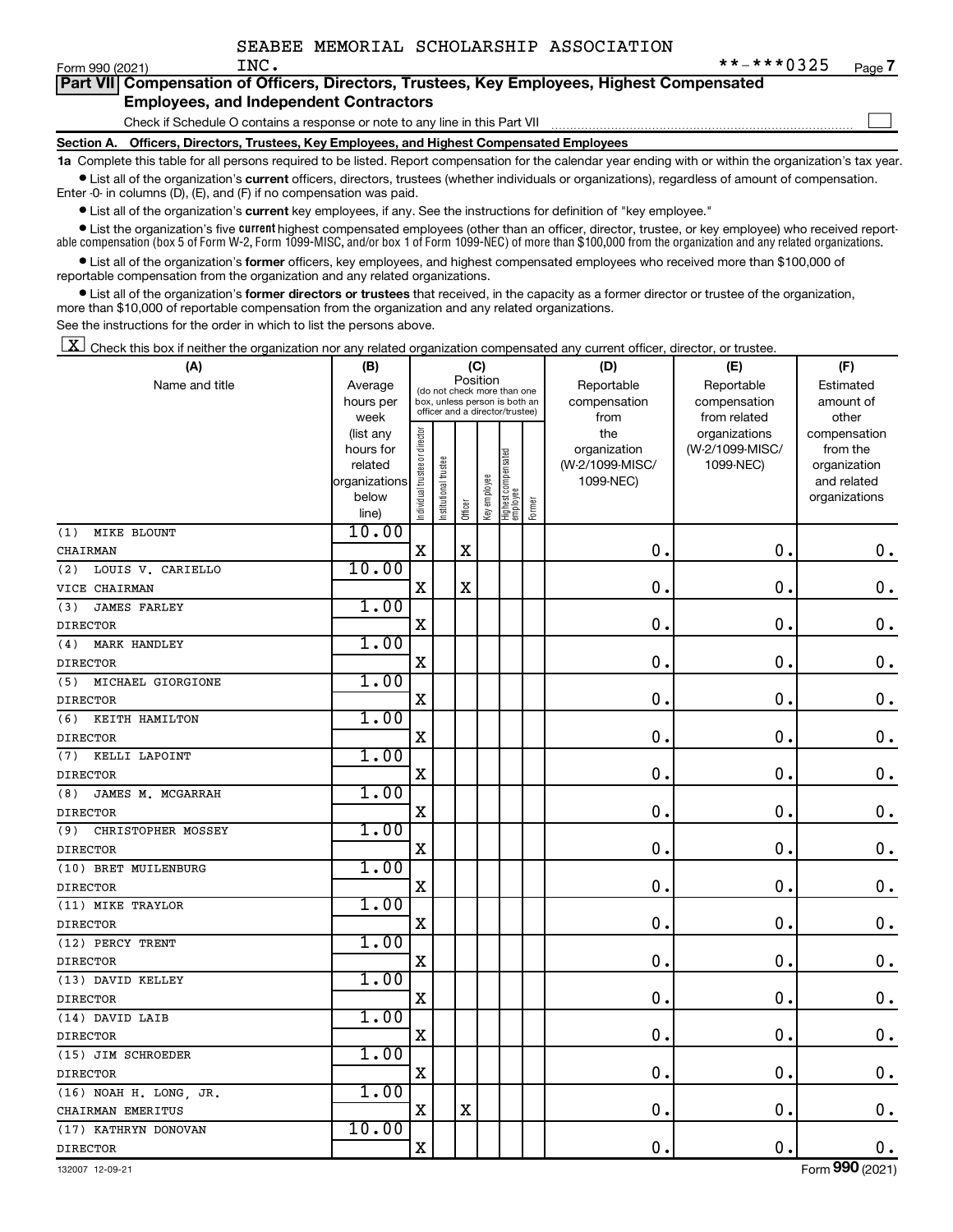| IN( |  |  |
|-----|--|--|
|     |  |  |

Form 990 (2021) Page **8** INC. \*\*-\*\*\*0325

| Part VII Section A. Officers, Directors, Trustees, Key Employees, and Highest Compensated Employees (continued)                              |                        |                                |                       |          |              |                                  |        |                                 |                              |   |                             |
|----------------------------------------------------------------------------------------------------------------------------------------------|------------------------|--------------------------------|-----------------------|----------|--------------|----------------------------------|--------|---------------------------------|------------------------------|---|-----------------------------|
| (A)                                                                                                                                          | (B)                    |                                |                       |          | (C)          |                                  |        | (D)                             | (E)                          |   | (F)                         |
| Name and title                                                                                                                               | Average                |                                |                       | Position |              | (do not check more than one      |        | Reportable                      | Reportable                   |   | Estimated                   |
|                                                                                                                                              | hours per              |                                |                       |          |              | box, unless person is both an    |        | compensation                    | compensation                 |   | amount of                   |
|                                                                                                                                              | week                   |                                |                       |          |              | officer and a director/trustee)  |        | from                            | from related                 |   | other                       |
|                                                                                                                                              | (list any<br>hours for |                                |                       |          |              |                                  |        | the                             | organizations                |   | compensation                |
|                                                                                                                                              | related                |                                |                       |          |              |                                  |        | organization<br>(W-2/1099-MISC/ | (W-2/1099-MISC/<br>1099-NEC) |   | from the<br>organization    |
|                                                                                                                                              | organizations          |                                |                       |          |              |                                  |        | 1099-NEC)                       |                              |   | and related                 |
|                                                                                                                                              | below                  | Individual trustee or director | Institutional trustee |          | Key employee |                                  |        |                                 |                              |   | organizations               |
|                                                                                                                                              | line)                  |                                |                       | Officer  |              | Highest compensated<br> employee | Former |                                 |                              |   |                             |
| (18) MIKE WILLIAMSON                                                                                                                         | 1.00                   |                                |                       |          |              |                                  |        |                                 |                              |   |                             |
| <b>DIRECTOR</b>                                                                                                                              |                        | $\mathbf X$                    |                       |          |              |                                  |        | О.                              | 0.                           |   | 0.                          |
| (19) E. BRIAN SMITH                                                                                                                          | 1.00                   |                                |                       |          |              |                                  |        |                                 |                              |   |                             |
| <b>DIRECTOR</b>                                                                                                                              |                        | X                              |                       |          |              |                                  |        | О.                              | О.                           |   | $\mathbf 0$ .               |
| (20) JACK TANGEN                                                                                                                             | 1.00                   |                                |                       |          |              |                                  |        |                                 |                              |   |                             |
| <b>DIRECTOR</b>                                                                                                                              |                        | $\mathbf X$                    |                       |          |              |                                  |        | О.                              | О.                           |   | $\boldsymbol{0}$ .          |
| (21) ROGER MOTZKO                                                                                                                            | 1.00                   |                                |                       |          |              |                                  |        |                                 |                              |   |                             |
| <b>DIRECTOR</b>                                                                                                                              |                        | $\mathbf X$                    |                       |          |              |                                  |        | О.                              | О.                           |   | $\boldsymbol{0}$ .          |
| (22) ROBERT MARLAY                                                                                                                           | 1.00                   |                                |                       |          |              |                                  |        |                                 |                              |   |                             |
| <b>DIRECTOR</b>                                                                                                                              |                        | $\mathbf X$                    |                       |          |              |                                  |        | О.                              | О.                           |   | $\mathbf 0$ .               |
| (23) MICHAEL LEMPKE                                                                                                                          | 1.00                   |                                |                       |          |              |                                  |        |                                 |                              |   |                             |
| <b>DIRECTOR</b>                                                                                                                              |                        | X                              |                       |          |              |                                  |        | О.                              | О.                           |   | $\mathbf 0$ .               |
| (24) WILLIAM KELLER                                                                                                                          | 1.00                   |                                |                       |          |              |                                  |        |                                 |                              |   |                             |
| <b>DIRECTOR</b>                                                                                                                              |                        | X                              |                       |          |              |                                  |        | О.                              | О.                           |   | $0$ .                       |
| (25) TRUDY HOFF                                                                                                                              | 1.00                   |                                |                       |          |              |                                  |        |                                 |                              |   |                             |
| <b>DIRECTOR</b>                                                                                                                              |                        | $\mathbf X$                    |                       |          |              |                                  |        | О.                              | О.                           |   | 0.                          |
| (26) JOSEPH HOGAN                                                                                                                            | 1.00                   |                                |                       |          |              |                                  |        |                                 |                              |   |                             |
| <b>DIRECTOR</b>                                                                                                                              |                        | $\mathbf x$                    |                       |          |              |                                  |        | 0.                              | О.                           |   | $\mathbf 0$ .               |
|                                                                                                                                              |                        |                                |                       |          |              |                                  |        | σ.                              | σ.                           |   | $\overline{0}$ .            |
|                                                                                                                                              |                        |                                |                       |          |              |                                  |        | σ.                              | σ.                           |   | $\overline{0}$ .            |
|                                                                                                                                              |                        |                                |                       |          |              |                                  |        | $\overline{0}$ .                | σ.                           |   | $\overline{\mathfrak{o}}$ . |
| Total number of individuals (including but not limited to those listed above) who received more than \$100,000 of reportable<br>$\mathbf{2}$ |                        |                                |                       |          |              |                                  |        |                                 |                              |   |                             |
| compensation from the organization $\blacktriangleright$                                                                                     |                        |                                |                       |          |              |                                  |        |                                 |                              |   | 0                           |
|                                                                                                                                              |                        |                                |                       |          |              |                                  |        |                                 |                              |   | Yes<br>No                   |
| 3<br>Did the organization list any former officer, director, trustee, key employee, or highest compensated employee on                       |                        |                                |                       |          |              |                                  |        |                                 |                              |   |                             |
| line 1a? If "Yes," complete Schedule J for such individual                                                                                   |                        |                                |                       |          |              |                                  |        |                                 |                              | 3 | х                           |
| For any individual listed on line 1a, is the sum of reportable compensation and other compensation from the organization<br>4                |                        |                                |                       |          |              |                                  |        |                                 |                              |   |                             |
|                                                                                                                                              |                        |                                |                       |          |              |                                  |        |                                 |                              | 4 | $\mathbf X$                 |
| Did any person listed on line 1a receive or accrue compensation from any unrelated organization or individual for services<br>5              |                        |                                |                       |          |              |                                  |        |                                 |                              |   |                             |
| rendered to the organization? If "Yes," complete Schedule J for such person.                                                                 |                        |                                |                       |          |              |                                  |        |                                 |                              | 5 | x                           |
| <b>Section B. Independent Contractors</b>                                                                                                    |                        |                                |                       |          |              |                                  |        |                                 |                              |   |                             |
| Complete this table for your five highest compensated independent contractors that received more than \$100,000 of compensation from<br>1    |                        |                                |                       |          |              |                                  |        |                                 |                              |   |                             |
| the organization. Report compensation for the calendar year ending with or within the organization's tax year.                               |                        |                                |                       |          |              |                                  |        |                                 |                              |   |                             |
| (A)                                                                                                                                          |                        |                                |                       |          |              |                                  |        | (B)                             |                              |   | (C)                         |
| Name and business address                                                                                                                    |                        |                                | <b>NONE</b>           |          |              |                                  |        | Description of services         |                              |   | Compensation                |
|                                                                                                                                              |                        |                                |                       |          |              |                                  |        |                                 |                              |   |                             |
|                                                                                                                                              |                        |                                |                       |          |              |                                  |        |                                 |                              |   |                             |
|                                                                                                                                              |                        |                                |                       |          |              |                                  |        |                                 |                              |   |                             |
|                                                                                                                                              |                        |                                |                       |          |              |                                  |        |                                 |                              |   |                             |
|                                                                                                                                              |                        |                                |                       |          |              |                                  |        |                                 |                              |   |                             |
|                                                                                                                                              |                        |                                |                       |          |              |                                  |        |                                 |                              |   |                             |
|                                                                                                                                              |                        |                                |                       |          |              |                                  |        |                                 |                              |   |                             |
|                                                                                                                                              |                        |                                |                       |          |              |                                  |        |                                 |                              |   |                             |
|                                                                                                                                              |                        |                                |                       |          |              |                                  |        |                                 |                              |   |                             |
|                                                                                                                                              |                        |                                |                       |          |              |                                  |        |                                 |                              |   |                             |
| Total number of independent contractors (including but not limited to those listed above) who received more than<br>$\mathbf{2}$             |                        |                                |                       |          |              |                                  |        |                                 |                              |   |                             |

\$100,000 of compensation from the organization | 0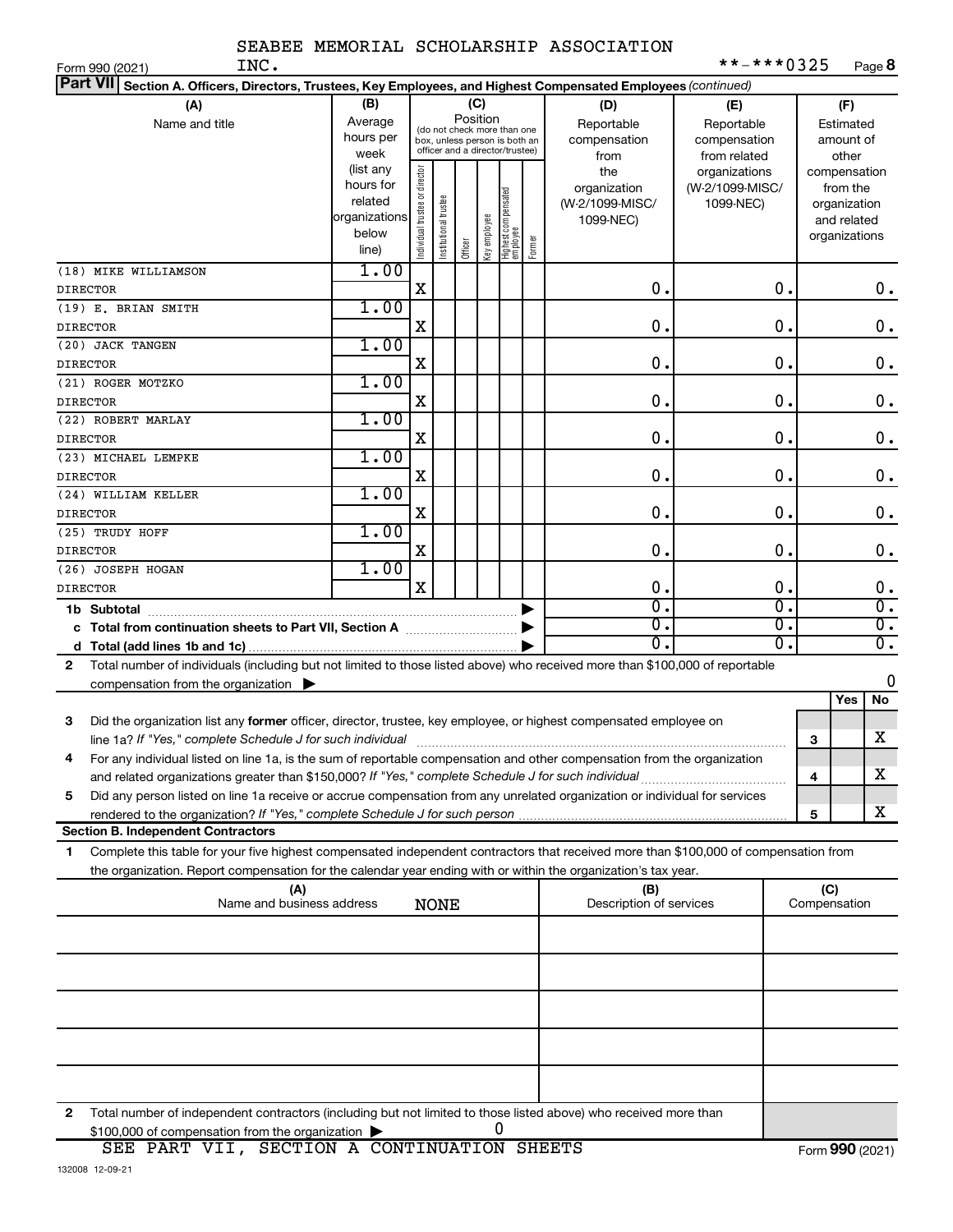#### SEABEE MEMORIAL SCHOLARSHIP ASSOCIATION  $\frac{1}{100}$ . \*\*-\*\*\*0325

Form 990

| Part VII Section A. Officers, Directors, Trustees, Key Employees, and Highest Compensated Employees (continued) |                   |                                |                       |         |                        |                              |        |                     |                                  |                          |
|-----------------------------------------------------------------------------------------------------------------|-------------------|--------------------------------|-----------------------|---------|------------------------|------------------------------|--------|---------------------|----------------------------------|--------------------------|
| (A)                                                                                                             | (B)               |                                |                       |         | (C)                    |                              |        | (D)                 | (E)                              | (F)                      |
| Name and title                                                                                                  | Average           |                                |                       |         | Position               |                              |        | Reportable          | Reportable                       | Estimated                |
|                                                                                                                 | hours             |                                |                       |         | (check all that apply) |                              |        | compensation        | compensation                     | amount of                |
|                                                                                                                 | per               |                                |                       |         |                        |                              |        | from                | from related                     | other                    |
|                                                                                                                 | week<br>(list any |                                |                       |         |                        |                              |        | the<br>organization | organizations<br>(W-2/1099-MISC) | compensation<br>from the |
|                                                                                                                 | hours for         |                                |                       |         |                        |                              |        | (W-2/1099-MISC)     |                                  | organization             |
|                                                                                                                 | related           |                                |                       |         |                        |                              |        |                     |                                  | and related              |
|                                                                                                                 | organizations     |                                |                       |         |                        |                              |        |                     |                                  | organizations            |
|                                                                                                                 | below             | Individual trustee or director | Institutional trustee | Officer | Key employee           | Highest compensated employee | Former |                     |                                  |                          |
|                                                                                                                 | line)             |                                |                       |         |                        |                              |        |                     |                                  |                          |
| (27) ROBERT JOHNSON                                                                                             | 1.00              |                                |                       |         |                        |                              |        |                     |                                  |                          |
| <b>DIRECTOR</b>                                                                                                 |                   | X                              |                       |         |                        |                              |        | 0.                  | 0.                               | $\mathbf 0$ .            |
| (28) THOMAS LUSCHER                                                                                             | 1.00              |                                |                       |         |                        |                              |        |                     |                                  |                          |
| <b>DIRECTOR</b>                                                                                                 |                   | X                              |                       |         |                        |                              |        | 0.                  | 0.                               | $\mathbf 0$ .            |
| (29) BARBARA RUSINKO                                                                                            | 1.00              |                                |                       |         |                        |                              |        |                     |                                  |                          |
| <b>DIRECTOR</b>                                                                                                 |                   | X                              |                       |         |                        |                              |        | 0.                  | 0.                               | $\mathbf 0$ .            |
| (30) DAVID CROWELL                                                                                              | 1.00              |                                |                       |         |                        |                              |        |                     |                                  |                          |
| <b>DIRECTOR</b>                                                                                                 |                   | X                              |                       |         |                        |                              |        | 0.                  | 0.                               | $\mathbf 0$ .            |
| (31) TONY EDMONDS                                                                                               | 1.00              |                                |                       |         |                        |                              |        |                     |                                  |                          |
| <b>DIRECTOR</b>                                                                                                 |                   | X                              |                       |         |                        |                              |        | 0.                  | 0.                               | $\mathbf 0$ .            |
| (32) CHARLIE HEWITT                                                                                             | 1.00              |                                |                       |         |                        |                              |        |                     |                                  |                          |
| <b>DIRECTOR</b>                                                                                                 |                   | X                              |                       |         |                        |                              |        | 0.                  | 0.                               | $\mathbf 0$ .            |
|                                                                                                                 |                   |                                |                       |         |                        |                              |        |                     |                                  |                          |
|                                                                                                                 |                   |                                |                       |         |                        |                              |        |                     |                                  |                          |
|                                                                                                                 |                   |                                |                       |         |                        |                              |        |                     |                                  |                          |
|                                                                                                                 |                   |                                |                       |         |                        |                              |        |                     |                                  |                          |
|                                                                                                                 |                   |                                |                       |         |                        |                              |        |                     |                                  |                          |
|                                                                                                                 |                   |                                |                       |         |                        |                              |        |                     |                                  |                          |
|                                                                                                                 |                   |                                |                       |         |                        |                              |        |                     |                                  |                          |
|                                                                                                                 |                   |                                |                       |         |                        |                              |        |                     |                                  |                          |
|                                                                                                                 |                   |                                |                       |         |                        |                              |        |                     |                                  |                          |
|                                                                                                                 |                   |                                |                       |         |                        |                              |        |                     |                                  |                          |
|                                                                                                                 |                   |                                |                       |         |                        |                              |        |                     |                                  |                          |
|                                                                                                                 |                   |                                |                       |         |                        |                              |        |                     |                                  |                          |
|                                                                                                                 |                   |                                |                       |         |                        |                              |        |                     |                                  |                          |
|                                                                                                                 |                   |                                |                       |         |                        |                              |        |                     |                                  |                          |
|                                                                                                                 |                   |                                |                       |         |                        |                              |        |                     |                                  |                          |
|                                                                                                                 |                   |                                |                       |         |                        |                              |        |                     |                                  |                          |
|                                                                                                                 |                   |                                |                       |         |                        |                              |        |                     |                                  |                          |
|                                                                                                                 |                   |                                |                       |         |                        |                              |        |                     |                                  |                          |
|                                                                                                                 |                   |                                |                       |         |                        |                              |        |                     |                                  |                          |
|                                                                                                                 |                   |                                |                       |         |                        |                              |        |                     |                                  |                          |
|                                                                                                                 |                   |                                |                       |         |                        |                              |        |                     |                                  |                          |
|                                                                                                                 |                   |                                |                       |         |                        |                              |        |                     |                                  |                          |
|                                                                                                                 |                   |                                |                       |         |                        |                              |        |                     |                                  |                          |
|                                                                                                                 |                   |                                |                       |         |                        |                              |        |                     |                                  |                          |
|                                                                                                                 |                   |                                |                       |         |                        |                              |        |                     |                                  |                          |
|                                                                                                                 |                   |                                |                       |         |                        |                              |        |                     |                                  |                          |
|                                                                                                                 |                   |                                |                       |         |                        |                              |        |                     |                                  |                          |
|                                                                                                                 |                   |                                |                       |         |                        |                              |        |                     |                                  |                          |
|                                                                                                                 |                   |                                |                       |         |                        |                              |        |                     |                                  |                          |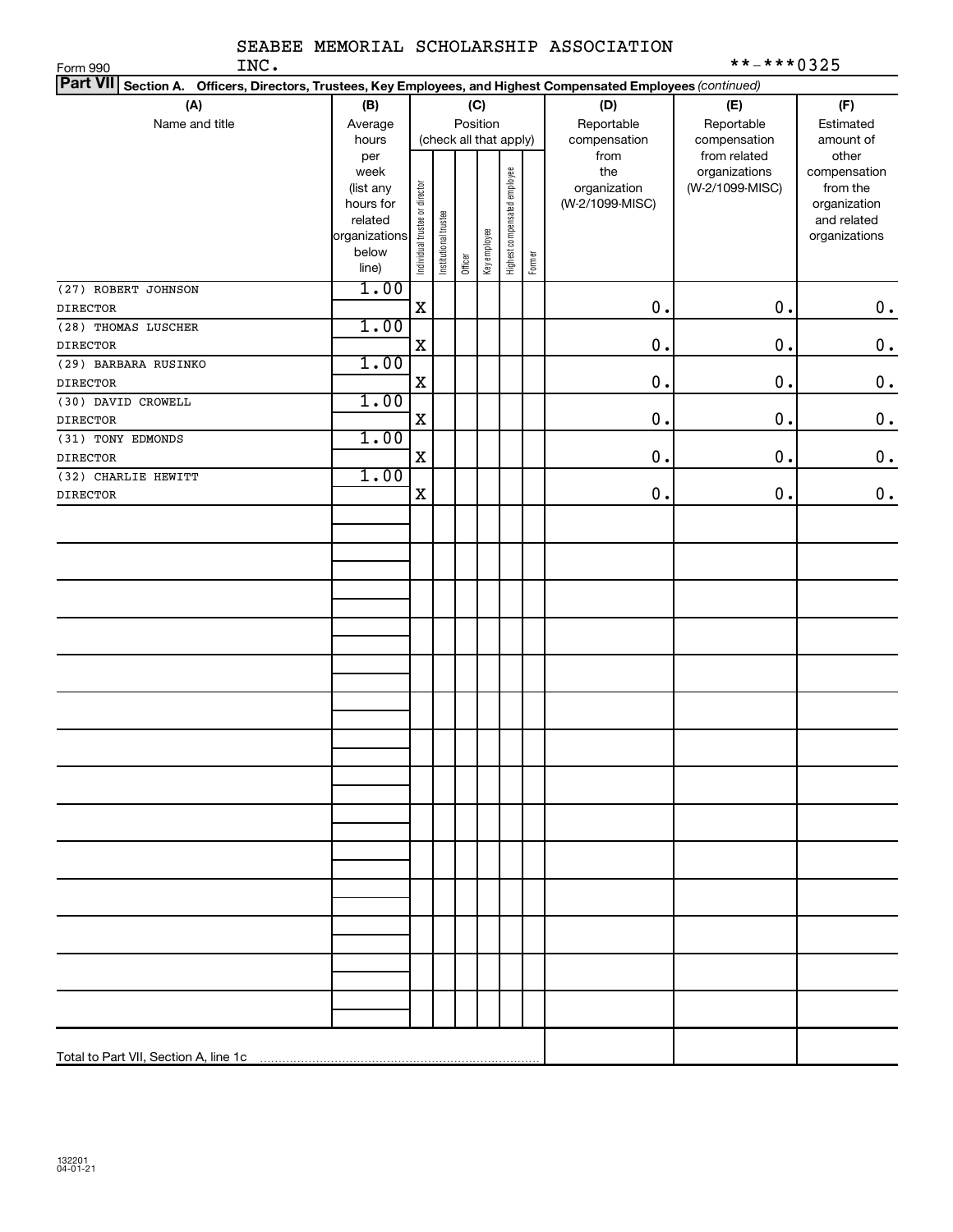| Related or exempt<br>Total revenue<br>function revenue business revenue<br>Contributions, Gifts, Grants<br>and Other Similar Amounts<br>1 a Federated campaigns<br>1a<br>1 <sub>b</sub><br><b>b</b> Membership dues<br>18350.<br>1 <sub>c</sub><br>c Fundraising events<br>1d<br>d Related organizations<br>.<br>e Government grants (contributions)<br>1e<br>f All other contributions, gifts, grants, and<br>1492068.<br>similar amounts not included above<br>1f<br>8784.<br>$1g$ $\frac{1}{3}$<br>Noncash contributions included in lines 1a-1f<br>1510418.<br><b>Business Code</b><br>Program Service<br>Revenue<br>2 a<br>b<br>the control of the control of the control of the control of the control of<br>c<br>the control of the control of the control of the control of the control of<br>d<br>the contract of the contract of the contract of the contract of<br>е<br>▶<br>3<br>Investment income (including dividends, interest, and<br>130452.<br>Income from investment of tax-exempt bond proceeds<br>4<br>5<br>(i) Real<br>(ii) Personal<br>6 a Gross rents<br>l6a<br>6b<br><b>b</b> Less: rental expenses $\ldots$<br>c Rental income or (loss)<br>6c<br>d Net rental income or (loss)<br>(i) Securities<br>(ii) Other<br>7 a Gross amount from sales of<br>7a 1468242.<br>assets other than inventory<br><b>b</b> Less: cost or other basis<br>Revenue<br>7b 1334973.<br>and sales expenses<br>$7c$ 133269.<br>c Gain or (loss)<br>133269.<br>133269.<br>▶<br>8 a Gross income from fundraising events (not | (D)<br>Revenue excluded<br>Unrelated<br>from tax under<br>sections 512 - 514 |
|---------------------------------------------------------------------------------------------------------------------------------------------------------------------------------------------------------------------------------------------------------------------------------------------------------------------------------------------------------------------------------------------------------------------------------------------------------------------------------------------------------------------------------------------------------------------------------------------------------------------------------------------------------------------------------------------------------------------------------------------------------------------------------------------------------------------------------------------------------------------------------------------------------------------------------------------------------------------------------------------------------------------------------------------------------------------------------------------------------------------------------------------------------------------------------------------------------------------------------------------------------------------------------------------------------------------------------------------------------------------------------------------------------------------------------------------------------------------------------------------------------------------------------|------------------------------------------------------------------------------|
|                                                                                                                                                                                                                                                                                                                                                                                                                                                                                                                                                                                                                                                                                                                                                                                                                                                                                                                                                                                                                                                                                                                                                                                                                                                                                                                                                                                                                                                                                                                                 |                                                                              |
|                                                                                                                                                                                                                                                                                                                                                                                                                                                                                                                                                                                                                                                                                                                                                                                                                                                                                                                                                                                                                                                                                                                                                                                                                                                                                                                                                                                                                                                                                                                                 |                                                                              |
|                                                                                                                                                                                                                                                                                                                                                                                                                                                                                                                                                                                                                                                                                                                                                                                                                                                                                                                                                                                                                                                                                                                                                                                                                                                                                                                                                                                                                                                                                                                                 |                                                                              |
|                                                                                                                                                                                                                                                                                                                                                                                                                                                                                                                                                                                                                                                                                                                                                                                                                                                                                                                                                                                                                                                                                                                                                                                                                                                                                                                                                                                                                                                                                                                                 |                                                                              |
|                                                                                                                                                                                                                                                                                                                                                                                                                                                                                                                                                                                                                                                                                                                                                                                                                                                                                                                                                                                                                                                                                                                                                                                                                                                                                                                                                                                                                                                                                                                                 |                                                                              |
|                                                                                                                                                                                                                                                                                                                                                                                                                                                                                                                                                                                                                                                                                                                                                                                                                                                                                                                                                                                                                                                                                                                                                                                                                                                                                                                                                                                                                                                                                                                                 |                                                                              |
|                                                                                                                                                                                                                                                                                                                                                                                                                                                                                                                                                                                                                                                                                                                                                                                                                                                                                                                                                                                                                                                                                                                                                                                                                                                                                                                                                                                                                                                                                                                                 |                                                                              |
|                                                                                                                                                                                                                                                                                                                                                                                                                                                                                                                                                                                                                                                                                                                                                                                                                                                                                                                                                                                                                                                                                                                                                                                                                                                                                                                                                                                                                                                                                                                                 | 130452.                                                                      |
|                                                                                                                                                                                                                                                                                                                                                                                                                                                                                                                                                                                                                                                                                                                                                                                                                                                                                                                                                                                                                                                                                                                                                                                                                                                                                                                                                                                                                                                                                                                                 |                                                                              |
|                                                                                                                                                                                                                                                                                                                                                                                                                                                                                                                                                                                                                                                                                                                                                                                                                                                                                                                                                                                                                                                                                                                                                                                                                                                                                                                                                                                                                                                                                                                                 |                                                                              |
|                                                                                                                                                                                                                                                                                                                                                                                                                                                                                                                                                                                                                                                                                                                                                                                                                                                                                                                                                                                                                                                                                                                                                                                                                                                                                                                                                                                                                                                                                                                                 |                                                                              |
|                                                                                                                                                                                                                                                                                                                                                                                                                                                                                                                                                                                                                                                                                                                                                                                                                                                                                                                                                                                                                                                                                                                                                                                                                                                                                                                                                                                                                                                                                                                                 |                                                                              |
|                                                                                                                                                                                                                                                                                                                                                                                                                                                                                                                                                                                                                                                                                                                                                                                                                                                                                                                                                                                                                                                                                                                                                                                                                                                                                                                                                                                                                                                                                                                                 |                                                                              |
|                                                                                                                                                                                                                                                                                                                                                                                                                                                                                                                                                                                                                                                                                                                                                                                                                                                                                                                                                                                                                                                                                                                                                                                                                                                                                                                                                                                                                                                                                                                                 |                                                                              |
| $\check{\bar{\sigma}}$<br>18350. of<br>including $$$<br>contributions reported on line 1c). See<br>179985.<br>l 8a<br>72746.<br>8 <sub>b</sub><br><b>b</b> Less: direct expenses                                                                                                                                                                                                                                                                                                                                                                                                                                                                                                                                                                                                                                                                                                                                                                                                                                                                                                                                                                                                                                                                                                                                                                                                                                                                                                                                                |                                                                              |
| 107239.<br>c Net income or (loss) from fundraising events<br>.                                                                                                                                                                                                                                                                                                                                                                                                                                                                                                                                                                                                                                                                                                                                                                                                                                                                                                                                                                                                                                                                                                                                                                                                                                                                                                                                                                                                                                                                  | 107239.                                                                      |
| 9 a Gross income from gaming activities. See                                                                                                                                                                                                                                                                                                                                                                                                                                                                                                                                                                                                                                                                                                                                                                                                                                                                                                                                                                                                                                                                                                                                                                                                                                                                                                                                                                                                                                                                                    |                                                                              |
| 9a<br>9 <sub>b</sub>                                                                                                                                                                                                                                                                                                                                                                                                                                                                                                                                                                                                                                                                                                                                                                                                                                                                                                                                                                                                                                                                                                                                                                                                                                                                                                                                                                                                                                                                                                            |                                                                              |
| c Net income or (loss) from gaming activities<br>▶                                                                                                                                                                                                                                                                                                                                                                                                                                                                                                                                                                                                                                                                                                                                                                                                                                                                                                                                                                                                                                                                                                                                                                                                                                                                                                                                                                                                                                                                              |                                                                              |
| 10 a Gross sales of inventory, less returns<br>36960.<br> 10a <br>4276.<br>10bl<br><b>b</b> Less: cost of goods sold                                                                                                                                                                                                                                                                                                                                                                                                                                                                                                                                                                                                                                                                                                                                                                                                                                                                                                                                                                                                                                                                                                                                                                                                                                                                                                                                                                                                            |                                                                              |
| 32684.<br>32684.<br>c Net income or (loss) from sales of inventory                                                                                                                                                                                                                                                                                                                                                                                                                                                                                                                                                                                                                                                                                                                                                                                                                                                                                                                                                                                                                                                                                                                                                                                                                                                                                                                                                                                                                                                              |                                                                              |
| <b>Business Code</b>                                                                                                                                                                                                                                                                                                                                                                                                                                                                                                                                                                                                                                                                                                                                                                                                                                                                                                                                                                                                                                                                                                                                                                                                                                                                                                                                                                                                                                                                                                            |                                                                              |
| Miscellaneous<br>Revenue<br>11 a<br>the contract of the contract of the contract of the contract of                                                                                                                                                                                                                                                                                                                                                                                                                                                                                                                                                                                                                                                                                                                                                                                                                                                                                                                                                                                                                                                                                                                                                                                                                                                                                                                                                                                                                             |                                                                              |
| b                                                                                                                                                                                                                                                                                                                                                                                                                                                                                                                                                                                                                                                                                                                                                                                                                                                                                                                                                                                                                                                                                                                                                                                                                                                                                                                                                                                                                                                                                                                               |                                                                              |
| c<br>the control of the control of the control of the control of                                                                                                                                                                                                                                                                                                                                                                                                                                                                                                                                                                                                                                                                                                                                                                                                                                                                                                                                                                                                                                                                                                                                                                                                                                                                                                                                                                                                                                                                |                                                                              |
|                                                                                                                                                                                                                                                                                                                                                                                                                                                                                                                                                                                                                                                                                                                                                                                                                                                                                                                                                                                                                                                                                                                                                                                                                                                                                                                                                                                                                                                                                                                                 |                                                                              |
| 1914062.<br>165953.<br>12                                                                                                                                                                                                                                                                                                                                                                                                                                                                                                                                                                                                                                                                                                                                                                                                                                                                                                                                                                                                                                                                                                                                                                                                                                                                                                                                                                                                                                                                                                       | 237691.<br>$\overline{0}$ .                                                  |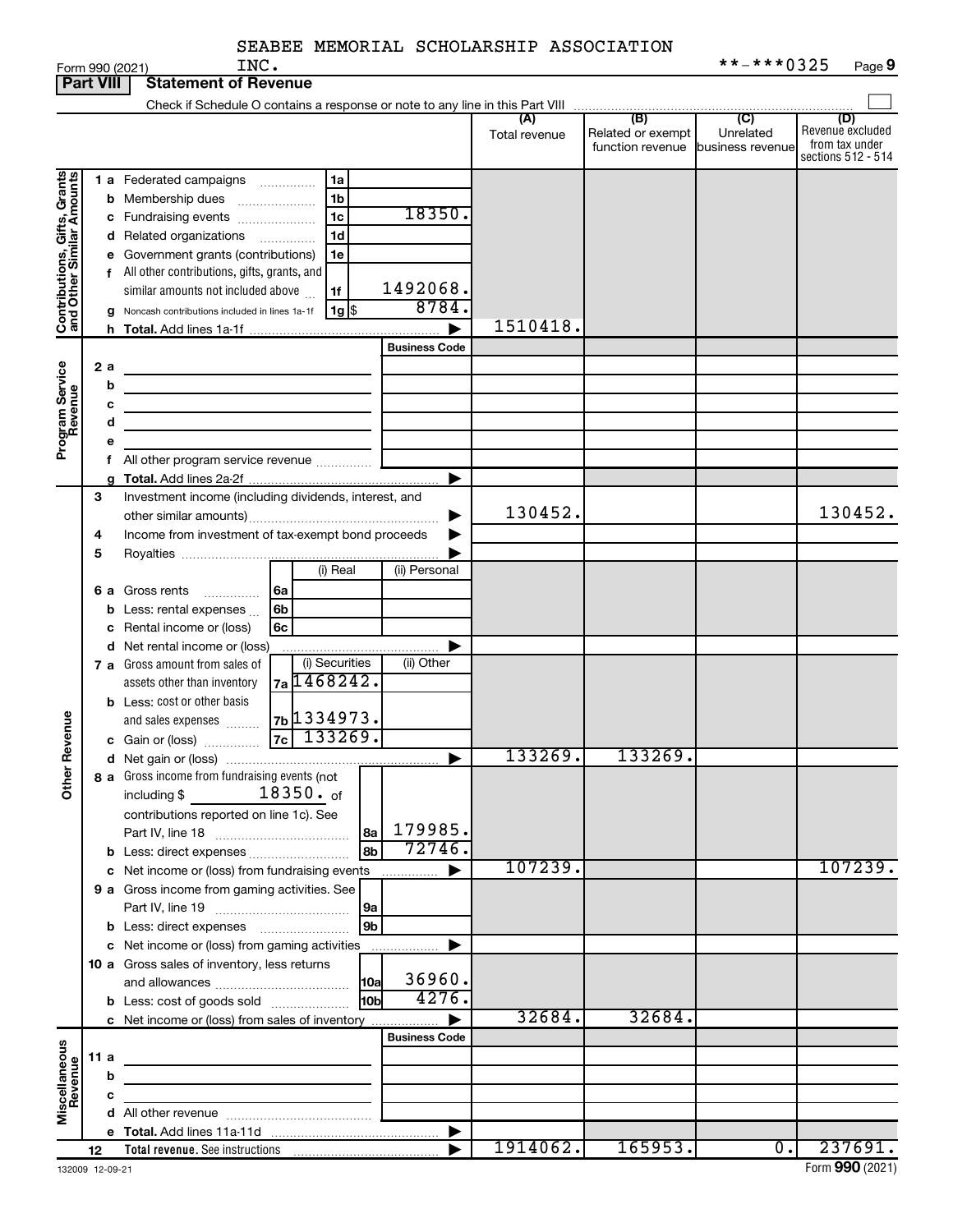# COULOI ADCUITO ACCOCTAMIONI

|    | INC.<br>Form 990 (2021)                                                                                                    |                | SEABEE MEMORIAL SCHOLARSHIP ASSOCIATION |                  | **-***0325<br>Page 10          |
|----|----------------------------------------------------------------------------------------------------------------------------|----------------|-----------------------------------------|------------------|--------------------------------|
|    | <b>Part IX Statement of Functional Expenses</b>                                                                            |                |                                         |                  |                                |
|    | Section 501(c)(3) and 501(c)(4) organizations must complete all columns. All other organizations must complete column (A). |                |                                         |                  |                                |
|    |                                                                                                                            |                |                                         |                  | $\overline{\mathbf{x}}$<br>(D) |
|    | Do not include amounts reported on lines 6b,<br>7b, 8b, 9b, and 10b of Part VIII.                                          | Total expenses | Program service                         | Management and   | Fundraising                    |
| 1  | Grants and other assistance to domestic organizations                                                                      |                | expenses                                | general expenses | expenses                       |
|    | and domestic governments. See Part IV, line 21                                                                             |                |                                         |                  |                                |
| 2  | Grants and other assistance to domestic                                                                                    |                |                                         |                  |                                |
|    | individuals. See Part IV, line 22                                                                                          | 410243.        | 410243.                                 |                  |                                |
| 3  | Grants and other assistance to foreign                                                                                     |                |                                         |                  |                                |
|    | organizations, foreign governments, and foreign                                                                            |                |                                         |                  |                                |
|    | individuals. See Part IV, lines 15 and 16                                                                                  |                |                                         |                  |                                |
| 4  | Benefits paid to or for members                                                                                            |                |                                         |                  |                                |
| 5  | Compensation of current officers, directors,                                                                               |                |                                         |                  |                                |
|    | trustees, and key employees                                                                                                |                |                                         |                  |                                |
| 6  | Compensation not included above to disqualified                                                                            |                |                                         |                  |                                |
|    | persons (as defined under section 4958(f)(1)) and                                                                          |                |                                         |                  |                                |
|    | persons described in section 4958(c)(3)(B)                                                                                 |                |                                         |                  |                                |
| 7  |                                                                                                                            | 49000.         | 1076.                                   | 46815.           | 1109.                          |
| 8  | Pension plan accruals and contributions (include                                                                           |                |                                         |                  |                                |
|    | section 401(k) and 403(b) employer contributions)                                                                          |                |                                         |                  |                                |
| 9  |                                                                                                                            |                |                                         |                  |                                |
| 10 |                                                                                                                            | 7336.          | 161.                                    | 7009.            | 166.                           |
| 11 | Fees for services (nonemployees):                                                                                          |                |                                         |                  |                                |
| а  |                                                                                                                            |                |                                         |                  |                                |
| b  |                                                                                                                            |                |                                         |                  |                                |
|    |                                                                                                                            | 27026.         | 13513.                                  | 13513.           |                                |
|    |                                                                                                                            |                |                                         |                  |                                |
|    | e Professional fundraising services. See Part IV, line 17                                                                  |                |                                         |                  |                                |
| f  | Investment management fees                                                                                                 |                |                                         |                  |                                |
|    | g Other. (If line 11g amount exceeds 10% of line 25,                                                                       |                |                                         |                  |                                |
|    | column (A), amount, list line 11g expenses on Sch O.)                                                                      | 120265.        | 41893.                                  | 39433.           | 38939.                         |
| 12 | Advertising and promotion                                                                                                  |                |                                         |                  |                                |
| 13 |                                                                                                                            | 25204.         | 12043.                                  | 9742.            | 3419.                          |
| 14 |                                                                                                                            |                |                                         |                  |                                |
| 15 | Royalties                                                                                                                  |                |                                         |                  |                                |
| 16 |                                                                                                                            |                |                                         |                  |                                |
| 17 | Travel                                                                                                                     | 4242.          | 2121.                                   | 2121             |                                |
| 18 | Payments of travel or entertainment expenses                                                                               |                |                                         |                  |                                |
|    | for any federal, state, or local public officials                                                                          |                |                                         |                  |                                |
| 19 | Conferences, conventions, and meetings                                                                                     | 9259.          |                                         |                  | 9259.                          |
| 20 | Interest                                                                                                                   |                |                                         |                  |                                |
| 21 |                                                                                                                            |                |                                         |                  |                                |
| 22 | Depreciation, depletion, and amortization                                                                                  |                |                                         |                  |                                |
| 23 | Insurance                                                                                                                  | 2187.          |                                         | 2187.            |                                |
| 24 | Other expenses. Itemize expenses not covered<br>above. (List miscellaneous expenses on line 24e. If                        |                |                                         |                  |                                |
|    | line 24e amount exceeds 10% of line 25, column (A),                                                                        |                |                                         |                  |                                |
|    | amount, list line 24e expenses on Schedule O.)<br>PRINTING                                                                 | 39918.         | 18746.                                  | 8759.            | 12413.                         |
| a  | TROPHIES AND PLAQUES                                                                                                       | 8320.          | 8320.                                   |                  |                                |
|    | <b>REGISTRATION FEES</b>                                                                                                   | 8176.          | 257.                                    |                  | 7919.                          |
| d  | <b>BANK FEES</b>                                                                                                           | 6866.          | 4642.                                   | 1483.            | 741.                           |
|    | e All other expenses                                                                                                       | 6106.          | 3215.                                   | 1362.            | 1529.                          |
| 25 | Total functional expenses. Add lines 1 through 24e                                                                         | 724148.        | 516230.                                 | 132424.          | 75494.                         |
| 26 | Joint costs. Complete this line only if the organization                                                                   |                |                                         |                  |                                |
|    | reported in column (B) joint costs from a combined                                                                         |                |                                         |                  |                                |

Check here  $\blacktriangleright$ 

Check here  $\begin{array}{c} \begin{array}{|c} \hline \end{array} \end{array}$  if following SOP 98-2 (ASC 958-720)

educational campaign and fundraising solicitation.

Form (2021) **990**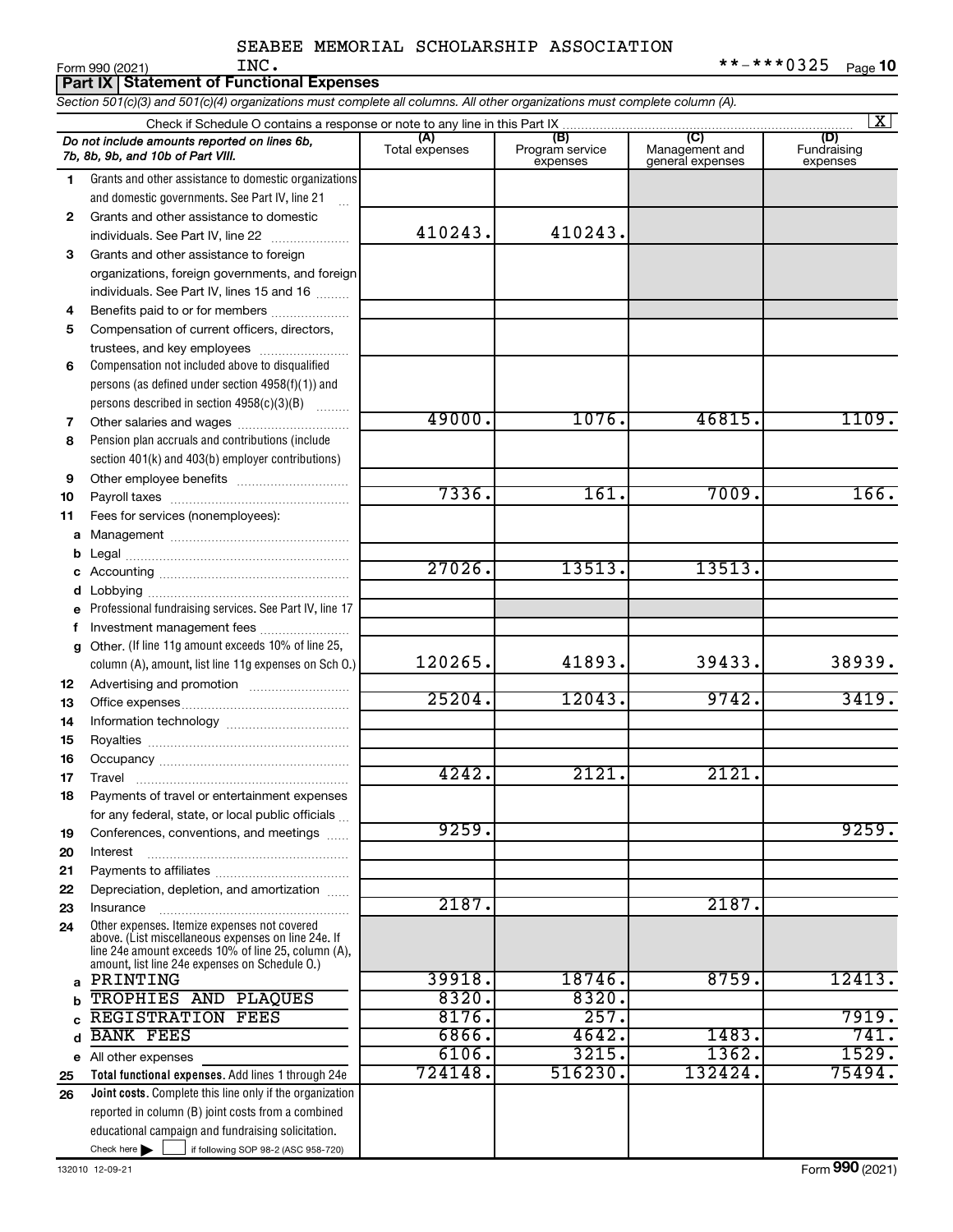**Form 990 (2021)**<br>**Part X Balance** 

|                             | нап х | <b>Balance Sheet</b>                                                                                                                                                                                                           |                          |                         |                    |
|-----------------------------|-------|--------------------------------------------------------------------------------------------------------------------------------------------------------------------------------------------------------------------------------|--------------------------|-------------------------|--------------------|
|                             |       |                                                                                                                                                                                                                                |                          |                         |                    |
|                             |       |                                                                                                                                                                                                                                | (A)<br>Beginning of year |                         | (B)<br>End of year |
|                             | 1     |                                                                                                                                                                                                                                |                          | 1                       |                    |
|                             | 2     |                                                                                                                                                                                                                                | 249469.                  | $\mathbf{2}$            | 288746.            |
|                             | З     |                                                                                                                                                                                                                                | 259283.                  | 3                       | 250461.            |
|                             | 4     |                                                                                                                                                                                                                                | 1059.                    | $\overline{\mathbf{4}}$ | 34.                |
|                             | 5     | Loans and other receivables from any current or former officer, director,                                                                                                                                                      |                          |                         |                    |
|                             |       | trustee, key employee, creator or founder, substantial contributor, or 35%                                                                                                                                                     |                          |                         |                    |
|                             |       |                                                                                                                                                                                                                                |                          | 5                       |                    |
|                             | 6     | Loans and other receivables from other disqualified persons (as defined                                                                                                                                                        |                          |                         |                    |
|                             |       | under section 4958(f)(1)), and persons described in section 4958(c)(3)(B)                                                                                                                                                      |                          | 6                       |                    |
|                             | 7     |                                                                                                                                                                                                                                |                          | $\overline{7}$          |                    |
| Assets                      | 8     |                                                                                                                                                                                                                                |                          | 8                       |                    |
|                             | 9     | Prepaid expenses and deferred charges [11] matter continuum matter and referred charges [11] matter continuum matter continuum matter and continuum matter continuum matter and continuum matter continuum matter continuum ma | 9770.                    | 9                       | 1020.              |
|                             |       | 10a Land, buildings, and equipment: cost or other                                                                                                                                                                              |                          |                         |                    |
|                             |       | basis. Complete Part VI of Schedule D<br>10a                                                                                                                                                                                   |                          |                         |                    |
|                             |       | 10b                                                                                                                                                                                                                            |                          | 10c                     |                    |
|                             | 11    |                                                                                                                                                                                                                                |                          | 11                      |                    |
|                             | 12    |                                                                                                                                                                                                                                | 8958478.                 | 12                      | 11601820.          |
|                             | 13    |                                                                                                                                                                                                                                |                          | 13                      |                    |
|                             | 14    | Intangible assets with an annumination of the assets with an annumination of the state of the state of the state of the state of the state of the state of the state of the state of the state of the state of the state of th |                          | 14                      |                    |
|                             | 15    |                                                                                                                                                                                                                                | 38147.                   | 15                      | 36176.             |
|                             | 16    |                                                                                                                                                                                                                                | 9516206.                 | 16                      | 12178257.          |
|                             | 17    |                                                                                                                                                                                                                                | 20604.                   | 17                      | 1495.              |
|                             | 18    |                                                                                                                                                                                                                                |                          | 18                      |                    |
|                             | 19    |                                                                                                                                                                                                                                |                          | 19                      |                    |
|                             | 20    |                                                                                                                                                                                                                                |                          | 20                      |                    |
|                             | 21    | Escrow or custodial account liability. Complete Part IV of Schedule D                                                                                                                                                          |                          | 21                      |                    |
|                             | 22    | Loans and other payables to any current or former officer, director,                                                                                                                                                           |                          |                         |                    |
| Liabilities                 |       | trustee, key employee, creator or founder, substantial contributor, or 35%                                                                                                                                                     |                          |                         |                    |
|                             |       | controlled entity or family member of any of these persons                                                                                                                                                                     |                          | 22                      |                    |
|                             | 23    | Secured mortgages and notes payable to unrelated third parties                                                                                                                                                                 |                          | 23                      |                    |
|                             | 24    |                                                                                                                                                                                                                                |                          | 24                      |                    |
|                             | 25    | Other liabilities (including federal income tax, payables to related third                                                                                                                                                     |                          |                         |                    |
|                             |       | parties, and other liabilities not included on lines 17-24). Complete Part X                                                                                                                                                   |                          |                         |                    |
|                             |       | of Schedule D                                                                                                                                                                                                                  |                          | 25                      |                    |
|                             | 26    |                                                                                                                                                                                                                                | 20604.                   | 26                      | 1495.              |
|                             |       | Organizations that follow FASB ASC 958, check here $\blacktriangleright \lfloor X \rfloor$                                                                                                                                     |                          |                         |                    |
|                             |       | and complete lines 27, 28, 32, and 33.                                                                                                                                                                                         |                          |                         |                    |
|                             | 27    |                                                                                                                                                                                                                                | 8475383.                 | 27                      | 10230921.          |
|                             | 28    |                                                                                                                                                                                                                                | 1020219.                 | 28                      | 1945841.           |
|                             |       | Organizations that do not follow FASB ASC 958, check here $\blacktriangleright \Box$                                                                                                                                           |                          |                         |                    |
|                             |       | and complete lines 29 through 33.                                                                                                                                                                                              |                          |                         |                    |
| Net Assets or Fund Balances | 29    |                                                                                                                                                                                                                                |                          | 29                      |                    |
|                             | 30    | Paid-in or capital surplus, or land, building, or equipment fund                                                                                                                                                               |                          | 30                      |                    |
|                             | 31    | Retained earnings, endowment, accumulated income, or other funds                                                                                                                                                               |                          | 31                      |                    |
|                             | 32    |                                                                                                                                                                                                                                | 9495602.                 | 32                      | 12176762.          |
|                             | 33    |                                                                                                                                                                                                                                | 9516206.                 | 33                      | 12178257.          |

Form (2021) **990**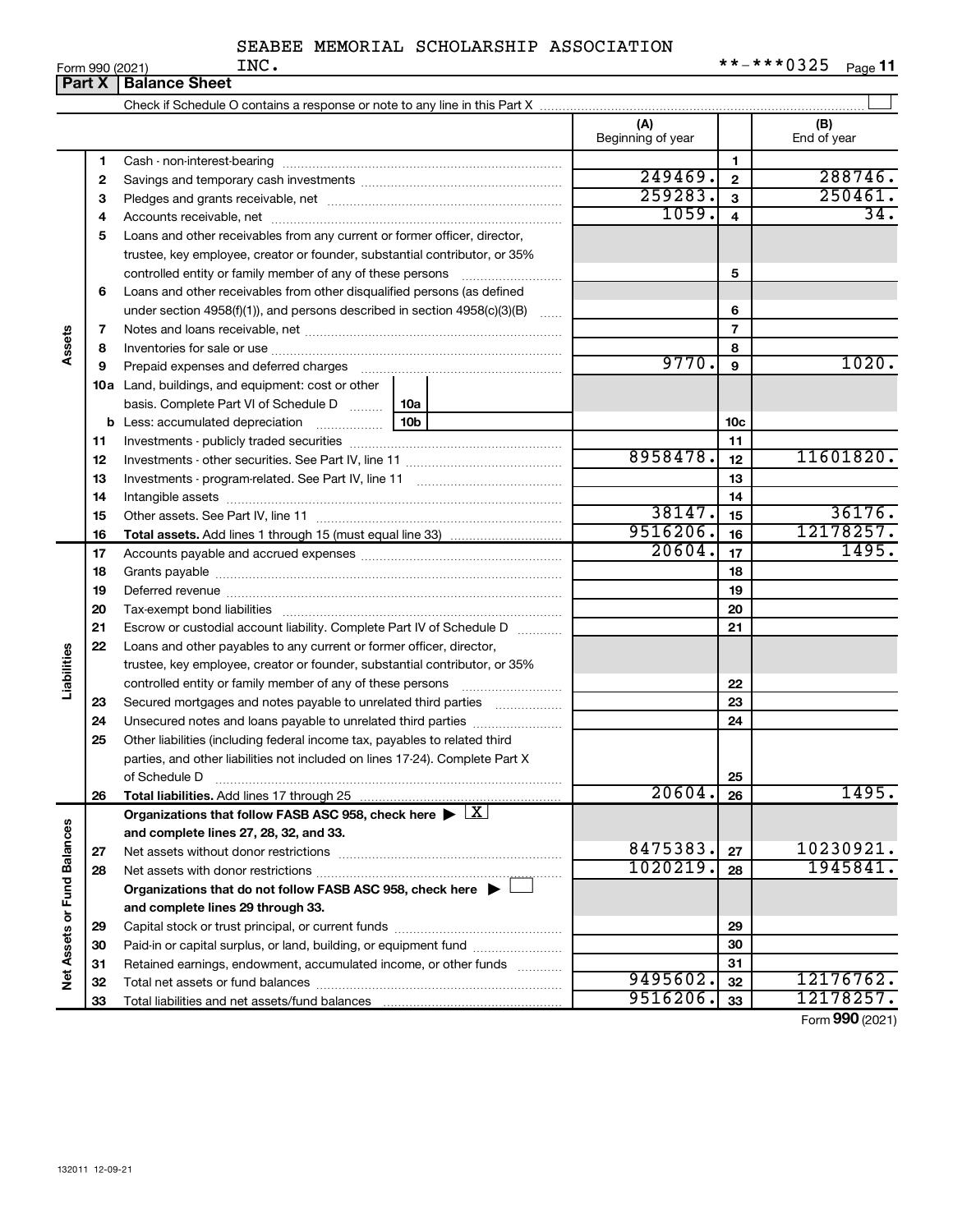| SEABEE MEMORIAL SCHOLARSHIP ASSOCIATION |  |  |  |  |
|-----------------------------------------|--|--|--|--|
|-----------------------------------------|--|--|--|--|

|    | INC.<br>Form 990 (2021)                                                                                                                                     | **-***0325                                                                                                                                                                                                                                                                                                                                                    |                |            | Page 12    |
|----|-------------------------------------------------------------------------------------------------------------------------------------------------------------|---------------------------------------------------------------------------------------------------------------------------------------------------------------------------------------------------------------------------------------------------------------------------------------------------------------------------------------------------------------|----------------|------------|------------|
|    | Part XI Reconciliation of Net Assets                                                                                                                        |                                                                                                                                                                                                                                                                                                                                                               |                |            |            |
|    |                                                                                                                                                             |                                                                                                                                                                                                                                                                                                                                                               |                |            | $\sqrt{X}$ |
|    |                                                                                                                                                             |                                                                                                                                                                                                                                                                                                                                                               |                |            |            |
| 1  |                                                                                                                                                             | $\mathbf{1}$                                                                                                                                                                                                                                                                                                                                                  |                |            | 1914062.   |
| 2  |                                                                                                                                                             | $\mathbf{2}$                                                                                                                                                                                                                                                                                                                                                  |                |            | 724148.    |
| 3  | Revenue less expenses. Subtract line 2 from line 1                                                                                                          | 3                                                                                                                                                                                                                                                                                                                                                             |                |            | 1189914.   |
| 4  |                                                                                                                                                             | $\overline{\mathbf{4}}$                                                                                                                                                                                                                                                                                                                                       |                |            | 9495602.   |
| 5  |                                                                                                                                                             | 5                                                                                                                                                                                                                                                                                                                                                             |                |            | 1493216.   |
| 6  |                                                                                                                                                             | 6                                                                                                                                                                                                                                                                                                                                                             |                |            |            |
| 7  | Investment expenses www.communication.com/www.communication.com/www.communication.com/www.com                                                               | $\overline{7}$                                                                                                                                                                                                                                                                                                                                                |                |            |            |
| 8  |                                                                                                                                                             | 8                                                                                                                                                                                                                                                                                                                                                             |                |            |            |
| 9  | Other changes in net assets or fund balances (explain on Schedule O) manufactured controller changes in net assets or fund balances (explain on Schedule O) | $\mathbf{Q}$                                                                                                                                                                                                                                                                                                                                                  |                |            | $-1970.$   |
| 10 | Net assets or fund balances at end of year. Combine lines 3 through 9 (must equal Part X, line 32,                                                          |                                                                                                                                                                                                                                                                                                                                                               |                |            |            |
|    |                                                                                                                                                             | 10                                                                                                                                                                                                                                                                                                                                                            | 12176762.      |            |            |
|    | Part XII Financial Statements and Reporting                                                                                                                 |                                                                                                                                                                                                                                                                                                                                                               |                |            |            |
|    |                                                                                                                                                             |                                                                                                                                                                                                                                                                                                                                                               |                |            |            |
|    |                                                                                                                                                             |                                                                                                                                                                                                                                                                                                                                                               |                | <b>Yes</b> | No         |
| 1  | Accounting method used to prepare the Form 990: $\Box$ Cash $\Box X$ Accrual<br>Other                                                                       |                                                                                                                                                                                                                                                                                                                                                               |                |            |            |
|    | If the organization changed its method of accounting from a prior year or checked "Other," explain on Schedule O.                                           |                                                                                                                                                                                                                                                                                                                                                               |                |            |            |
|    | 2a Were the organization's financial statements compiled or reviewed by an independent accountant?                                                          | $\mathcal{L} = \{1, 2, \ldots, 2, \ldots, 2, \ldots, 2, \ldots, 2, \ldots, 2, \ldots, 2, \ldots, 2, \ldots, 2, \ldots, 2, \ldots, 2, \ldots, 2, \ldots, 2, \ldots, 2, \ldots, 2, \ldots, 2, \ldots, 2, \ldots, 2, \ldots, 2, \ldots, 2, \ldots, 2, \ldots, 2, \ldots, 2, \ldots, 2, \ldots, 2, \ldots, 2, \ldots, 2, \ldots, 2, \ldots, 2, \ldots, 2, \ldots$ | 2a             |            | x          |
|    | If "Yes," check a box below to indicate whether the financial statements for the year were compiled or reviewed on a                                        |                                                                                                                                                                                                                                                                                                                                                               |                |            |            |
|    | separate basis, consolidated basis, or both:                                                                                                                |                                                                                                                                                                                                                                                                                                                                                               |                |            |            |
|    | Separate basis<br>Consolidated basis<br>Both consolidated and separate basis                                                                                |                                                                                                                                                                                                                                                                                                                                                               |                |            |            |
|    |                                                                                                                                                             |                                                                                                                                                                                                                                                                                                                                                               | 2 <sub>b</sub> | х          |            |
|    | If "Yes," check a box below to indicate whether the financial statements for the year were audited on a separate basis,                                     |                                                                                                                                                                                                                                                                                                                                                               |                |            |            |
|    | consolidated basis, or both:                                                                                                                                |                                                                                                                                                                                                                                                                                                                                                               |                |            |            |
|    | $\lfloor x \rfloor$ Separate basis<br>Consolidated basis<br>Both consolidated and separate basis                                                            |                                                                                                                                                                                                                                                                                                                                                               |                |            |            |
|    | c If "Yes" to line 2a or 2b, does the organization have a committee that assumes responsibility for oversight of the audit,                                 |                                                                                                                                                                                                                                                                                                                                                               |                |            |            |
|    | review, or compilation of its financial statements and selection of an independent accountant?                                                              |                                                                                                                                                                                                                                                                                                                                                               | 2c             | X          |            |
|    | If the organization changed either its oversight process or selection process during the tax year, explain on Schedule O.                                   |                                                                                                                                                                                                                                                                                                                                                               |                |            |            |
|    | 3a As a result of a federal award, was the organization required to undergo an audit or audits as set forth in the Single Audit                             |                                                                                                                                                                                                                                                                                                                                                               |                |            |            |
|    |                                                                                                                                                             |                                                                                                                                                                                                                                                                                                                                                               | За             |            | X          |
|    | <b>b</b> If "Yes," did the organization undergo the required audit or audits? If the organization did not undergo the required audit                        |                                                                                                                                                                                                                                                                                                                                                               |                |            |            |
|    |                                                                                                                                                             |                                                                                                                                                                                                                                                                                                                                                               | 3b             |            |            |

Form (2021) **990**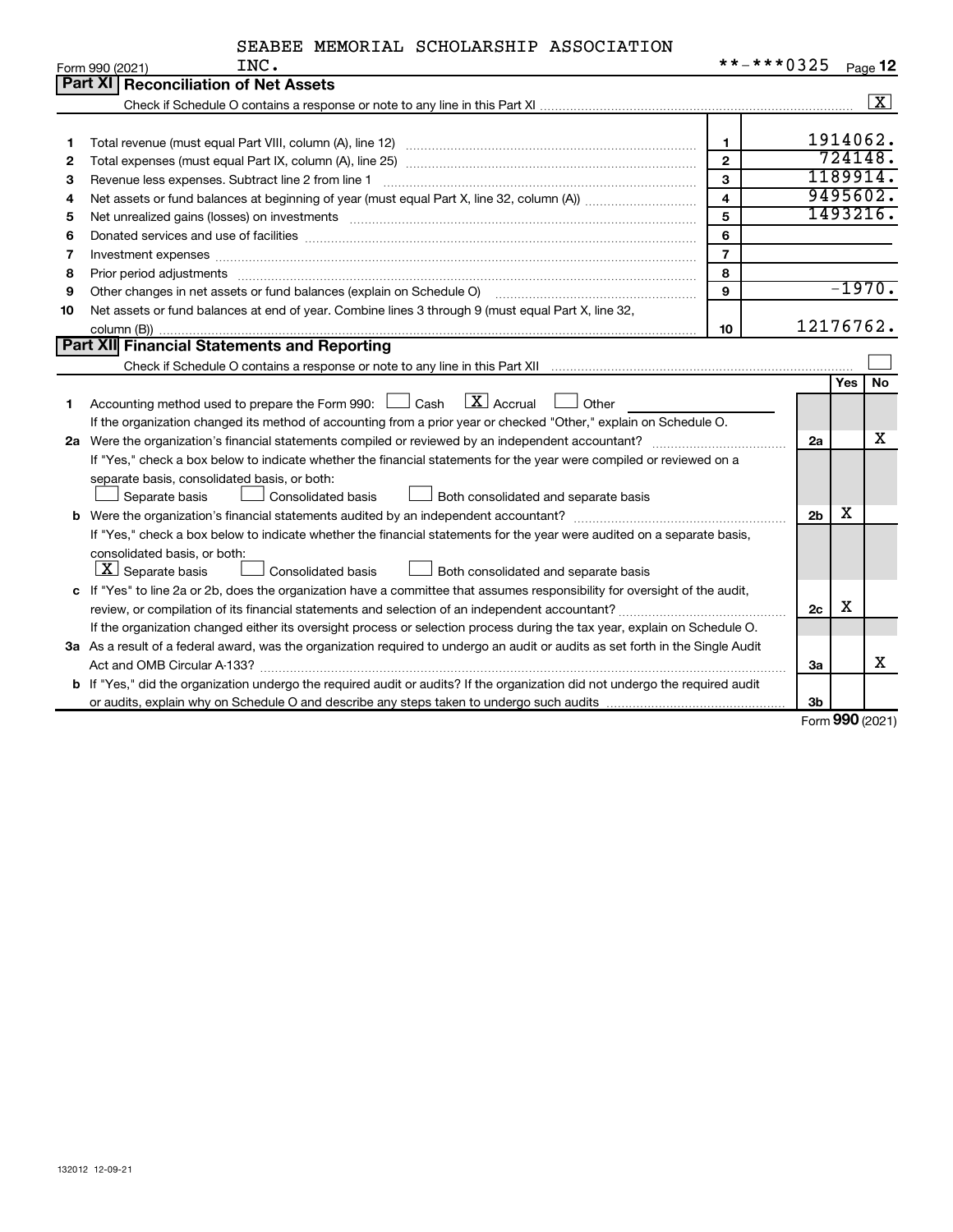|                                                                                                              |                         | <b>SCHEDULE A</b>                           |      |                                                                                      |                                                                                                                                              |                                    |                                 |                            |  | OMB No. 1545-0047          |
|--------------------------------------------------------------------------------------------------------------|-------------------------|---------------------------------------------|------|--------------------------------------------------------------------------------------|----------------------------------------------------------------------------------------------------------------------------------------------|------------------------------------|---------------------------------|----------------------------|--|----------------------------|
|                                                                                                              | (Form 990)              |                                             |      |                                                                                      | <b>Public Charity Status and Public Support</b>                                                                                              |                                    |                                 |                            |  |                            |
|                                                                                                              |                         |                                             |      |                                                                                      | Complete if the organization is a section 501(c)(3) organization or a section                                                                |                                    |                                 |                            |  |                            |
|                                                                                                              |                         | Department of the Treasury                  |      |                                                                                      | 4947(a)(1) nonexempt charitable trust.<br>Attach to Form 990 or Form 990-EZ.                                                                 |                                    |                                 |                            |  | <b>Open to Public</b>      |
| Internal Revenue Service<br>Go to www.irs.gov/Form990 for instructions and the latest information.           |                         |                                             |      |                                                                                      |                                                                                                                                              | <b>Inspection</b>                  |                                 |                            |  |                            |
| SEABEE MEMORIAL SCHOLARSHIP ASSOCIATION<br><b>Employer identification number</b><br>Name of the organization |                         |                                             |      |                                                                                      |                                                                                                                                              |                                    |                                 |                            |  |                            |
|                                                                                                              |                         |                                             | INC. |                                                                                      |                                                                                                                                              |                                    |                                 |                            |  | **-***0325                 |
|                                                                                                              | Part I                  |                                             |      |                                                                                      | Reason for Public Charity Status. (All organizations must complete this part.) See instructions.                                             |                                    |                                 |                            |  |                            |
|                                                                                                              |                         |                                             |      |                                                                                      | The organization is not a private foundation because it is: (For lines 1 through 12, check only one box.)                                    |                                    |                                 |                            |  |                            |
| 1                                                                                                            |                         |                                             |      |                                                                                      | A church, convention of churches, or association of churches described in section 170(b)(1)(A)(i).                                           |                                    |                                 |                            |  |                            |
| 2                                                                                                            |                         |                                             |      |                                                                                      | A school described in section 170(b)(1)(A)(ii). (Attach Schedule E (Form 990).)                                                              |                                    |                                 |                            |  |                            |
| 3                                                                                                            |                         |                                             |      |                                                                                      | A hospital or a cooperative hospital service organization described in section 170(b)(1)(A)(iii).                                            |                                    |                                 |                            |  |                            |
| 4                                                                                                            |                         |                                             |      |                                                                                      | A medical research organization operated in conjunction with a hospital described in section 170(b)(1)(A)(iii). Enter the hospital's name,   |                                    |                                 |                            |  |                            |
|                                                                                                              |                         | city, and state:                            |      |                                                                                      |                                                                                                                                              |                                    |                                 |                            |  |                            |
| 5                                                                                                            |                         |                                             |      |                                                                                      | An organization operated for the benefit of a college or university owned or operated by a governmental unit described in                    |                                    |                                 |                            |  |                            |
|                                                                                                              |                         |                                             |      | section 170(b)(1)(A)(iv). (Complete Part II.)                                        |                                                                                                                                              |                                    |                                 |                            |  |                            |
| 6                                                                                                            | $\overline{\mathbf{X}}$ |                                             |      |                                                                                      | A federal, state, or local government or governmental unit described in section 170(b)(1)(A)(v).                                             |                                    |                                 |                            |  |                            |
| 7                                                                                                            |                         |                                             |      |                                                                                      | An organization that normally receives a substantial part of its support from a governmental unit or from the general public described in    |                                    |                                 |                            |  |                            |
|                                                                                                              |                         |                                             |      | section 170(b)(1)(A)(vi). (Complete Part II.)                                        |                                                                                                                                              |                                    |                                 |                            |  |                            |
| 8<br>9                                                                                                       |                         |                                             |      |                                                                                      | A community trust described in section 170(b)(1)(A)(vi). (Complete Part II.)                                                                 |                                    |                                 |                            |  |                            |
|                                                                                                              |                         |                                             |      |                                                                                      | An agricultural research organization described in section 170(b)(1)(A)(ix) operated in conjunction with a land-grant college                |                                    |                                 |                            |  |                            |
|                                                                                                              |                         | university:                                 |      |                                                                                      | or university or a non-land-grant college of agriculture (see instructions). Enter the name, city, and state of the college or               |                                    |                                 |                            |  |                            |
| 10                                                                                                           |                         |                                             |      |                                                                                      | An organization that normally receives (1) more than 33 1/3% of its support from contributions, membership fees, and gross receipts from     |                                    |                                 |                            |  |                            |
|                                                                                                              |                         |                                             |      |                                                                                      | activities related to its exempt functions, subject to certain exceptions; and (2) no more than 33 1/3% of its support from gross investment |                                    |                                 |                            |  |                            |
|                                                                                                              |                         |                                             |      |                                                                                      | income and unrelated business taxable income (less section 511 tax) from businesses acquired by the organization after June 30, 1975.        |                                    |                                 |                            |  |                            |
|                                                                                                              |                         |                                             |      | See section 509(a)(2). (Complete Part III.)                                          |                                                                                                                                              |                                    |                                 |                            |  |                            |
| 11                                                                                                           |                         |                                             |      |                                                                                      | An organization organized and operated exclusively to test for public safety. See section 509(a)(4).                                         |                                    |                                 |                            |  |                            |
| 12                                                                                                           |                         |                                             |      |                                                                                      | An organization organized and operated exclusively for the benefit of, to perform the functions of, or to carry out the purposes of one or   |                                    |                                 |                            |  |                            |
|                                                                                                              |                         |                                             |      |                                                                                      | more publicly supported organizations described in section 509(a)(1) or section 509(a)(2). See section 509(a)(3). Check the box on           |                                    |                                 |                            |  |                            |
|                                                                                                              |                         |                                             |      |                                                                                      | lines 12a through 12d that describes the type of supporting organization and complete lines 12e, 12f, and 12g.                               |                                    |                                 |                            |  |                            |
| а                                                                                                            |                         |                                             |      |                                                                                      | Type I. A supporting organization operated, supervised, or controlled by its supported organization(s), typically by giving                  |                                    |                                 |                            |  |                            |
|                                                                                                              |                         |                                             |      |                                                                                      | the supported organization(s) the power to regularly appoint or elect a majority of the directors or trustees of the supporting              |                                    |                                 |                            |  |                            |
|                                                                                                              |                         |                                             |      | organization. You must complete Part IV, Sections A and B.                           |                                                                                                                                              |                                    |                                 |                            |  |                            |
| b                                                                                                            |                         |                                             |      |                                                                                      | Type II. A supporting organization supervised or controlled in connection with its supported organization(s), by having                      |                                    |                                 |                            |  |                            |
|                                                                                                              |                         |                                             |      |                                                                                      | control or management of the supporting organization vested in the same persons that control or manage the supported                         |                                    |                                 |                            |  |                            |
|                                                                                                              |                         |                                             |      | organization(s). You must complete Part IV, Sections A and C.                        |                                                                                                                                              |                                    |                                 |                            |  |                            |
| с                                                                                                            |                         |                                             |      |                                                                                      | Type III functionally integrated. A supporting organization operated in connection with, and functionally integrated with,                   |                                    |                                 |                            |  |                            |
|                                                                                                              |                         |                                             |      |                                                                                      | its supported organization(s) (see instructions). You must complete Part IV, Sections A, D, and E.                                           |                                    |                                 |                            |  |                            |
| d                                                                                                            |                         |                                             |      |                                                                                      | Type III non-functionally integrated. A supporting organization operated in connection with its supported organization(s)                    |                                    |                                 |                            |  |                            |
|                                                                                                              |                         |                                             |      |                                                                                      | that is not functionally integrated. The organization generally must satisfy a distribution requirement and an attentiveness                 |                                    |                                 |                            |  |                            |
|                                                                                                              |                         |                                             |      |                                                                                      | requirement (see instructions). You must complete Part IV, Sections A and D, and Part V.                                                     |                                    |                                 |                            |  |                            |
| е                                                                                                            |                         |                                             |      |                                                                                      | Check this box if the organization received a written determination from the IRS that it is a Type I, Type II, Type III                      |                                    |                                 |                            |  |                            |
|                                                                                                              |                         |                                             |      |                                                                                      | functionally integrated, or Type III non-functionally integrated supporting organization.                                                    |                                    |                                 |                            |  |                            |
| f.                                                                                                           |                         | Enter the number of supported organizations |      |                                                                                      |                                                                                                                                              |                                    |                                 |                            |  |                            |
|                                                                                                              |                         | (i) Name of supported                       |      | g Provide the following information about the supported organization(s).<br>(ii) EIN | (iii) Type of organization                                                                                                                   |                                    | (iv) Is the organization listed | (v) Amount of monetary     |  | (vi) Amount of other       |
|                                                                                                              |                         | organization                                |      |                                                                                      | (described on lines 1-10                                                                                                                     | in your governing document?<br>Yes | No                              | support (see instructions) |  | support (see instructions) |
|                                                                                                              |                         |                                             |      |                                                                                      | above (see instructions))                                                                                                                    |                                    |                                 |                            |  |                            |
|                                                                                                              |                         |                                             |      |                                                                                      |                                                                                                                                              |                                    |                                 |                            |  |                            |
|                                                                                                              |                         |                                             |      |                                                                                      |                                                                                                                                              |                                    |                                 |                            |  |                            |
|                                                                                                              |                         |                                             |      |                                                                                      |                                                                                                                                              |                                    |                                 |                            |  |                            |
|                                                                                                              |                         |                                             |      |                                                                                      |                                                                                                                                              |                                    |                                 |                            |  |                            |
|                                                                                                              |                         |                                             |      |                                                                                      |                                                                                                                                              |                                    |                                 |                            |  |                            |
|                                                                                                              |                         |                                             |      |                                                                                      |                                                                                                                                              |                                    |                                 |                            |  |                            |
|                                                                                                              |                         |                                             |      |                                                                                      |                                                                                                                                              |                                    |                                 |                            |  |                            |
|                                                                                                              |                         |                                             |      |                                                                                      |                                                                                                                                              |                                    |                                 |                            |  |                            |
| Total                                                                                                        |                         |                                             |      |                                                                                      |                                                                                                                                              |                                    |                                 |                            |  |                            |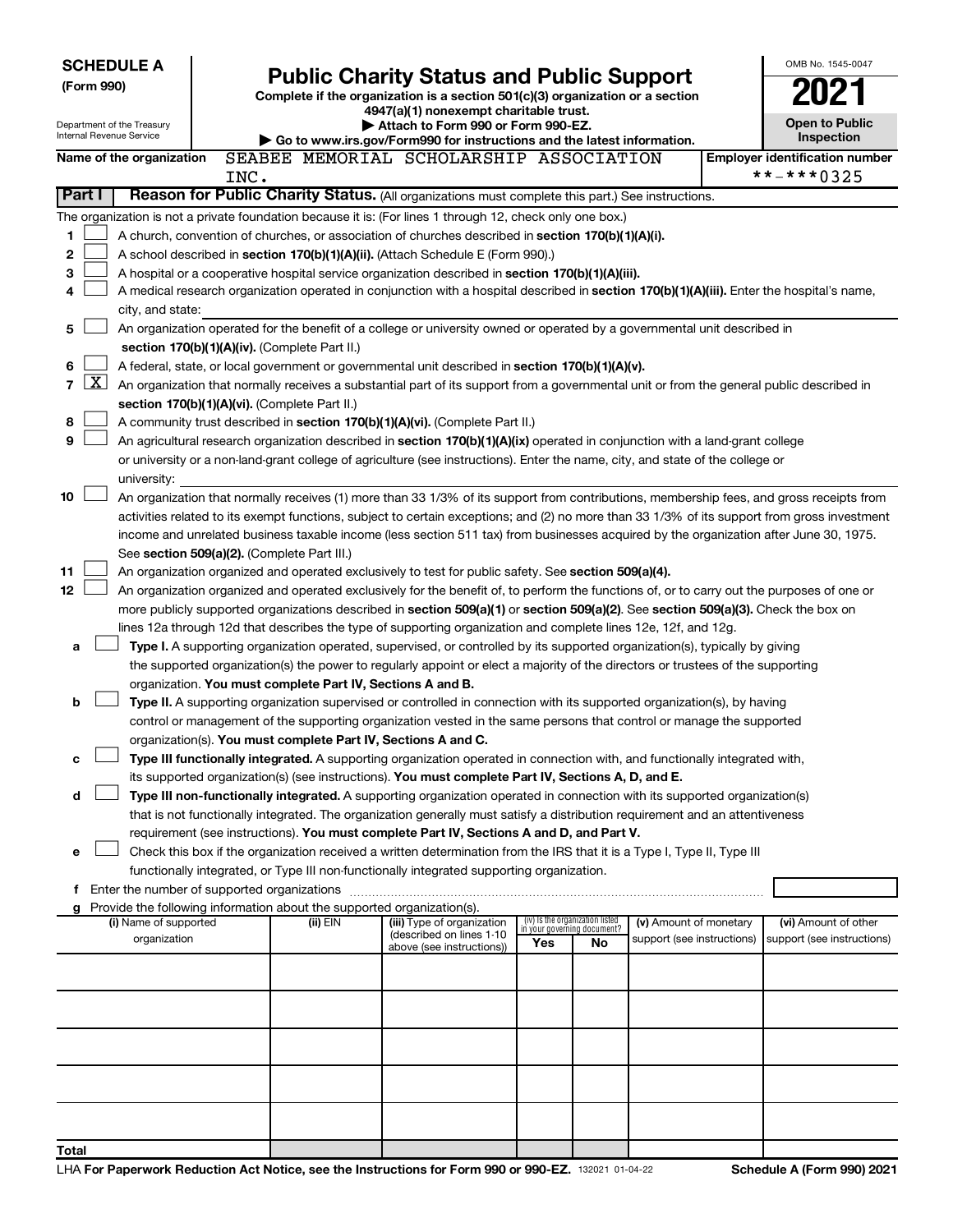Schedule A (Form 990) 2021 Page Processes of the USA of the USA of the USA of the USA of the Processes of the P

 $***$   $***$  0325 Page 2 INC. \*\*-\*\*\*0325

| Part II Support Schedule for Organizations Described in Sections 170(b)(1)(A)(iv) and 170(b)(1)(A)(vi)                                          |
|-------------------------------------------------------------------------------------------------------------------------------------------------|
| (Complete only if you checked the box on line 5, 7, or 8 of Part I or if the organization failed to qualify under Part III. If the organization |
| fails to qualify under the tests listed below, please complete Part III.)                                                                       |

|    | <b>Section A. Public Support</b>                                                                                                                                                                                               |                     |                     |                       |                       |                      |                                          |
|----|--------------------------------------------------------------------------------------------------------------------------------------------------------------------------------------------------------------------------------|---------------------|---------------------|-----------------------|-----------------------|----------------------|------------------------------------------|
|    | Calendar year (or fiscal year beginning in)                                                                                                                                                                                    | (a) 2017            | $(b)$ 2018          | $(c)$ 2019            | $(d)$ 2020            | (e) 2021             | (f) Total                                |
|    | 1 Gifts, grants, contributions, and                                                                                                                                                                                            |                     |                     |                       |                       |                      |                                          |
|    | membership fees received. (Do not                                                                                                                                                                                              |                     |                     |                       |                       |                      |                                          |
|    | include any "unusual grants.")                                                                                                                                                                                                 | 751316.             | 975853.             | 855025.               | 341119.               | 1492068.             | 4415381.                                 |
|    | 2 Tax revenues levied for the organ-                                                                                                                                                                                           |                     |                     |                       |                       |                      |                                          |
|    | ization's benefit and either paid to                                                                                                                                                                                           |                     |                     |                       |                       |                      |                                          |
|    | or expended on its behalf                                                                                                                                                                                                      |                     |                     |                       |                       |                      |                                          |
|    | 3 The value of services or facilities                                                                                                                                                                                          |                     |                     |                       |                       |                      |                                          |
|    | furnished by a governmental unit to                                                                                                                                                                                            |                     |                     |                       |                       |                      |                                          |
|    | the organization without charge                                                                                                                                                                                                |                     |                     |                       |                       |                      |                                          |
|    | 4 Total. Add lines 1 through 3                                                                                                                                                                                                 | 751316.             | 975853.             | 855025.               | 341119.               | 1492068.             | 4415381.                                 |
| 5. | The portion of total contributions                                                                                                                                                                                             |                     |                     |                       |                       |                      |                                          |
|    | by each person (other than a                                                                                                                                                                                                   |                     |                     |                       |                       |                      |                                          |
|    | governmental unit or publicly                                                                                                                                                                                                  |                     |                     |                       |                       |                      |                                          |
|    | supported organization) included                                                                                                                                                                                               |                     |                     |                       |                       |                      |                                          |
|    | on line 1 that exceeds 2% of the                                                                                                                                                                                               |                     |                     |                       |                       |                      |                                          |
|    | amount shown on line 11,                                                                                                                                                                                                       |                     |                     |                       |                       |                      |                                          |
|    | column (f)                                                                                                                                                                                                                     |                     |                     |                       |                       |                      | 196349.                                  |
|    |                                                                                                                                                                                                                                |                     |                     |                       |                       |                      | 4219032.                                 |
|    | 6 Public support. Subtract line 5 from line 4.<br><b>Section B. Total Support</b>                                                                                                                                              |                     |                     |                       |                       |                      |                                          |
|    | Calendar year (or fiscal year beginning in)                                                                                                                                                                                    |                     |                     |                       |                       |                      |                                          |
|    |                                                                                                                                                                                                                                | (a) 2017<br>751316. | (b) 2018<br>975853. | $(c)$ 2019<br>855025. | $(d)$ 2020<br>341119. | (e) 2021<br>1492068. | (f) Total<br>4415381.                    |
|    | <b>7</b> Amounts from line 4                                                                                                                                                                                                   |                     |                     |                       |                       |                      |                                          |
| 8  | Gross income from interest,                                                                                                                                                                                                    |                     |                     |                       |                       |                      |                                          |
|    | dividends, payments received on                                                                                                                                                                                                |                     |                     |                       |                       |                      |                                          |
|    | securities loans, rents, royalties,                                                                                                                                                                                            |                     |                     |                       |                       |                      |                                          |
|    | and income from similar sources                                                                                                                                                                                                | 109794.             | 124906.             | 143696.               | 136594.               | 130452.              | 645442.                                  |
|    | 9 Net income from unrelated business                                                                                                                                                                                           |                     |                     |                       |                       |                      |                                          |
|    | activities, whether or not the                                                                                                                                                                                                 |                     |                     |                       |                       |                      |                                          |
|    | business is regularly carried on                                                                                                                                                                                               |                     |                     |                       |                       |                      |                                          |
|    | 10 Other income. Do not include gain                                                                                                                                                                                           |                     |                     |                       |                       |                      |                                          |
|    | or loss from the sale of capital                                                                                                                                                                                               |                     |                     |                       |                       |                      |                                          |
|    | assets (Explain in Part VI.)                                                                                                                                                                                                   |                     |                     |                       | 10400.                |                      | 10400.                                   |
|    | 11 Total support. Add lines 7 through 10                                                                                                                                                                                       |                     |                     |                       |                       |                      | 5071223.                                 |
|    | <b>12</b> Gross receipts from related activities, etc. (see instructions)                                                                                                                                                      |                     |                     |                       |                       | 12                   |                                          |
|    | 13 First 5 years. If the Form 990 is for the organization's first, second, third, fourth, or fifth tax year as a section 501(c)(3)                                                                                             |                     |                     |                       |                       |                      |                                          |
|    |                                                                                                                                                                                                                                |                     |                     |                       |                       |                      |                                          |
|    | <b>Section C. Computation of Public Support Percentage</b>                                                                                                                                                                     |                     |                     |                       |                       |                      |                                          |
|    |                                                                                                                                                                                                                                |                     |                     |                       |                       | 14                   | 83.20<br>%                               |
|    |                                                                                                                                                                                                                                |                     |                     |                       |                       | 15                   | 77.63<br>$\%$                            |
|    | 16a 33 1/3% support test - 2021. If the organization did not check the box on line 13, and line 14 is 33 1/3% or more, check this box and                                                                                      |                     |                     |                       |                       |                      |                                          |
|    | stop here. The organization qualifies as a publicly supported organization manufaction manufacture or manufacture or the organization manufacture or the organization of the state of the state of the state of the state of t |                     |                     |                       |                       |                      | $\blacktriangleright$ $\boxed{\text{X}}$ |
|    | b 33 1/3% support test - 2020. If the organization did not check a box on line 13 or 16a, and line 15 is 33 1/3% or more, check this box                                                                                       |                     |                     |                       |                       |                      |                                          |
|    |                                                                                                                                                                                                                                |                     |                     |                       |                       |                      |                                          |
|    | 17a 10% -facts-and-circumstances test - 2021. If the organization did not check a box on line 13, 16a, or 16b, and line 14 is 10% or more,                                                                                     |                     |                     |                       |                       |                      |                                          |
|    | and if the organization meets the facts-and-circumstances test, check this box and stop here. Explain in Part VI how the organization                                                                                          |                     |                     |                       |                       |                      |                                          |
|    | meets the facts-and-circumstances test. The organization qualifies as a publicly supported organization                                                                                                                        |                     |                     |                       |                       |                      |                                          |
|    | b 10% -facts-and-circumstances test - 2020. If the organization did not check a box on line 13, 16a, 16b, or 17a, and line 15 is 10% or                                                                                        |                     |                     |                       |                       |                      |                                          |
|    | more, and if the organization meets the facts-and-circumstances test, check this box and stop here. Explain in Part VI how the                                                                                                 |                     |                     |                       |                       |                      |                                          |
|    | organization meets the facts-and-circumstances test. The organization qualifies as a publicly supported organization                                                                                                           |                     |                     |                       |                       |                      |                                          |
|    | 18 Private foundation. If the organization did not check a box on line 13, 16a, 16b, 17a, or 17b, check this box and see instructions                                                                                          |                     |                     |                       |                       |                      |                                          |
|    |                                                                                                                                                                                                                                |                     |                     |                       |                       |                      |                                          |

**Schedule A (Form 990) 2021**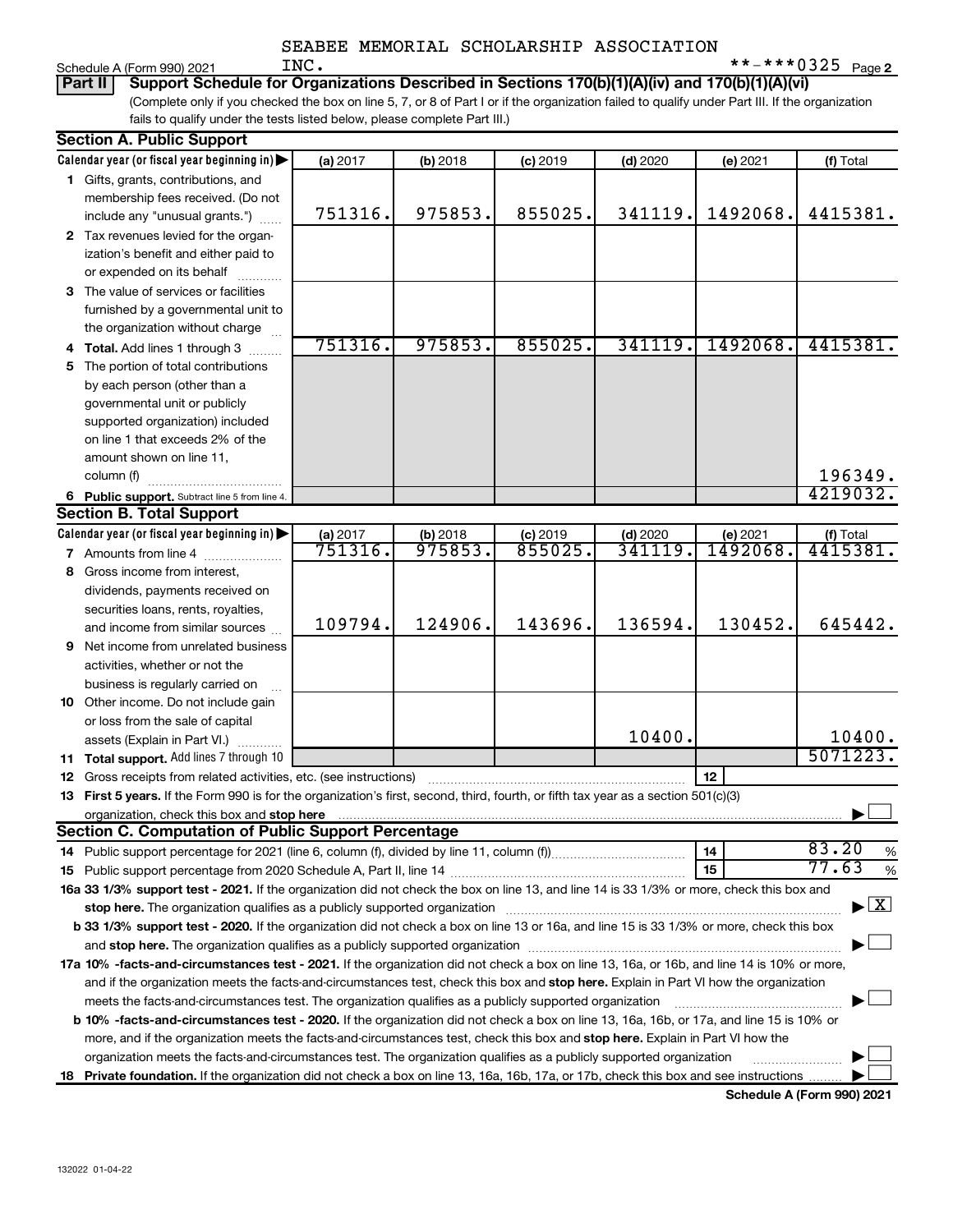Schedule A (Form 990) 2021  $N$ 

#### **Part III Support Schedule for Organizations Described in Section 509(a)(2)**

(Complete only if you checked the box on line 10 of Part I or if the organization failed to qualify under Part II. If the organization fails to qualify under the tests listed below, please complete Part II.)

| <b>Section A. Public Support</b>                                                                                                                 |          |          |                 |            |          |           |
|--------------------------------------------------------------------------------------------------------------------------------------------------|----------|----------|-----------------|------------|----------|-----------|
| Calendar year (or fiscal year beginning in)                                                                                                      | (a) 2017 | (b) 2018 | <b>(c)</b> 2019 | $(d)$ 2020 | (e) 2021 | (f) Total |
| 1 Gifts, grants, contributions, and                                                                                                              |          |          |                 |            |          |           |
| membership fees received. (Do not                                                                                                                |          |          |                 |            |          |           |
| include any "unusual grants.")                                                                                                                   |          |          |                 |            |          |           |
| 2 Gross receipts from admissions,                                                                                                                |          |          |                 |            |          |           |
| merchandise sold or services per-                                                                                                                |          |          |                 |            |          |           |
| formed, or facilities furnished in                                                                                                               |          |          |                 |            |          |           |
| any activity that is related to the<br>organization's tax-exempt purpose                                                                         |          |          |                 |            |          |           |
| 3 Gross receipts from activities that                                                                                                            |          |          |                 |            |          |           |
| are not an unrelated trade or bus-                                                                                                               |          |          |                 |            |          |           |
| iness under section 513                                                                                                                          |          |          |                 |            |          |           |
| 4 Tax revenues levied for the organ-                                                                                                             |          |          |                 |            |          |           |
| ization's benefit and either paid to                                                                                                             |          |          |                 |            |          |           |
| or expended on its behalf                                                                                                                        |          |          |                 |            |          |           |
| 5 The value of services or facilities                                                                                                            |          |          |                 |            |          |           |
|                                                                                                                                                  |          |          |                 |            |          |           |
| furnished by a governmental unit to                                                                                                              |          |          |                 |            |          |           |
| the organization without charge                                                                                                                  |          |          |                 |            |          |           |
| <b>6 Total.</b> Add lines 1 through 5                                                                                                            |          |          |                 |            |          |           |
| 7a Amounts included on lines 1, 2, and                                                                                                           |          |          |                 |            |          |           |
| 3 received from disqualified persons                                                                                                             |          |          |                 |            |          |           |
| <b>b</b> Amounts included on lines 2 and 3 received<br>from other than disqualified persons that                                                 |          |          |                 |            |          |           |
| exceed the greater of \$5,000 or 1% of the                                                                                                       |          |          |                 |            |          |           |
| amount on line 13 for the year                                                                                                                   |          |          |                 |            |          |           |
| c Add lines 7a and 7b                                                                                                                            |          |          |                 |            |          |           |
| 8 Public support. (Subtract line 7c from line 6.)                                                                                                |          |          |                 |            |          |           |
| <b>Section B. Total Support</b>                                                                                                                  |          |          |                 |            |          |           |
| Calendar year (or fiscal year beginning in)                                                                                                      | (a) 2017 | (b) 2018 | <b>(c)</b> 2019 | $(d)$ 2020 | (e) 2021 | (f) Total |
| 9 Amounts from line 6                                                                                                                            |          |          |                 |            |          |           |
| <b>10a</b> Gross income from interest,                                                                                                           |          |          |                 |            |          |           |
| dividends, payments received on<br>securities loans, rents, royalties,                                                                           |          |          |                 |            |          |           |
| and income from similar sources                                                                                                                  |          |          |                 |            |          |           |
| <b>b</b> Unrelated business taxable income                                                                                                       |          |          |                 |            |          |           |
| (less section 511 taxes) from businesses                                                                                                         |          |          |                 |            |          |           |
| acquired after June 30, 1975<br>$\frac{1}{2}$                                                                                                    |          |          |                 |            |          |           |
| c Add lines 10a and 10b                                                                                                                          |          |          |                 |            |          |           |
| 11 Net income from unrelated business                                                                                                            |          |          |                 |            |          |           |
| activities not included on line 10b,                                                                                                             |          |          |                 |            |          |           |
| whether or not the business is<br>regularly carried on                                                                                           |          |          |                 |            |          |           |
| <b>12</b> Other income. Do not include gain                                                                                                      |          |          |                 |            |          |           |
| or loss from the sale of capital                                                                                                                 |          |          |                 |            |          |           |
| assets (Explain in Part VI.)                                                                                                                     |          |          |                 |            |          |           |
| <b>13</b> Total support. (Add lines 9, 10c, 11, and 12.)                                                                                         |          |          |                 |            |          |           |
| 14 First 5 years. If the Form 990 is for the organization's first, second, third, fourth, or fifth tax year as a section 501(c)(3) organization, |          |          |                 |            |          |           |
| Section C. Computation of Public Support Percentage                                                                                              |          |          |                 |            |          |           |
|                                                                                                                                                  |          |          |                 |            | 15       |           |
|                                                                                                                                                  |          |          |                 |            |          | %         |
| 16 Public support percentage from 2020 Schedule A, Part III, line 15                                                                             |          |          |                 |            | 16       | %         |
| Section D. Computation of Investment Income Percentage                                                                                           |          |          |                 |            |          |           |
|                                                                                                                                                  |          |          |                 |            | 17       | %         |
| 18 Investment income percentage from 2020 Schedule A, Part III, line 17                                                                          |          |          |                 |            | 18       | %         |
| 19a 33 1/3% support tests - 2021. If the organization did not check the box on line 14, and line 15 is more than 33 1/3%, and line 17 is not     |          |          |                 |            |          |           |
| more than 33 1/3%, check this box and stop here. The organization qualifies as a publicly supported organization                                 |          |          |                 |            |          |           |
| b 33 1/3% support tests - 2020. If the organization did not check a box on line 14 or line 19a, and line 16 is more than 33 1/3%, and            |          |          |                 |            |          |           |
| line 18 is not more than 33 1/3%, check this box and stop here. The organization qualifies as a publicly supported organization                  |          |          |                 |            |          |           |
|                                                                                                                                                  |          |          |                 |            |          |           |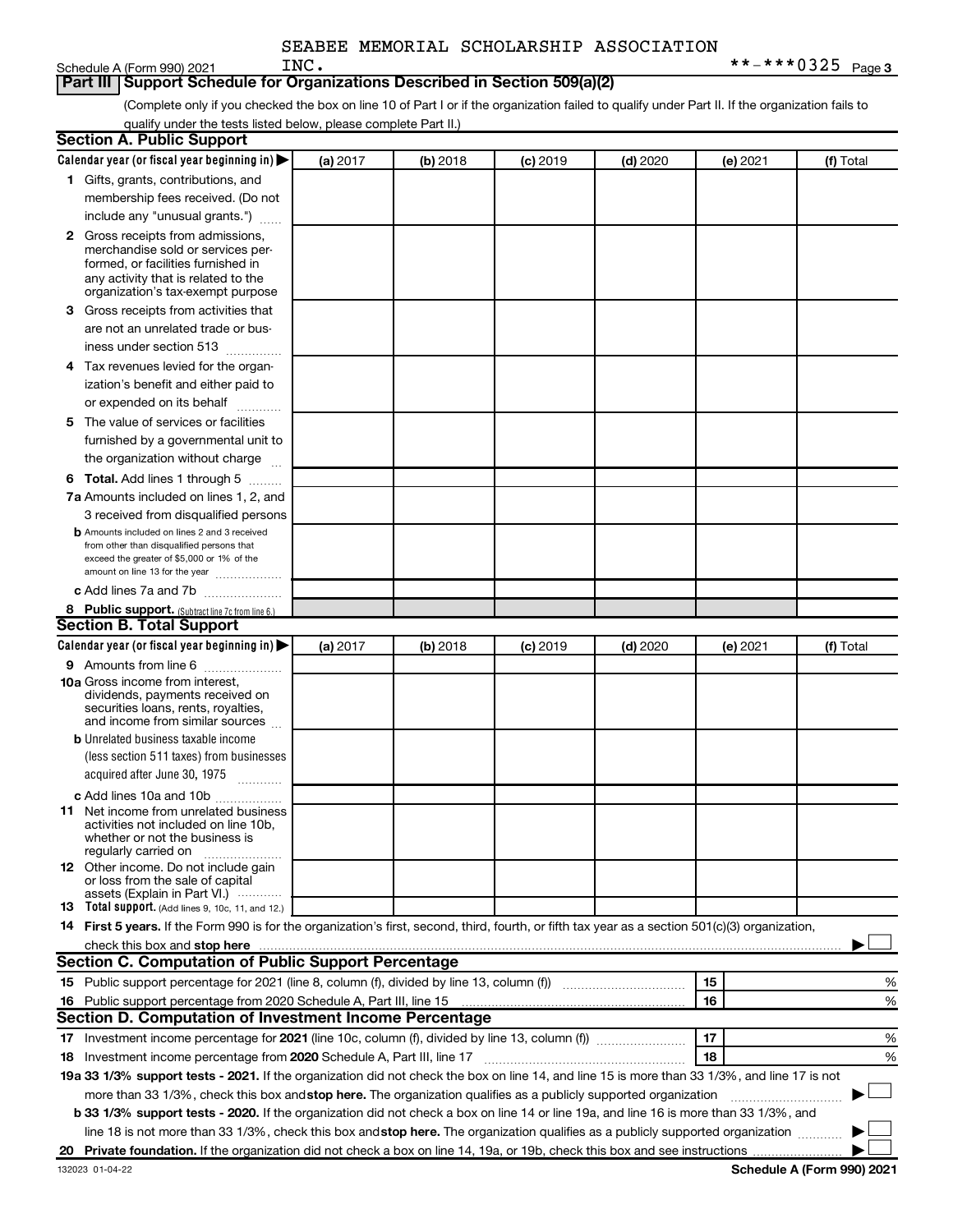Schedule A (Form 990) 2021  $I$ 

**INC.** \*\*-\*\*\*0325  $_{\text{Page 4}}$ 

**1**

**2**

**3a**

**3b**

**3c**

**4a**

**4b**

**4c**

**5a**

**5b 5c**

**6**

**7**

**8**

**9a**

**9b**

**9c**

**10a**

**Yes No**

### **Part IV Supporting Organizations**

(Complete only if you checked a box in line 12 on Part I. If you checked box 12a, Part I, complete Sections A and B. If you checked box 12b, Part I, complete Sections A and C. If you checked box 12c, Part I, complete Sections A, D, and E. If you checked box 12d, Part I, complete Sections A and D, and complete Part V.)

#### **Section A. All Supporting Organizations**

- **1** Are all of the organization's supported organizations listed by name in the organization's governing documents? If "No," describe in Part VI how the supported organizations are designated. If designated by *class or purpose, describe the designation. If historic and continuing relationship, explain.*
- **2** Did the organization have any supported organization that does not have an IRS determination of status under section 509(a)(1) or (2)? If "Yes," explain in Part **VI** how the organization determined that the supported *organization was described in section 509(a)(1) or (2).*
- **3a** Did the organization have a supported organization described in section 501(c)(4), (5), or (6)? If "Yes," answer *lines 3b and 3c below.*
- **b** Did the organization confirm that each supported organization qualified under section 501(c)(4), (5), or (6) and satisfied the public support tests under section 509(a)(2)? If "Yes," describe in Part VI when and how the *organization made the determination.*
- **c** Did the organization ensure that all support to such organizations was used exclusively for section 170(c)(2)(B) purposes? If "Yes," explain in Part VI what controls the organization put in place to ensure such use.
- **4 a** *If* Was any supported organization not organized in the United States ("foreign supported organization")? *"Yes," and if you checked box 12a or 12b in Part I, answer lines 4b and 4c below.*
- **b** Did the organization have ultimate control and discretion in deciding whether to make grants to the foreign supported organization? If "Yes," describe in Part VI how the organization had such control and discretion *despite being controlled or supervised by or in connection with its supported organizations.*
- **c** Did the organization support any foreign supported organization that does not have an IRS determination under sections 501(c)(3) and 509(a)(1) or (2)? If "Yes," explain in Part VI what controls the organization used *to ensure that all support to the foreign supported organization was used exclusively for section 170(c)(2)(B) purposes.*
- **5a** Did the organization add, substitute, or remove any supported organizations during the tax year? If "Yes," answer lines 5b and 5c below (if applicable). Also, provide detail in **Part VI,** including (i) the names and EIN *numbers of the supported organizations added, substituted, or removed; (ii) the reasons for each such action; (iii) the authority under the organization's organizing document authorizing such action; and (iv) how the action was accomplished (such as by amendment to the organizing document).*
- **b Type I or Type II only.** Was any added or substituted supported organization part of a class already designated in the organization's organizing document?
- **c Substitutions only.**  Was the substitution the result of an event beyond the organization's control?
- **6** Did the organization provide support (whether in the form of grants or the provision of services or facilities) to **Part VI.** support or benefit one or more of the filing organization's supported organizations? If "Yes," provide detail in anyone other than (i) its supported organizations, (ii) individuals that are part of the charitable class benefited by one or more of its supported organizations, or (iii) other supporting organizations that also
- **7** Did the organization provide a grant, loan, compensation, or other similar payment to a substantial contributor regard to a substantial contributor? If "Yes," complete Part I of Schedule L (Form 990). (as defined in section 4958(c)(3)(C)), a family member of a substantial contributor, or a 35% controlled entity with
- **8** Did the organization make a loan to a disqualified person (as defined in section 4958) not described on line 7? *If "Yes," complete Part I of Schedule L (Form 990).*
- **9 a** Was the organization controlled directly or indirectly at any time during the tax year by one or more in section 509(a)(1) or (2))? If "Yes," provide detail in **Part VI.** disqualified persons, as defined in section 4946 (other than foundation managers and organizations described
- **b** Did one or more disqualified persons (as defined on line 9a) hold a controlling interest in any entity in which the supporting organization had an interest? If "Yes," provide detail in Part VI.
- **c** Did a disqualified person (as defined on line 9a) have an ownership interest in, or derive any personal benefit from, assets in which the supporting organization also had an interest? If "Yes," provide detail in Part VI.
- **10 a** Was the organization subject to the excess business holdings rules of section 4943 because of section supporting organizations)? If "Yes," answer line 10b below. 4943(f) (regarding certain Type II supporting organizations, and all Type III non-functionally integrated
	- **b** Did the organization have any excess business holdings in the tax year? (Use Schedule C, Form 4720, to *determine whether the organization had excess business holdings.)*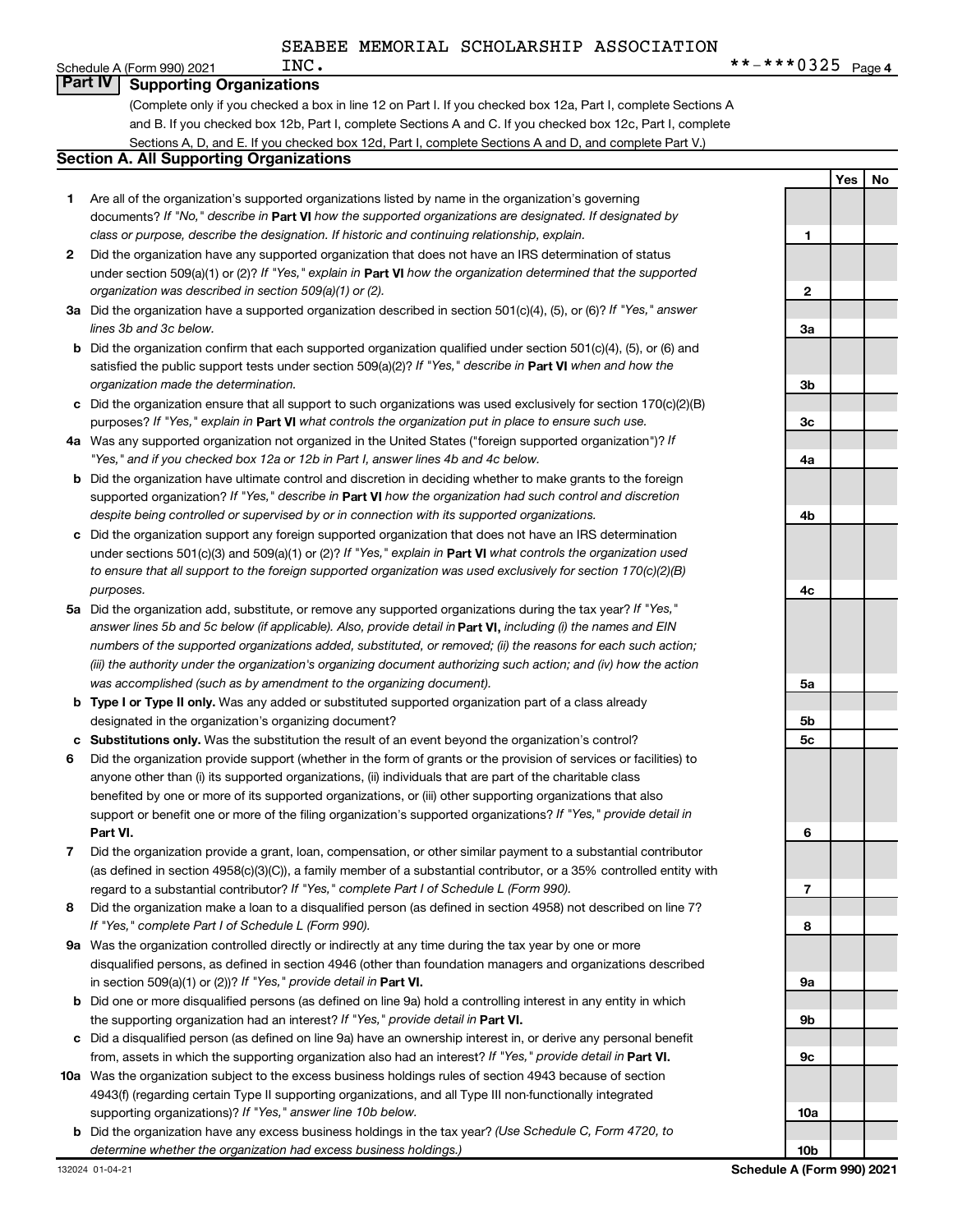| **-***0325 $_{\text{Paqe}}$ 5 |  |  |  |  |  |
|-------------------------------|--|--|--|--|--|
|-------------------------------|--|--|--|--|--|

|    | INC.<br>Schedule A (Form 990) 2021                                                                                                                                                                                                                                                                                                                                                                                                                                                                                                                                                                                                                                                                                                                                       |                 |     |    |
|----|--------------------------------------------------------------------------------------------------------------------------------------------------------------------------------------------------------------------------------------------------------------------------------------------------------------------------------------------------------------------------------------------------------------------------------------------------------------------------------------------------------------------------------------------------------------------------------------------------------------------------------------------------------------------------------------------------------------------------------------------------------------------------|-----------------|-----|----|
|    | <b>Supporting Organizations (continued)</b><br>Part IV                                                                                                                                                                                                                                                                                                                                                                                                                                                                                                                                                                                                                                                                                                                   |                 |     |    |
|    |                                                                                                                                                                                                                                                                                                                                                                                                                                                                                                                                                                                                                                                                                                                                                                          |                 | Yes | No |
| 11 | Has the organization accepted a gift or contribution from any of the following persons?                                                                                                                                                                                                                                                                                                                                                                                                                                                                                                                                                                                                                                                                                  |                 |     |    |
|    | a A person who directly or indirectly controls, either alone or together with persons described on lines 11b and                                                                                                                                                                                                                                                                                                                                                                                                                                                                                                                                                                                                                                                         |                 |     |    |
|    | 11c below, the governing body of a supported organization?                                                                                                                                                                                                                                                                                                                                                                                                                                                                                                                                                                                                                                                                                                               | 11a             |     |    |
|    | <b>b</b> A family member of a person described on line 11a above?                                                                                                                                                                                                                                                                                                                                                                                                                                                                                                                                                                                                                                                                                                        | 11 <sub>b</sub> |     |    |
|    | c A 35% controlled entity of a person described on line 11a or 11b above?If "Yes" to line 11a, 11b, or 11c, provide                                                                                                                                                                                                                                                                                                                                                                                                                                                                                                                                                                                                                                                      |                 |     |    |
|    | detail in Part VI.                                                                                                                                                                                                                                                                                                                                                                                                                                                                                                                                                                                                                                                                                                                                                       | 11c             |     |    |
|    | <b>Section B. Type I Supporting Organizations</b>                                                                                                                                                                                                                                                                                                                                                                                                                                                                                                                                                                                                                                                                                                                        |                 |     |    |
|    |                                                                                                                                                                                                                                                                                                                                                                                                                                                                                                                                                                                                                                                                                                                                                                          |                 | Yes | No |
| 1  | Did the governing body, members of the governing body, officers acting in their official capacity, or membership of one or<br>more supported organizations have the power to regularly appoint or elect at least a majority of the organization's officers,<br>directors, or trustees at all times during the tax year? If "No," describe in Part VI how the supported organization(s)<br>effectively operated, supervised, or controlled the organization's activities. If the organization had more than one supported<br>organization, describe how the powers to appoint and/or remove officers, directors, or trustees were allocated among the<br>supported organizations and what conditions or restrictions, if any, applied to such powers during the tax year. | 1               |     |    |
| 2  | Did the organization operate for the benefit of any supported organization other than the supported                                                                                                                                                                                                                                                                                                                                                                                                                                                                                                                                                                                                                                                                      |                 |     |    |
|    | organization(s) that operated, supervised, or controlled the supporting organization? If "Yes," explain in                                                                                                                                                                                                                                                                                                                                                                                                                                                                                                                                                                                                                                                               |                 |     |    |
|    | Part VI how providing such benefit carried out the purposes of the supported organization(s) that operated,                                                                                                                                                                                                                                                                                                                                                                                                                                                                                                                                                                                                                                                              |                 |     |    |
|    | supervised, or controlled the supporting organization.                                                                                                                                                                                                                                                                                                                                                                                                                                                                                                                                                                                                                                                                                                                   | $\mathbf{2}$    |     |    |
|    | <b>Section C. Type II Supporting Organizations</b>                                                                                                                                                                                                                                                                                                                                                                                                                                                                                                                                                                                                                                                                                                                       |                 |     |    |
|    |                                                                                                                                                                                                                                                                                                                                                                                                                                                                                                                                                                                                                                                                                                                                                                          |                 | Yes | No |
| 1  | Were a majority of the organization's directors or trustees during the tax year also a majority of the directors                                                                                                                                                                                                                                                                                                                                                                                                                                                                                                                                                                                                                                                         |                 |     |    |
|    | or trustees of each of the organization's supported organization(s)? If "No," describe in Part VI how control                                                                                                                                                                                                                                                                                                                                                                                                                                                                                                                                                                                                                                                            |                 |     |    |
|    | or management of the supporting organization was vested in the same persons that controlled or managed                                                                                                                                                                                                                                                                                                                                                                                                                                                                                                                                                                                                                                                                   |                 |     |    |
|    | the supported organization(s).                                                                                                                                                                                                                                                                                                                                                                                                                                                                                                                                                                                                                                                                                                                                           | 1               |     |    |
|    | <b>Section D. All Type III Supporting Organizations</b>                                                                                                                                                                                                                                                                                                                                                                                                                                                                                                                                                                                                                                                                                                                  |                 |     |    |
|    |                                                                                                                                                                                                                                                                                                                                                                                                                                                                                                                                                                                                                                                                                                                                                                          |                 | Yes | No |
| 1  | Did the organization provide to each of its supported organizations, by the last day of the fifth month of the                                                                                                                                                                                                                                                                                                                                                                                                                                                                                                                                                                                                                                                           |                 |     |    |
|    | organization's tax year, (i) a written notice describing the type and amount of support provided during the prior tax                                                                                                                                                                                                                                                                                                                                                                                                                                                                                                                                                                                                                                                    |                 |     |    |
|    | year, (ii) a copy of the Form 990 that was most recently filed as of the date of notification, and (iii) copies of the                                                                                                                                                                                                                                                                                                                                                                                                                                                                                                                                                                                                                                                   |                 |     |    |
|    | organization's governing documents in effect on the date of notification, to the extent not previously provided?                                                                                                                                                                                                                                                                                                                                                                                                                                                                                                                                                                                                                                                         | 1               |     |    |
| 2  | Were any of the organization's officers, directors, or trustees either (i) appointed or elected by the supported                                                                                                                                                                                                                                                                                                                                                                                                                                                                                                                                                                                                                                                         |                 |     |    |
|    | organization(s) or (ii) serving on the governing body of a supported organization? If "No," explain in Part VI how                                                                                                                                                                                                                                                                                                                                                                                                                                                                                                                                                                                                                                                       |                 |     |    |
|    | the organization maintained a close and continuous working relationship with the supported organization(s).                                                                                                                                                                                                                                                                                                                                                                                                                                                                                                                                                                                                                                                              | 2               |     |    |
| З  | By reason of the relationship described on line 2, above, did the organization's supported organizations have a                                                                                                                                                                                                                                                                                                                                                                                                                                                                                                                                                                                                                                                          |                 |     |    |
|    | significant voice in the organization's investment policies and in directing the use of the organization's                                                                                                                                                                                                                                                                                                                                                                                                                                                                                                                                                                                                                                                               |                 |     |    |
|    | income or assets at all times during the tax year? If "Yes," describe in Part VI the role the organization's                                                                                                                                                                                                                                                                                                                                                                                                                                                                                                                                                                                                                                                             |                 |     |    |
|    | supported organizations played in this regard.                                                                                                                                                                                                                                                                                                                                                                                                                                                                                                                                                                                                                                                                                                                           | 3               |     |    |
|    | Section E. Type III Functionally Integrated Supporting Organizations                                                                                                                                                                                                                                                                                                                                                                                                                                                                                                                                                                                                                                                                                                     |                 |     |    |
| 1  | Check the box next to the method that the organization used to satisfy the Integral Part Test during the yealsee instructions).                                                                                                                                                                                                                                                                                                                                                                                                                                                                                                                                                                                                                                          |                 |     |    |
| a  | The organization satisfied the Activities Test. Complete line 2 below.                                                                                                                                                                                                                                                                                                                                                                                                                                                                                                                                                                                                                                                                                                   |                 |     |    |
| b  | The organization is the parent of each of its supported organizations. Complete line 3 below.                                                                                                                                                                                                                                                                                                                                                                                                                                                                                                                                                                                                                                                                            |                 |     |    |
| c  | The organization supported a governmental entity. Describe in Part VI how you supported a governmental entity (see instructions).                                                                                                                                                                                                                                                                                                                                                                                                                                                                                                                                                                                                                                        |                 |     |    |
| 2  | Activities Test. Answer lines 2a and 2b below.                                                                                                                                                                                                                                                                                                                                                                                                                                                                                                                                                                                                                                                                                                                           |                 | Yes | No |
| а  | Did substantially all of the organization's activities during the tax year directly further the exempt purposes of                                                                                                                                                                                                                                                                                                                                                                                                                                                                                                                                                                                                                                                       |                 |     |    |
|    | the supported organization(s) to which the organization was responsive? If "Yes," then in Part VI identify                                                                                                                                                                                                                                                                                                                                                                                                                                                                                                                                                                                                                                                               |                 |     |    |
|    | those supported organizations and explain how these activities directly furthered their exempt purposes,                                                                                                                                                                                                                                                                                                                                                                                                                                                                                                                                                                                                                                                                 |                 |     |    |
|    | how the organization was responsive to those supported organizations, and how the organization determined                                                                                                                                                                                                                                                                                                                                                                                                                                                                                                                                                                                                                                                                |                 |     |    |
|    | that these activities constituted substantially all of its activities.                                                                                                                                                                                                                                                                                                                                                                                                                                                                                                                                                                                                                                                                                                   | 2a              |     |    |
|    | <b>b</b> Did the activities described on line 2a, above, constitute activities that, but for the organization's involvement,                                                                                                                                                                                                                                                                                                                                                                                                                                                                                                                                                                                                                                             |                 |     |    |
|    | one or more of the organization's supported organization(s) would have been engaged in? If "Yes," explain in                                                                                                                                                                                                                                                                                                                                                                                                                                                                                                                                                                                                                                                             |                 |     |    |
|    | Part VI the reasons for the organization's position that its supported organization(s) would have engaged in                                                                                                                                                                                                                                                                                                                                                                                                                                                                                                                                                                                                                                                             |                 |     |    |
|    | these activities but for the organization's involvement.                                                                                                                                                                                                                                                                                                                                                                                                                                                                                                                                                                                                                                                                                                                 | 2b              |     |    |
| з  | Parent of Supported Organizations. Answer lines 3a and 3b below.                                                                                                                                                                                                                                                                                                                                                                                                                                                                                                                                                                                                                                                                                                         |                 |     |    |
| a  | Did the organization have the power to regularly appoint or elect a majority of the officers, directors, or                                                                                                                                                                                                                                                                                                                                                                                                                                                                                                                                                                                                                                                              |                 |     |    |
|    | trustees of each of the supported organizations? If "Yes" or "No" provide details in Part VI.                                                                                                                                                                                                                                                                                                                                                                                                                                                                                                                                                                                                                                                                            | За              |     |    |

**b** Did the organization exercise a substantial degree of direction over the policies, programs, and activities of each of its supported organizations? If "Yes," describe in Part VI the role played by the organization in this regard.

**3b Schedule A (Form 990) 2021**

132025 01-04-22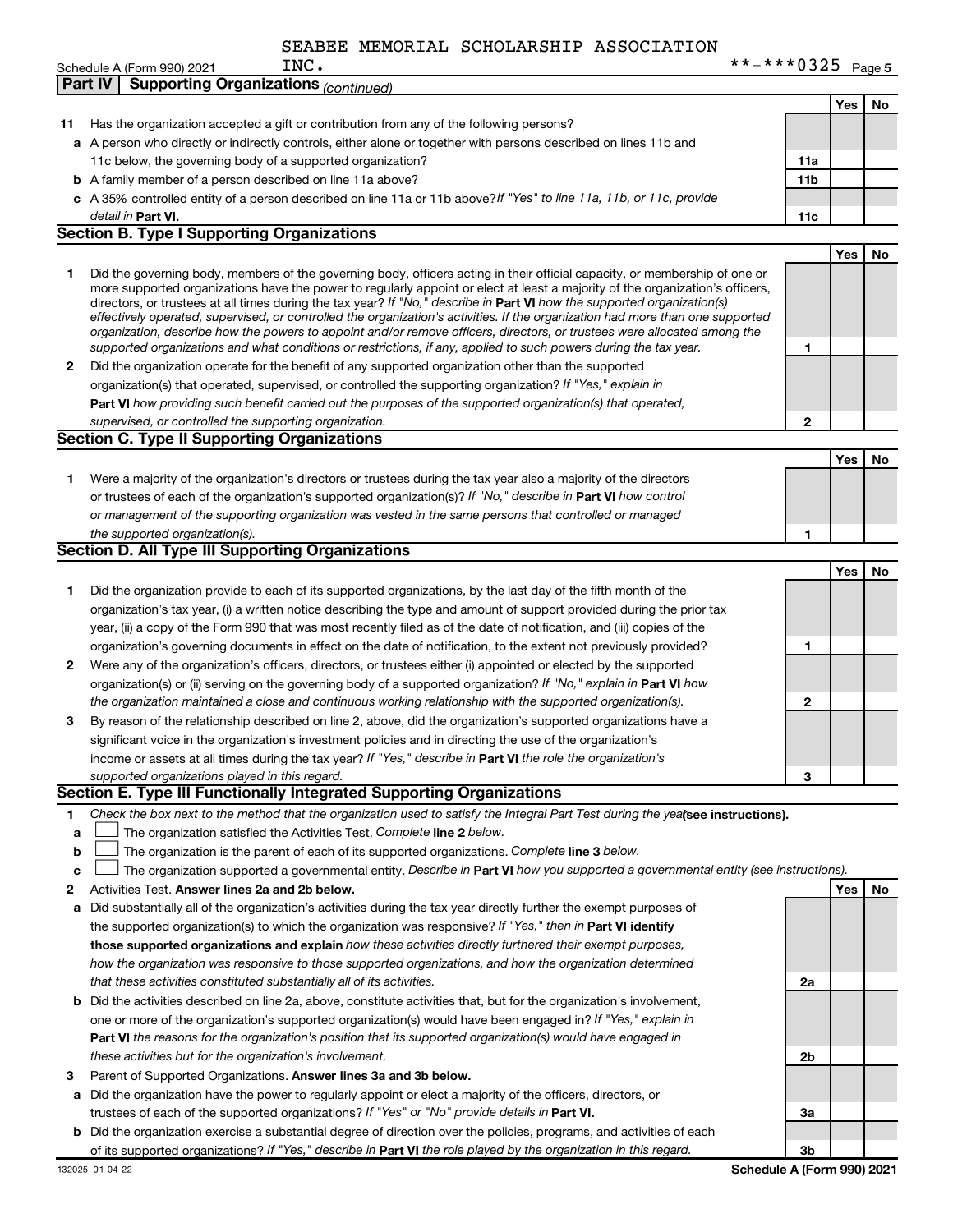| SEABEE MEMORIAL SCHOLARSHIP ASSOCIATION |  |  |  |  |  |  |
|-----------------------------------------|--|--|--|--|--|--|
|-----------------------------------------|--|--|--|--|--|--|

|    | INC.<br>Schedule A (Form 990) 2021                                                                                                             |                |                                | **-***0325 Page6               |
|----|------------------------------------------------------------------------------------------------------------------------------------------------|----------------|--------------------------------|--------------------------------|
|    | <b>Part V</b><br>Type III Non-Functionally Integrated 509(a)(3) Supporting Organizations                                                       |                |                                |                                |
| 1  | Check here if the organization satisfied the Integral Part Test as a qualifying trust on Nov. 20, 1970 (explain in Part VI). See instructions. |                |                                |                                |
|    | All other Type III non-functionally integrated supporting organizations must complete Sections A through E.                                    |                |                                |                                |
|    | Section A - Adjusted Net Income                                                                                                                | (A) Prior Year | (B) Current Year<br>(optional) |                                |
| 1  | Net short-term capital gain                                                                                                                    | 1              |                                |                                |
| 2  | Recoveries of prior-year distributions                                                                                                         | 2              |                                |                                |
| З  | Other gross income (see instructions)                                                                                                          | 3              |                                |                                |
| 4  | Add lines 1 through 3.                                                                                                                         | 4              |                                |                                |
| 5  | Depreciation and depletion                                                                                                                     | 5              |                                |                                |
| 6  | Portion of operating expenses paid or incurred for production or                                                                               |                |                                |                                |
|    | collection of gross income or for management, conservation, or                                                                                 |                |                                |                                |
|    | maintenance of property held for production of income (see instructions)                                                                       | 6              |                                |                                |
| 7  | Other expenses (see instructions)                                                                                                              | $\overline{7}$ |                                |                                |
| 8  | <b>Adjusted Net Income</b> (subtract lines 5, 6, and 7 from line 4)                                                                            | 8              |                                |                                |
|    | Section B - Minimum Asset Amount                                                                                                               |                | (A) Prior Year                 | (B) Current Year<br>(optional) |
| 1  | Aggregate fair market value of all non-exempt-use assets (see                                                                                  |                |                                |                                |
|    | instructions for short tax year or assets held for part of year):                                                                              |                |                                |                                |
|    | <b>a</b> Average monthly value of securities                                                                                                   | 1a             |                                |                                |
|    | <b>b</b> Average monthly cash balances                                                                                                         | 1b             |                                |                                |
|    | <b>c</b> Fair market value of other non-exempt-use assets                                                                                      | 1c             |                                |                                |
|    | d Total (add lines 1a, 1b, and 1c)                                                                                                             | 1d             |                                |                                |
|    | <b>e</b> Discount claimed for blockage or other factors                                                                                        |                |                                |                                |
|    | (explain in detail in Part VI):                                                                                                                |                |                                |                                |
| 2  | Acquisition indebtedness applicable to non-exempt-use assets                                                                                   | 2              |                                |                                |
| З  | Subtract line 2 from line 1d.                                                                                                                  | 3              |                                |                                |
| 4  | Cash deemed held for exempt use. Enter 0.015 of line 3 (for greater amount,                                                                    |                |                                |                                |
|    | see instructions).                                                                                                                             | 4              |                                |                                |
| 5  | Net value of non-exempt-use assets (subtract line 4 from line 3)                                                                               | 5              |                                |                                |
| 6  | Multiply line 5 by 0.035.                                                                                                                      | 6              |                                |                                |
| 7  | Recoveries of prior-year distributions                                                                                                         | 7              |                                |                                |
| 8  | Minimum Asset Amount (add line 7 to line 6)                                                                                                    | 8              |                                |                                |
|    | <b>Section C - Distributable Amount</b>                                                                                                        |                |                                | <b>Current Year</b>            |
| 1. | Adjusted net income for prior year (from Section A, line 8, column A)                                                                          | 1              |                                |                                |
| 2  | Enter 0.85 of line 1.                                                                                                                          | $\mathbf{2}$   |                                |                                |
| 3  | Minimum asset amount for prior year (from Section B, line 8, column A)                                                                         | 3              |                                |                                |
| 4  | Enter greater of line 2 or line 3.                                                                                                             | 4              |                                |                                |
| 5  | Income tax imposed in prior year                                                                                                               | 5              |                                |                                |
| 6  | <b>Distributable Amount.</b> Subtract line 5 from line 4, unless subject to                                                                    |                |                                |                                |
|    | emergency temporary reduction (see instructions)                                                                                               | 6              |                                |                                |

**7** Check here if the current year is the organization's first as a non-functionally integrated Type III supporting organization (see instructions).

**Schedule A (Form 990) 2021**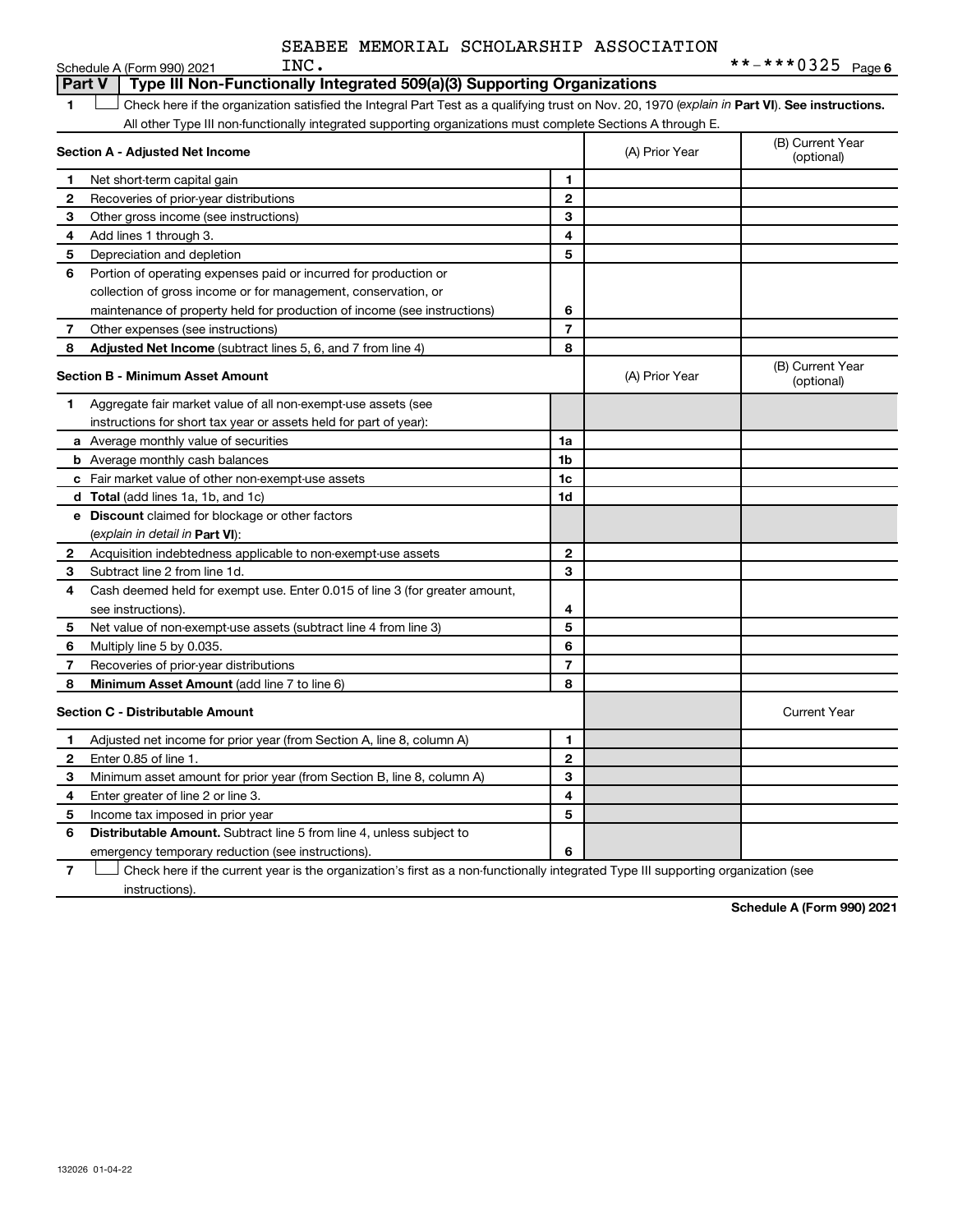| **-***0325 Page7<br>INC.<br>Schedule A (Form 990) 2021 |                                                                                            |                                    |                                               |    |                                                         |
|--------------------------------------------------------|--------------------------------------------------------------------------------------------|------------------------------------|-----------------------------------------------|----|---------------------------------------------------------|
| <b>Part V</b>                                          | Type III Non-Functionally Integrated 509(a)(3) Supporting Organizations (continued)        |                                    |                                               |    |                                                         |
|                                                        | <b>Section D - Distributions</b>                                                           |                                    |                                               |    | <b>Current Year</b>                                     |
| 1                                                      | Amounts paid to supported organizations to accomplish exempt purposes                      |                                    |                                               | 1  |                                                         |
| 2                                                      | Amounts paid to perform activity that directly furthers exempt purposes of supported       |                                    |                                               |    |                                                         |
|                                                        | organizations, in excess of income from activity                                           |                                    | 2                                             |    |                                                         |
| 3                                                      | Administrative expenses paid to accomplish exempt purposes of supported organizations      |                                    |                                               | 3  |                                                         |
| 4                                                      | Amounts paid to acquire exempt-use assets                                                  |                                    |                                               | 4  |                                                         |
| 5                                                      | Qualified set-aside amounts (prior IRS approval required - provide details in Part VI)     |                                    |                                               | 5  |                                                         |
| 6                                                      | Other distributions (describe in Part VI). See instructions.                               |                                    |                                               | 6  |                                                         |
| 7                                                      | Total annual distributions. Add lines 1 through 6.                                         |                                    |                                               | 7  |                                                         |
| 8                                                      | Distributions to attentive supported organizations to which the organization is responsive |                                    |                                               |    |                                                         |
|                                                        | (provide details in Part VI). See instructions.                                            |                                    |                                               | 8  |                                                         |
| 9                                                      | Distributable amount for 2021 from Section C, line 6                                       |                                    |                                               | 9  |                                                         |
| 10                                                     | Line 8 amount divided by line 9 amount                                                     |                                    |                                               | 10 |                                                         |
|                                                        | <b>Section E - Distribution Allocations (see instructions)</b>                             | (i)<br><b>Excess Distributions</b> | (ii)<br><b>Underdistributions</b><br>Pre-2021 |    | (iii)<br><b>Distributable</b><br><b>Amount for 2021</b> |
| 1                                                      | Distributable amount for 2021 from Section C, line 6                                       |                                    |                                               |    |                                                         |
| 2                                                      | Underdistributions, if any, for years prior to 2021 (reason-                               |                                    |                                               |    |                                                         |
|                                                        | able cause required - explain in Part VI). See instructions.                               |                                    |                                               |    |                                                         |
| 3                                                      | Excess distributions carryover, if any, to 2021                                            |                                    |                                               |    |                                                         |
|                                                        | a From 2016                                                                                |                                    |                                               |    |                                                         |
|                                                        | <b>b</b> From 2017                                                                         |                                    |                                               |    |                                                         |
|                                                        | c From 2018                                                                                |                                    |                                               |    |                                                         |
|                                                        | d From 2019                                                                                |                                    |                                               |    |                                                         |
|                                                        | e From 2020                                                                                |                                    |                                               |    |                                                         |
|                                                        | f Total of lines 3a through 3e                                                             |                                    |                                               |    |                                                         |
|                                                        | g Applied to underdistributions of prior years                                             |                                    |                                               |    |                                                         |
|                                                        | <b>h</b> Applied to 2021 distributable amount                                              |                                    |                                               |    |                                                         |
| Ť.                                                     | Carryover from 2016 not applied (see instructions)                                         |                                    |                                               |    |                                                         |
|                                                        | Remainder. Subtract lines 3g, 3h, and 3i from line 3f.                                     |                                    |                                               |    |                                                         |
| 4                                                      | Distributions for 2021 from Section D,                                                     |                                    |                                               |    |                                                         |
|                                                        | line $7:$                                                                                  |                                    |                                               |    |                                                         |
|                                                        | a Applied to underdistributions of prior years                                             |                                    |                                               |    |                                                         |
|                                                        | <b>b</b> Applied to 2021 distributable amount                                              |                                    |                                               |    |                                                         |
|                                                        | c Remainder. Subtract lines 4a and 4b from line 4.                                         |                                    |                                               |    |                                                         |
|                                                        | 5 Remaining underdistributions for years prior to 2021, if                                 |                                    |                                               |    |                                                         |
|                                                        | any. Subtract lines 3g and 4a from line 2. For result greater                              |                                    |                                               |    |                                                         |
|                                                        | than zero, explain in Part VI. See instructions.                                           |                                    |                                               |    |                                                         |
| 6                                                      | Remaining underdistributions for 2021. Subtract lines 3h                                   |                                    |                                               |    |                                                         |
|                                                        | and 4b from line 1. For result greater than zero, explain in                               |                                    |                                               |    |                                                         |
|                                                        | <b>Part VI.</b> See instructions.                                                          |                                    |                                               |    |                                                         |
| 7                                                      | Excess distributions carryover to 2022. Add lines 3j                                       |                                    |                                               |    |                                                         |
|                                                        | and 4c.                                                                                    |                                    |                                               |    |                                                         |
| 8                                                      | Breakdown of line 7:                                                                       |                                    |                                               |    |                                                         |
|                                                        | a Excess from 2017                                                                         |                                    |                                               |    |                                                         |
|                                                        | <b>b</b> Excess from 2018                                                                  |                                    |                                               |    |                                                         |
|                                                        | c Excess from 2019                                                                         |                                    |                                               |    |                                                         |
|                                                        | d Excess from 2020                                                                         |                                    |                                               |    |                                                         |
|                                                        | e Excess from 2021                                                                         |                                    |                                               |    |                                                         |

**Schedule A (Form 990) 2021**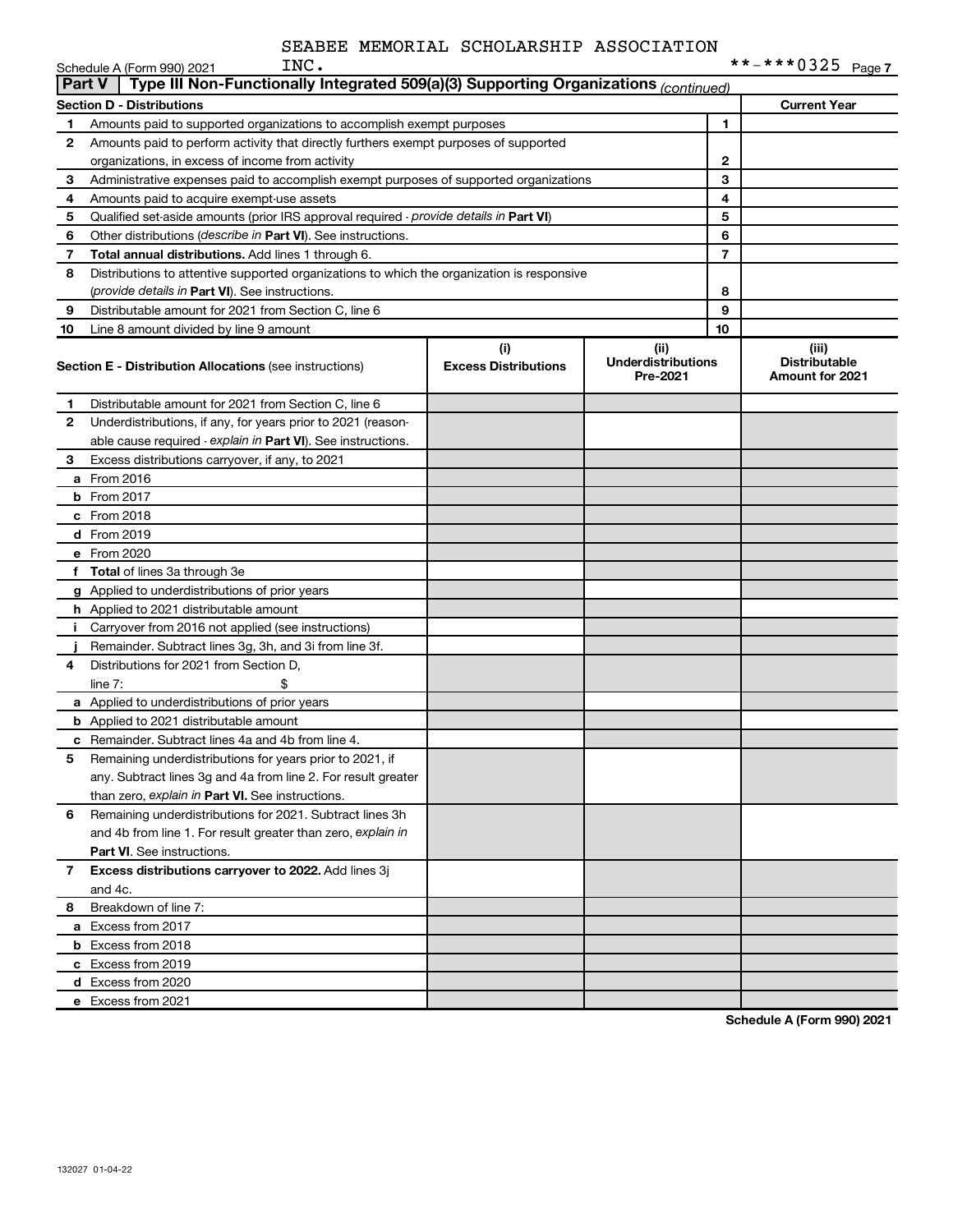|                |                                                                                                                                                                                                                                                                                                                                                                                                                                         |      |  | SEABEE MEMORIAL SCHOLARSHIP ASSOCIATION |                                                                                                                                                  |
|----------------|-----------------------------------------------------------------------------------------------------------------------------------------------------------------------------------------------------------------------------------------------------------------------------------------------------------------------------------------------------------------------------------------------------------------------------------------|------|--|-----------------------------------------|--------------------------------------------------------------------------------------------------------------------------------------------------|
|                | Schedule A (Form 990) 2021                                                                                                                                                                                                                                                                                                                                                                                                              | INC. |  |                                         | **-***0325 Page 8                                                                                                                                |
| <b>Part VI</b> | Supplemental Information. Provide the explanations required by Part II, line 10; Part II, line 17a or 17b; Part III, line 12;<br>Part IV, Section A, lines 1, 2, 3b, 3c, 4b, 4c, 5a, 6, 9a, 9b, 9c, 11a, 11b, and 11c; Part IV, Section B, lines 1 and 2; Part IV, Section C,<br>Section D, lines 5, 6, and 8; and Part V, Section E, lines 2, 5, and 6. Also complete this part for any additional information.<br>(See instructions.) |      |  |                                         | line 1; Part IV, Section D, lines 2 and 3; Part IV, Section E, lines 1c, 2a, 2b, 3a, and 3b; Part V, line 1; Part V, Section B, line 1e; Part V, |
|                |                                                                                                                                                                                                                                                                                                                                                                                                                                         |      |  |                                         |                                                                                                                                                  |
|                |                                                                                                                                                                                                                                                                                                                                                                                                                                         |      |  |                                         |                                                                                                                                                  |
|                |                                                                                                                                                                                                                                                                                                                                                                                                                                         |      |  |                                         |                                                                                                                                                  |
|                |                                                                                                                                                                                                                                                                                                                                                                                                                                         |      |  |                                         |                                                                                                                                                  |
|                |                                                                                                                                                                                                                                                                                                                                                                                                                                         |      |  |                                         |                                                                                                                                                  |
|                |                                                                                                                                                                                                                                                                                                                                                                                                                                         |      |  |                                         |                                                                                                                                                  |
|                |                                                                                                                                                                                                                                                                                                                                                                                                                                         |      |  |                                         |                                                                                                                                                  |
|                |                                                                                                                                                                                                                                                                                                                                                                                                                                         |      |  |                                         |                                                                                                                                                  |
|                |                                                                                                                                                                                                                                                                                                                                                                                                                                         |      |  |                                         |                                                                                                                                                  |
|                |                                                                                                                                                                                                                                                                                                                                                                                                                                         |      |  |                                         |                                                                                                                                                  |
|                |                                                                                                                                                                                                                                                                                                                                                                                                                                         |      |  |                                         |                                                                                                                                                  |
|                |                                                                                                                                                                                                                                                                                                                                                                                                                                         |      |  |                                         |                                                                                                                                                  |
|                |                                                                                                                                                                                                                                                                                                                                                                                                                                         |      |  |                                         |                                                                                                                                                  |
|                |                                                                                                                                                                                                                                                                                                                                                                                                                                         |      |  |                                         |                                                                                                                                                  |
|                |                                                                                                                                                                                                                                                                                                                                                                                                                                         |      |  |                                         |                                                                                                                                                  |
|                |                                                                                                                                                                                                                                                                                                                                                                                                                                         |      |  |                                         |                                                                                                                                                  |
|                |                                                                                                                                                                                                                                                                                                                                                                                                                                         |      |  |                                         |                                                                                                                                                  |
|                |                                                                                                                                                                                                                                                                                                                                                                                                                                         |      |  |                                         |                                                                                                                                                  |
|                |                                                                                                                                                                                                                                                                                                                                                                                                                                         |      |  |                                         |                                                                                                                                                  |
|                |                                                                                                                                                                                                                                                                                                                                                                                                                                         |      |  |                                         |                                                                                                                                                  |
|                |                                                                                                                                                                                                                                                                                                                                                                                                                                         |      |  |                                         |                                                                                                                                                  |
|                |                                                                                                                                                                                                                                                                                                                                                                                                                                         |      |  |                                         |                                                                                                                                                  |
|                |                                                                                                                                                                                                                                                                                                                                                                                                                                         |      |  |                                         |                                                                                                                                                  |
|                |                                                                                                                                                                                                                                                                                                                                                                                                                                         |      |  |                                         |                                                                                                                                                  |
|                |                                                                                                                                                                                                                                                                                                                                                                                                                                         |      |  |                                         |                                                                                                                                                  |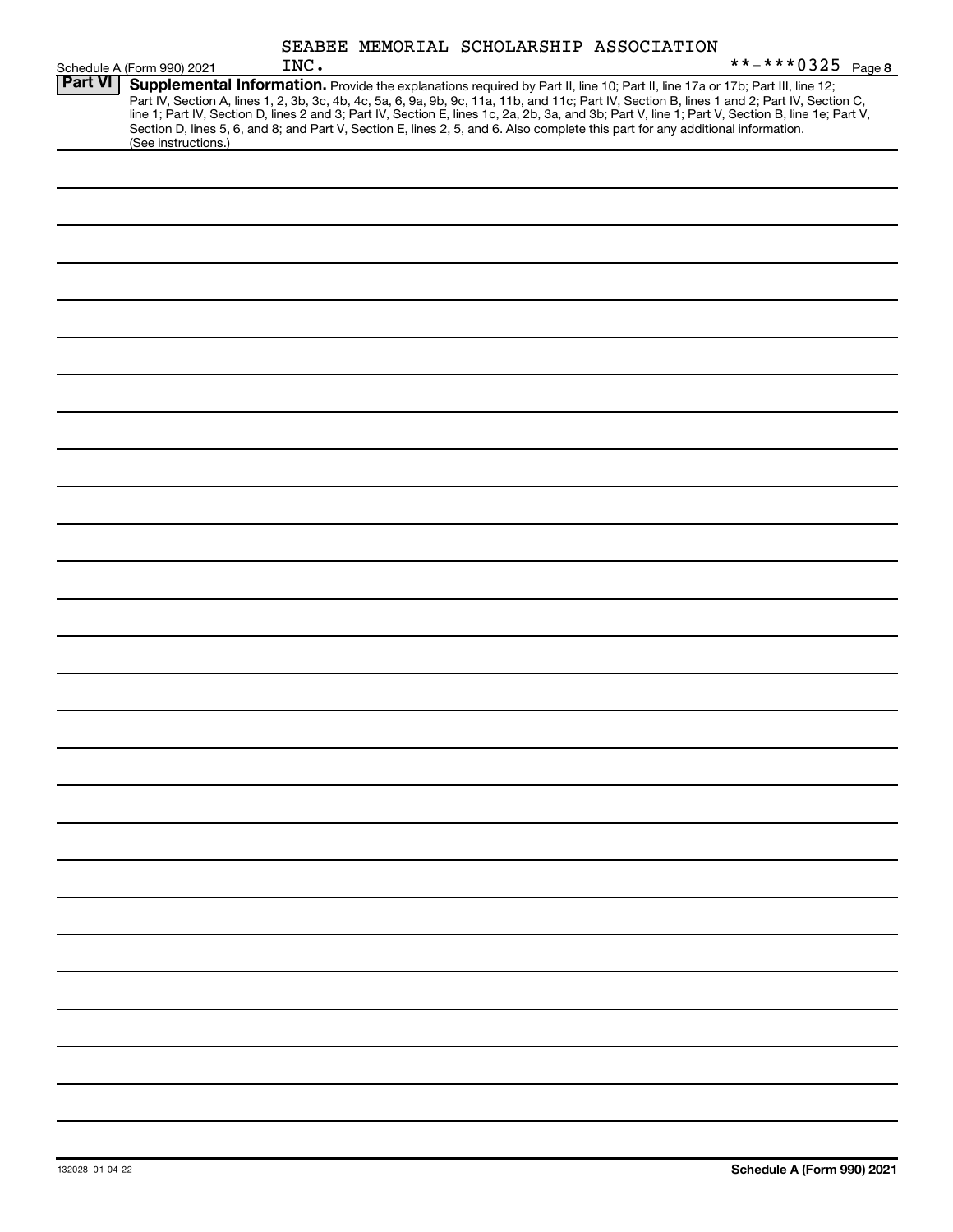# **Schedule B Schedule of Contributors**

**(Form 990) | Attach to Form 990 or Form 990-PF. | Go to www.irs.gov/Form990 for the latest information.** OMB No. 1545-0047

**2021**

| Department of the Treasury<br>Internal Revenue Service |      | <u>Go to www.irs.gov/Form990 for the latest information.</u>                                                                                                                                                                                                                                                                                                                                                                                                                                    | LUL I                                               |
|--------------------------------------------------------|------|-------------------------------------------------------------------------------------------------------------------------------------------------------------------------------------------------------------------------------------------------------------------------------------------------------------------------------------------------------------------------------------------------------------------------------------------------------------------------------------------------|-----------------------------------------------------|
| Name of the organization                               | INC. | SEABEE MEMORIAL SCHOLARSHIP ASSOCIATION                                                                                                                                                                                                                                                                                                                                                                                                                                                         | <b>Employer identification number</b><br>**-***0325 |
| Organization type (check one):                         |      |                                                                                                                                                                                                                                                                                                                                                                                                                                                                                                 |                                                     |
| Filers of:                                             |      | Section:                                                                                                                                                                                                                                                                                                                                                                                                                                                                                        |                                                     |
| Form 990 or 990-EZ                                     |      | $\boxed{\mathbf{X}}$ 501(c)( 3) (enter number) organization                                                                                                                                                                                                                                                                                                                                                                                                                                     |                                                     |
|                                                        |      | 4947(a)(1) nonexempt charitable trust not treated as a private foundation                                                                                                                                                                                                                                                                                                                                                                                                                       |                                                     |
|                                                        |      | 527 political organization                                                                                                                                                                                                                                                                                                                                                                                                                                                                      |                                                     |
| Form 990-PF                                            |      | 501(c)(3) exempt private foundation                                                                                                                                                                                                                                                                                                                                                                                                                                                             |                                                     |
|                                                        |      | 4947(a)(1) nonexempt charitable trust treated as a private foundation                                                                                                                                                                                                                                                                                                                                                                                                                           |                                                     |
|                                                        |      | 501(c)(3) taxable private foundation                                                                                                                                                                                                                                                                                                                                                                                                                                                            |                                                     |
|                                                        |      | Check if your organization is covered by the General Rule or a Special Rule.<br>Note: Only a section 501(c)(7), (8), or (10) organization can check boxes for both the General Rule and a Special Rule. See instructions.                                                                                                                                                                                                                                                                       |                                                     |
| <b>General Rule</b>                                    |      |                                                                                                                                                                                                                                                                                                                                                                                                                                                                                                 |                                                     |
|                                                        |      | For an organization filing Form 990, 990-EZ, or 990-PF that received, during the year, contributions totaling \$5,000 or more (in money or<br>property) from any one contributor. Complete Parts I and II. See instructions for determining a contributor's total contributions.                                                                                                                                                                                                                |                                                     |
| <b>Special Rules</b>                                   |      |                                                                                                                                                                                                                                                                                                                                                                                                                                                                                                 |                                                     |
| $\boxed{\text{X}}$                                     |      | For an organization described in section 501(c)(3) filing Form 990 or 990-EZ that met the 33 1/3% support test of the regulations under<br>sections 509(a)(1) and 170(b)(1)(A)(vi), that checked Schedule A (Form 990), Part II, line 13, 16a, or 16b, and that received from any one<br>contributor, during the year, total contributions of the greater of (1) \$5,000; or (2) 2% of the amount on (i) Form 990, Part VIII, line 1h;<br>or (ii) Form 990-EZ, line 1. Complete Parts I and II. |                                                     |

For an organization described in section 501(c)(7), (8), or (10) filing Form 990 or 990-EZ that received from any one contributor, during the year, total contributions of more than \$1,000 exclusively for religious, charitable, scientific, literary, or educational purposes, or for the prevention of cruelty to children or animals. Complete Parts I (entering "N/A" in column (b) instead of the contributor name and address), II, and III.

purpose. Don't complete any of the parts unless the General Rule applies to this organization because it received nonexclusively year, contributions exclusively for religious, charitable, etc., purposes, but no such contributions totaled more than \$1,000. If this box is checked, enter here the total contributions that were received during the year for an exclusively religious, charitable, etc., For an organization described in section 501(c)(7), (8), or (10) filing Form 990 or 990-EZ that received from any one contributor, during the religious, charitable, etc., contributions totaling \$5,000 or more during the year  $\ldots$  $\ldots$  $\ldots$  $\ldots$  $\ldots$  $\ldots$ 

Caution: An organization that isn't covered by the General Rule and/or the Special Rules doesn't file Schedule B (Form 990), but it must answer "No" on Part IV, line 2, of its Form 990; or check the box on line H of its Form 990-EZ or on its Form 990-PF, Part I, line 2, to certify that it doesn't meet the filing requirements of Schedule B (Form 990).

LHA For Paperwork Reduction Act Notice, see the instructions for Form 990, 990-EZ, or 990-PF. **Schell B (Form 990)** (2021)

 $\Box$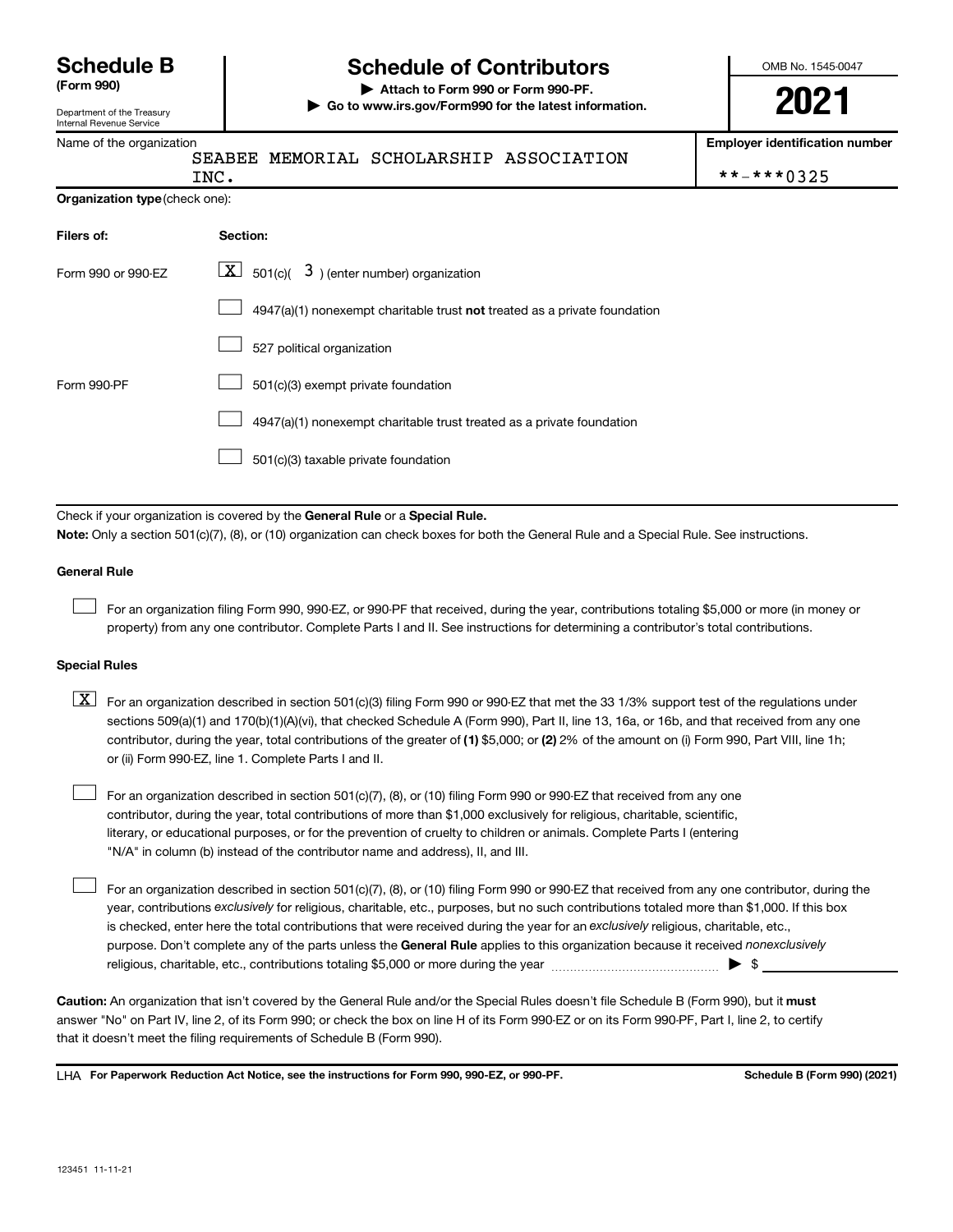#### Schedule B (Form 990) (2021)

SEABEE MEMORIAL SCHOLARSHIP ASSOCIATION

Name of organization

**Employer identification number**

### INC. \*\*-\*\*\*0325

| Part I     | <b>Contributors</b> (see instructions). Use duplicate copies of Part I if additional space is needed. |                                            |                                                                                                                                            |  |  |  |
|------------|-------------------------------------------------------------------------------------------------------|--------------------------------------------|--------------------------------------------------------------------------------------------------------------------------------------------|--|--|--|
| (a)        | (b)                                                                                                   | (c)                                        | (d)                                                                                                                                        |  |  |  |
| No.        | Name, address, and ZIP + 4                                                                            | <b>Total contributions</b>                 | Type of contribution                                                                                                                       |  |  |  |
|            |                                                                                                       | 514563.<br>\$                              | $\overline{\mathbf{x}}$<br>Person<br>Payroll<br>Noncash<br>(Complete Part II for<br>noncash contributions.)                                |  |  |  |
| (a)        | (b)                                                                                                   | (c)                                        | (d)                                                                                                                                        |  |  |  |
| No.        | Name, address, and ZIP + 4                                                                            | <b>Total contributions</b>                 | Type of contribution                                                                                                                       |  |  |  |
|            |                                                                                                       | 150000.<br>\$                              | $\overline{\mathbf{X}}$<br>Person<br>Payroll<br>Noncash<br>(Complete Part II for<br>noncash contributions.)                                |  |  |  |
| (a)        | (b)                                                                                                   | (c)                                        | (d)                                                                                                                                        |  |  |  |
| No.        | Name, address, and ZIP + 4                                                                            | <b>Total contributions</b>                 | Type of contribution                                                                                                                       |  |  |  |
|            |                                                                                                       | 60000.<br>\$                               | $\overline{\mathbf{X}}$<br>Person<br>Payroll<br>Noncash<br>(Complete Part II for<br>noncash contributions.)                                |  |  |  |
| (a)        | (b)                                                                                                   | (c)                                        | (d)                                                                                                                                        |  |  |  |
| No.        | Name, address, and ZIP + 4                                                                            | <b>Total contributions</b><br>40000.<br>\$ | Type of contribution<br>$\overline{\mathbf{X}}$<br>Person<br>Payroll<br>Noncash<br>(Complete Part II for<br>noncash contributions.)        |  |  |  |
| (a)<br>No. | (b)<br>Name, address, and ZIP + 4                                                                     | (c)<br><b>Total contributions</b>          | (d)<br>Type of contribution                                                                                                                |  |  |  |
|            |                                                                                                       | 53000.<br>\$                               | $\overline{\mathbf{x}}$<br>Person<br>Payroll<br><b>Noncash</b><br>(Complete Part II for<br>noncash contributions.)                         |  |  |  |
| (a)        | (b)                                                                                                   | (c)                                        | (d)                                                                                                                                        |  |  |  |
| No.        | Name, address, and ZIP + 4                                                                            | <b>Total contributions</b><br>50000.<br>\$ | Type of contribution<br>$\overline{\mathbf{x}}$<br>Person<br>Payroll<br><b>Noncash</b><br>(Complete Part II for<br>noncash contributions.) |  |  |  |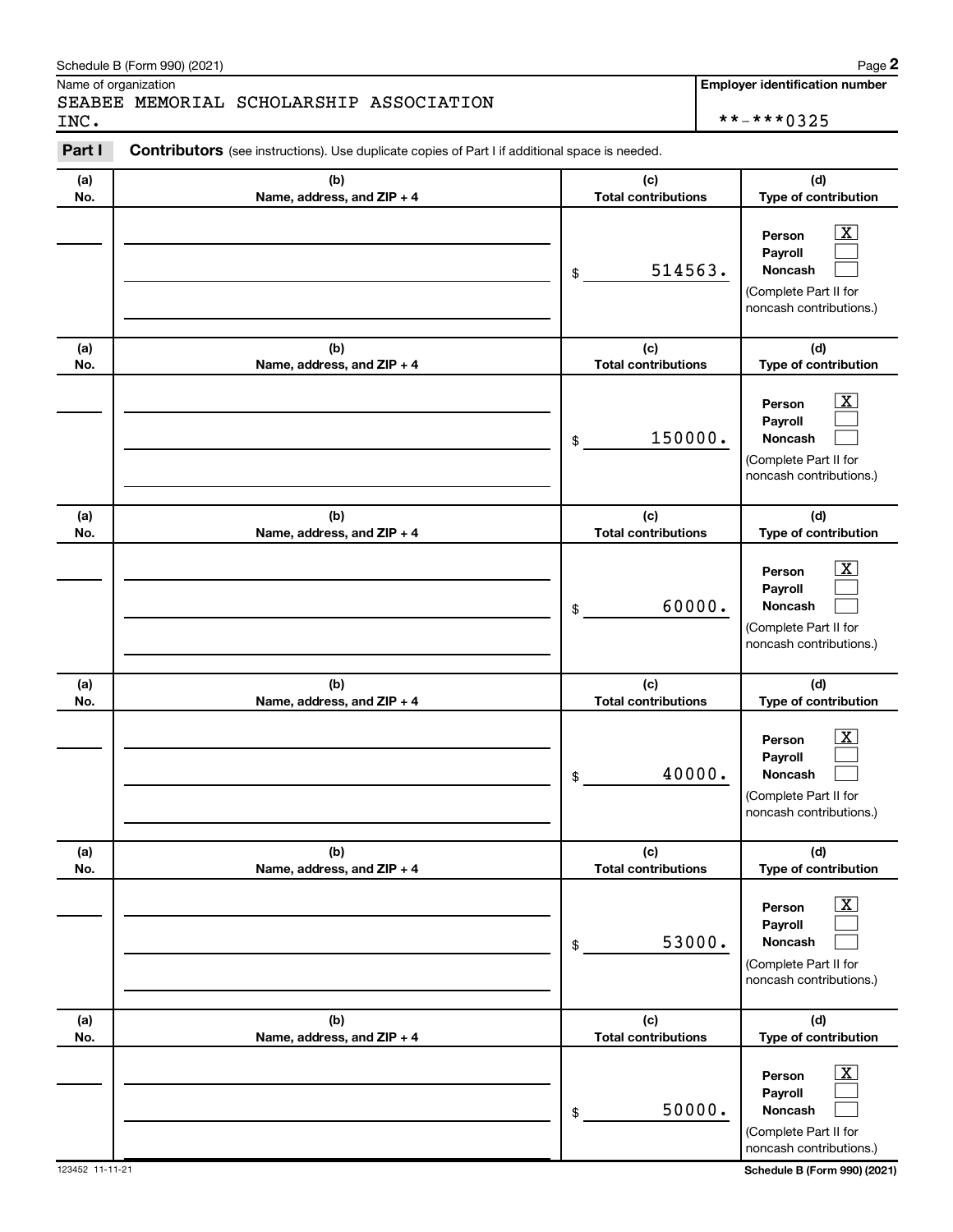|                              | Name of organization<br>SEABEE MEMORIAL SCHOLARSHIP ASSOCIATION                                     |                                                 | <b>Employer identification number</b> |
|------------------------------|-----------------------------------------------------------------------------------------------------|-------------------------------------------------|---------------------------------------|
| INC.<br>Part II              | Noncash Property (see instructions). Use duplicate copies of Part II if additional space is needed. |                                                 | **-***0325                            |
| (a)<br>No.<br>from<br>Part I | (b)<br>Description of noncash property given                                                        | (c)<br>FMV (or estimate)<br>(See instructions.) | (d)<br>Date received                  |
|                              |                                                                                                     | \$                                              |                                       |
| (a)<br>No.<br>from<br>Part I | (b)<br>Description of noncash property given                                                        | (c)<br>FMV (or estimate)<br>(See instructions.) | (d)<br>Date received                  |
|                              |                                                                                                     | \$                                              |                                       |
| (a)<br>No.<br>from<br>Part I | (b)<br>Description of noncash property given                                                        | (c)<br>FMV (or estimate)<br>(See instructions.) | (d)<br>Date received                  |
|                              |                                                                                                     | \$                                              |                                       |
| (a)<br>No.<br>from<br>Part I | (b)<br>Description of noncash property given                                                        | (c)<br>FMV (or estimate)<br>(See instructions.) | (d)<br>Date received                  |
|                              |                                                                                                     | \$                                              |                                       |
| (a)<br>No.<br>from<br>Part I | (b)<br>Description of noncash property given                                                        | (c)<br>FMV (or estimate)<br>(See instructions.) | (d)<br>Date received                  |
|                              |                                                                                                     | \$                                              |                                       |
| (a)<br>No.<br>from<br>Part I | (b)<br>Description of noncash property given                                                        | (c)<br>FMV (or estimate)<br>(See instructions.) | (d)<br>Date received                  |
|                              |                                                                                                     | \$                                              |                                       |

Schedule B (Form 990) (2021)

123453 11-11-21 **Schedule B (Form 990) (2021)**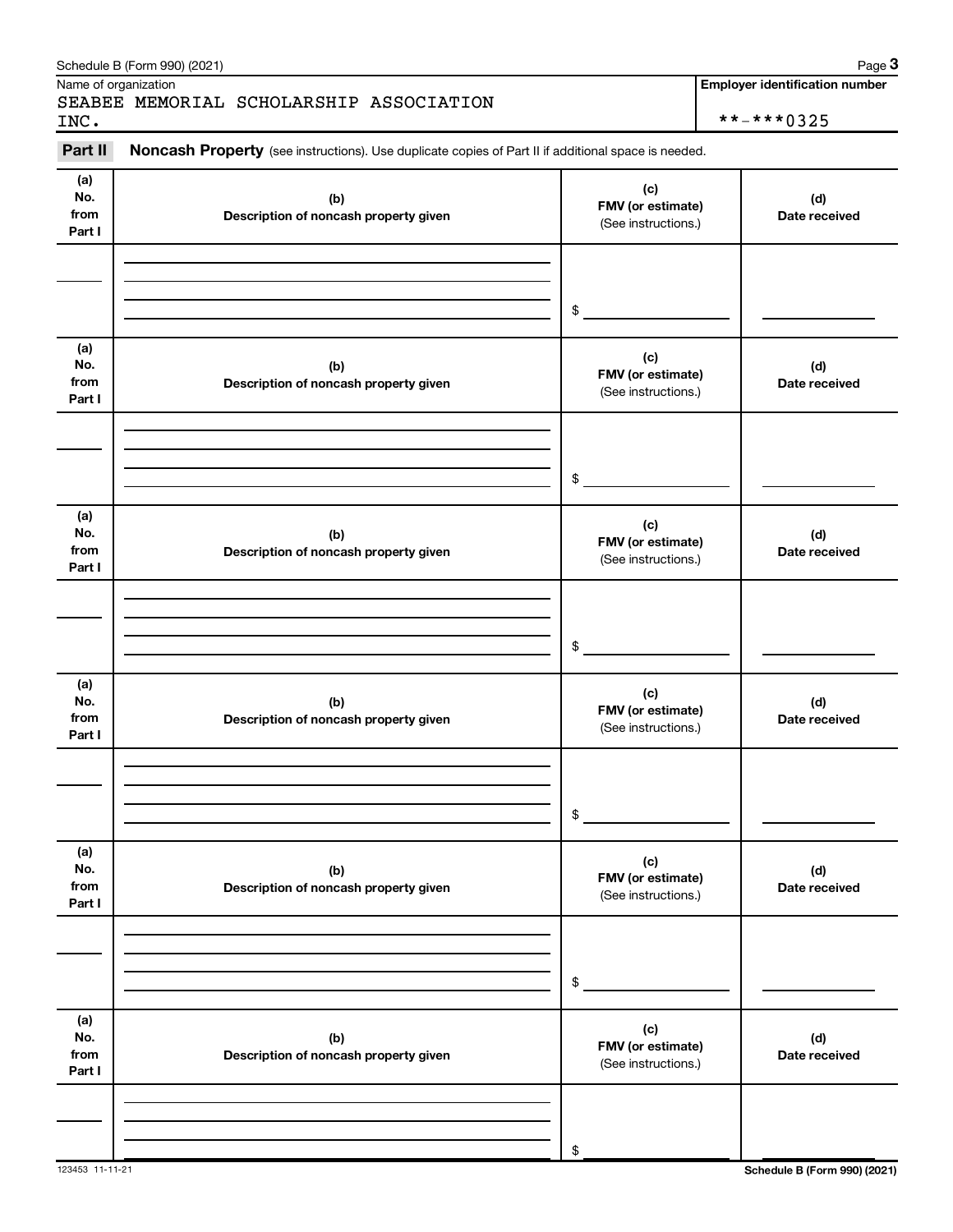|                           | Schedule B (Form 990) (2021)                                                                                                                                                                                                                                                                                                              |                      | Page 4                                                                                                                                                         |  |  |  |
|---------------------------|-------------------------------------------------------------------------------------------------------------------------------------------------------------------------------------------------------------------------------------------------------------------------------------------------------------------------------------------|----------------------|----------------------------------------------------------------------------------------------------------------------------------------------------------------|--|--|--|
|                           | Name of organization                                                                                                                                                                                                                                                                                                                      |                      | <b>Employer identification number</b>                                                                                                                          |  |  |  |
|                           | SEABEE MEMORIAL SCHOLARSHIP ASSOCIATION                                                                                                                                                                                                                                                                                                   |                      | **-***0325                                                                                                                                                     |  |  |  |
| INC.<br>Part III          | from any one contributor. Complete columns (a) through (e) and the following line entry. For organizations<br>completing Part III, enter the total of exclusively religious, charitable, etc., contributions of \$1,000 or less for the year. (Enter this info. once.)<br>Use duplicate copies of Part III if additional space is needed. |                      | Exclusively religious, charitable, etc., contributions to organizations described in section 501(c)(7), (8), or (10) that total more than \$1,000 for the year |  |  |  |
| (a) No.<br>from<br>Part I | (b) Purpose of gift                                                                                                                                                                                                                                                                                                                       | (c) Use of gift      | (d) Description of how gift is held                                                                                                                            |  |  |  |
|                           |                                                                                                                                                                                                                                                                                                                                           |                      |                                                                                                                                                                |  |  |  |
|                           |                                                                                                                                                                                                                                                                                                                                           | (e) Transfer of gift |                                                                                                                                                                |  |  |  |
|                           | Transferee's name, address, and $ZIP + 4$                                                                                                                                                                                                                                                                                                 |                      | Relationship of transferor to transferee                                                                                                                       |  |  |  |
| (a) No.                   |                                                                                                                                                                                                                                                                                                                                           |                      |                                                                                                                                                                |  |  |  |
| from<br>Part I            | (b) Purpose of gift                                                                                                                                                                                                                                                                                                                       | (c) Use of gift      | (d) Description of how gift is held                                                                                                                            |  |  |  |
|                           |                                                                                                                                                                                                                                                                                                                                           |                      |                                                                                                                                                                |  |  |  |
|                           | (e) Transfer of gift                                                                                                                                                                                                                                                                                                                      |                      |                                                                                                                                                                |  |  |  |
|                           | Transferee's name, address, and $ZIP + 4$                                                                                                                                                                                                                                                                                                 |                      | Relationship of transferor to transferee                                                                                                                       |  |  |  |
| (a) No.                   |                                                                                                                                                                                                                                                                                                                                           |                      |                                                                                                                                                                |  |  |  |
| from<br>Part I            | (b) Purpose of gift                                                                                                                                                                                                                                                                                                                       | (c) Use of gift      | (d) Description of how gift is held                                                                                                                            |  |  |  |
|                           |                                                                                                                                                                                                                                                                                                                                           |                      |                                                                                                                                                                |  |  |  |
|                           |                                                                                                                                                                                                                                                                                                                                           | (e) Transfer of gift |                                                                                                                                                                |  |  |  |
|                           | Transferee's name, address, and ZIP + 4                                                                                                                                                                                                                                                                                                   |                      | Relationship of transferor to transferee                                                                                                                       |  |  |  |
|                           |                                                                                                                                                                                                                                                                                                                                           |                      |                                                                                                                                                                |  |  |  |
| (a) No.<br>from<br>Part I | (b) Purpose of gift                                                                                                                                                                                                                                                                                                                       | (c) Use of gift      | (d) Description of how gift is held                                                                                                                            |  |  |  |
|                           |                                                                                                                                                                                                                                                                                                                                           |                      |                                                                                                                                                                |  |  |  |
|                           |                                                                                                                                                                                                                                                                                                                                           | (e) Transfer of gift |                                                                                                                                                                |  |  |  |
|                           | Transferee's name, address, and ZIP + 4                                                                                                                                                                                                                                                                                                   |                      | Relationship of transferor to transferee                                                                                                                       |  |  |  |
|                           |                                                                                                                                                                                                                                                                                                                                           |                      |                                                                                                                                                                |  |  |  |
|                           |                                                                                                                                                                                                                                                                                                                                           |                      |                                                                                                                                                                |  |  |  |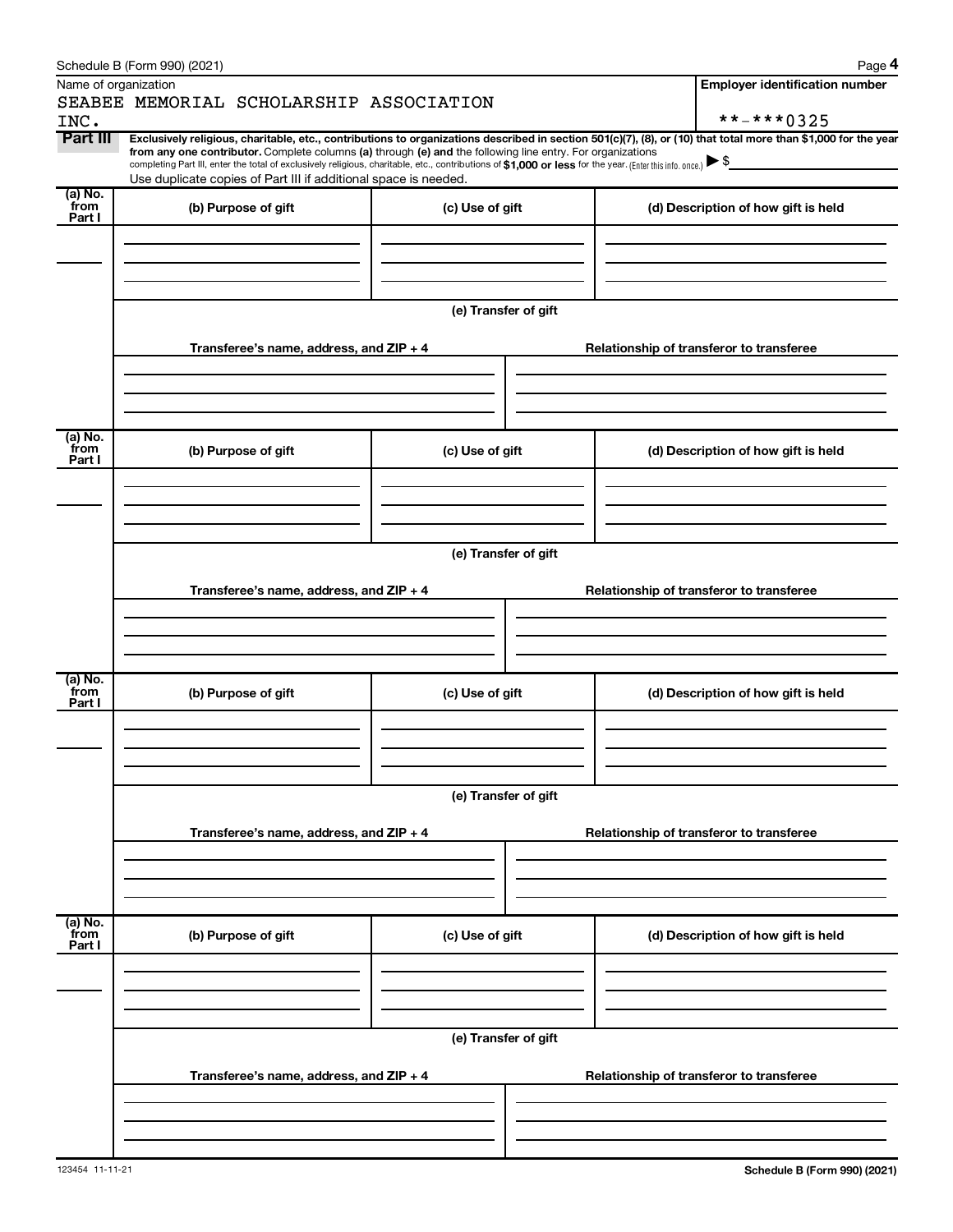|                           | <b>Supplemental Financial Statements</b><br><b>SCHEDULE D</b><br>Complete if the organization answered "Yes" on Form 990,<br>(Form 990)<br>Part IV, line 6, 7, 8, 9, 10, 11a, 11b, 11c, 11d, 11e, 11f, 12a, or 12b. |                                                                                                        |                                                                                                                                                |    | OMB No. 1545-0047            |                                                     |  |
|---------------------------|---------------------------------------------------------------------------------------------------------------------------------------------------------------------------------------------------------------------|--------------------------------------------------------------------------------------------------------|------------------------------------------------------------------------------------------------------------------------------------------------|----|------------------------------|-----------------------------------------------------|--|
|                           | Department of the Treasury                                                                                                                                                                                          |                                                                                                        | Attach to Form 990.                                                                                                                            |    |                              | Open to Public                                      |  |
|                           | Internal Revenue Service<br>Name of the organization                                                                                                                                                                |                                                                                                        | Go to www.irs.gov/Form990 for instructions and the latest information.<br>SEABEE MEMORIAL SCHOLARSHIP ASSOCIATION                              |    |                              | Inspection<br><b>Employer identification number</b> |  |
|                           |                                                                                                                                                                                                                     | INC.                                                                                                   |                                                                                                                                                |    |                              | **-***0325                                          |  |
| Part I                    |                                                                                                                                                                                                                     |                                                                                                        | Organizations Maintaining Donor Advised Funds or Other Similar Funds or Accounts. Complete if the                                              |    |                              |                                                     |  |
|                           |                                                                                                                                                                                                                     | organization answered "Yes" on Form 990, Part IV, line 6.                                              |                                                                                                                                                |    | (b) Funds and other accounts |                                                     |  |
|                           |                                                                                                                                                                                                                     |                                                                                                        | (a) Donor advised funds                                                                                                                        |    |                              |                                                     |  |
| 1<br>2                    |                                                                                                                                                                                                                     | Aggregate value of contributions to (during year)                                                      |                                                                                                                                                |    |                              |                                                     |  |
| 3                         |                                                                                                                                                                                                                     |                                                                                                        |                                                                                                                                                |    |                              |                                                     |  |
| 4                         |                                                                                                                                                                                                                     |                                                                                                        | the control of the control of the control of the control of the control of                                                                     |    |                              |                                                     |  |
| 5                         |                                                                                                                                                                                                                     |                                                                                                        | Did the organization inform all donors and donor advisors in writing that the assets held in donor advised funds                               |    |                              |                                                     |  |
|                           |                                                                                                                                                                                                                     |                                                                                                        |                                                                                                                                                |    |                              | <b>No</b><br>Yes                                    |  |
| 6                         |                                                                                                                                                                                                                     |                                                                                                        | Did the organization inform all grantees, donors, and donor advisors in writing that grant funds can be used only                              |    |                              |                                                     |  |
|                           |                                                                                                                                                                                                                     |                                                                                                        | for charitable purposes and not for the benefit of the donor or donor advisor, or for any other purpose conferring                             |    |                              |                                                     |  |
|                           |                                                                                                                                                                                                                     |                                                                                                        |                                                                                                                                                |    |                              | Yes<br>No                                           |  |
| Part II                   |                                                                                                                                                                                                                     |                                                                                                        | Conservation Easements. Complete if the organization answered "Yes" on Form 990, Part IV, line 7.                                              |    |                              |                                                     |  |
| 1                         |                                                                                                                                                                                                                     | Purpose(s) of conservation easements held by the organization (check all that apply).                  |                                                                                                                                                |    |                              |                                                     |  |
|                           |                                                                                                                                                                                                                     | Preservation of land for public use (for example, recreation or education)                             | Preservation of a historically important land area                                                                                             |    |                              |                                                     |  |
|                           |                                                                                                                                                                                                                     | Protection of natural habitat                                                                          | Preservation of a certified historic structure                                                                                                 |    |                              |                                                     |  |
|                           |                                                                                                                                                                                                                     | Preservation of open space                                                                             |                                                                                                                                                |    |                              |                                                     |  |
| 2                         | day of the tax year.                                                                                                                                                                                                |                                                                                                        | Complete lines 2a through 2d if the organization held a qualified conservation contribution in the form of a conservation easement on the last |    |                              | Held at the End of the Tax Year                     |  |
|                           |                                                                                                                                                                                                                     |                                                                                                        |                                                                                                                                                | 2a |                              |                                                     |  |
| b                         |                                                                                                                                                                                                                     |                                                                                                        |                                                                                                                                                |    |                              |                                                     |  |
| 2 <sub>b</sub><br>2c<br>с |                                                                                                                                                                                                                     |                                                                                                        |                                                                                                                                                |    |                              |                                                     |  |
|                           | d Number of conservation easements included in (c) acquired after 7/25/06, and not on a historic structure                                                                                                          |                                                                                                        |                                                                                                                                                |    |                              |                                                     |  |
|                           | 2d                                                                                                                                                                                                                  |                                                                                                        |                                                                                                                                                |    |                              |                                                     |  |
| З                         |                                                                                                                                                                                                                     |                                                                                                        | Number of conservation easements modified, transferred, released, extinguished, or terminated by the organization during the tax               |    |                              |                                                     |  |
|                           | $year \blacktriangleright$                                                                                                                                                                                          |                                                                                                        |                                                                                                                                                |    |                              |                                                     |  |
| 4                         |                                                                                                                                                                                                                     | Number of states where property subject to conservation easement is located $\blacktriangleright$      |                                                                                                                                                |    |                              |                                                     |  |
| 5                         |                                                                                                                                                                                                                     | Does the organization have a written policy regarding the periodic monitoring, inspection, handling of |                                                                                                                                                |    |                              |                                                     |  |
|                           |                                                                                                                                                                                                                     |                                                                                                        |                                                                                                                                                |    |                              | <b>No</b><br>Yes                                    |  |
| 6                         |                                                                                                                                                                                                                     |                                                                                                        | Staff and volunteer hours devoted to monitoring, inspecting, handling of violations, and enforcing conservation easements during the year      |    |                              |                                                     |  |
|                           |                                                                                                                                                                                                                     |                                                                                                        |                                                                                                                                                |    |                              |                                                     |  |
| 7                         |                                                                                                                                                                                                                     |                                                                                                        | Amount of expenses incurred in monitoring, inspecting, handling of violations, and enforcing conservation easements during the year            |    |                              |                                                     |  |
|                           | $\blacktriangleright$ \$                                                                                                                                                                                            |                                                                                                        |                                                                                                                                                |    |                              |                                                     |  |
| 8                         |                                                                                                                                                                                                                     |                                                                                                        | Does each conservation easement reported on line 2(d) above satisfy the requirements of section 170(h)(4)(B)(i)                                |    |                              | Yes<br><b>No</b>                                    |  |
| 9                         |                                                                                                                                                                                                                     |                                                                                                        | In Part XIII, describe how the organization reports conservation easements in its revenue and expense statement and                            |    |                              |                                                     |  |
|                           |                                                                                                                                                                                                                     |                                                                                                        | balance sheet, and include, if applicable, the text of the footnote to the organization's financial statements that describes the              |    |                              |                                                     |  |
|                           |                                                                                                                                                                                                                     | organization's accounting for conservation easements.                                                  |                                                                                                                                                |    |                              |                                                     |  |
|                           | Part III                                                                                                                                                                                                            |                                                                                                        | Organizations Maintaining Collections of Art, Historical Treasures, or Other Similar Assets.                                                   |    |                              |                                                     |  |
|                           |                                                                                                                                                                                                                     | Complete if the organization answered "Yes" on Form 990, Part IV, line 8.                              |                                                                                                                                                |    |                              |                                                     |  |
|                           |                                                                                                                                                                                                                     |                                                                                                        | 1a If the organization elected, as permitted under FASB ASC 958, not to report in its revenue statement and balance sheet works                |    |                              |                                                     |  |
|                           |                                                                                                                                                                                                                     |                                                                                                        | of art, historical treasures, or other similar assets held for public exhibition, education, or research in furtherance of public              |    |                              |                                                     |  |
|                           |                                                                                                                                                                                                                     |                                                                                                        | service, provide in Part XIII the text of the footnote to its financial statements that describes these items.                                 |    |                              |                                                     |  |
|                           |                                                                                                                                                                                                                     |                                                                                                        | <b>b</b> If the organization elected, as permitted under FASB ASC 958, to report in its revenue statement and balance sheet works of           |    |                              |                                                     |  |
|                           |                                                                                                                                                                                                                     |                                                                                                        | art, historical treasures, or other similar assets held for public exhibition, education, or research in furtherance of public service,        |    |                              |                                                     |  |
|                           |                                                                                                                                                                                                                     | provide the following amounts relating to these items:                                                 |                                                                                                                                                |    |                              |                                                     |  |
|                           |                                                                                                                                                                                                                     |                                                                                                        |                                                                                                                                                |    | $\blacktriangleright$ s      |                                                     |  |
|                           |                                                                                                                                                                                                                     | (ii) Assets included in Form 990, Part X                                                               |                                                                                                                                                |    | $\blacktriangleright$ \$     |                                                     |  |
| 2                         |                                                                                                                                                                                                                     | the following amounts required to be reported under FASB ASC 958 relating to these items:              | If the organization received or held works of art, historical treasures, or other similar assets for financial gain, provide                   |    |                              |                                                     |  |
|                           |                                                                                                                                                                                                                     |                                                                                                        |                                                                                                                                                |    | $\blacktriangleright$ s      |                                                     |  |
|                           |                                                                                                                                                                                                                     |                                                                                                        |                                                                                                                                                |    | $\blacktriangleright$ s      |                                                     |  |
|                           |                                                                                                                                                                                                                     | LHA For Paperwork Reduction Act Notice, see the Instructions for Form 990.                             |                                                                                                                                                |    |                              | Schedule D (Form 990) 2021                          |  |

| LHA For Paperwork Reduction Act Notice, see the Instructions for Form 990. |
|----------------------------------------------------------------------------|
| 132051 10-28-21                                                            |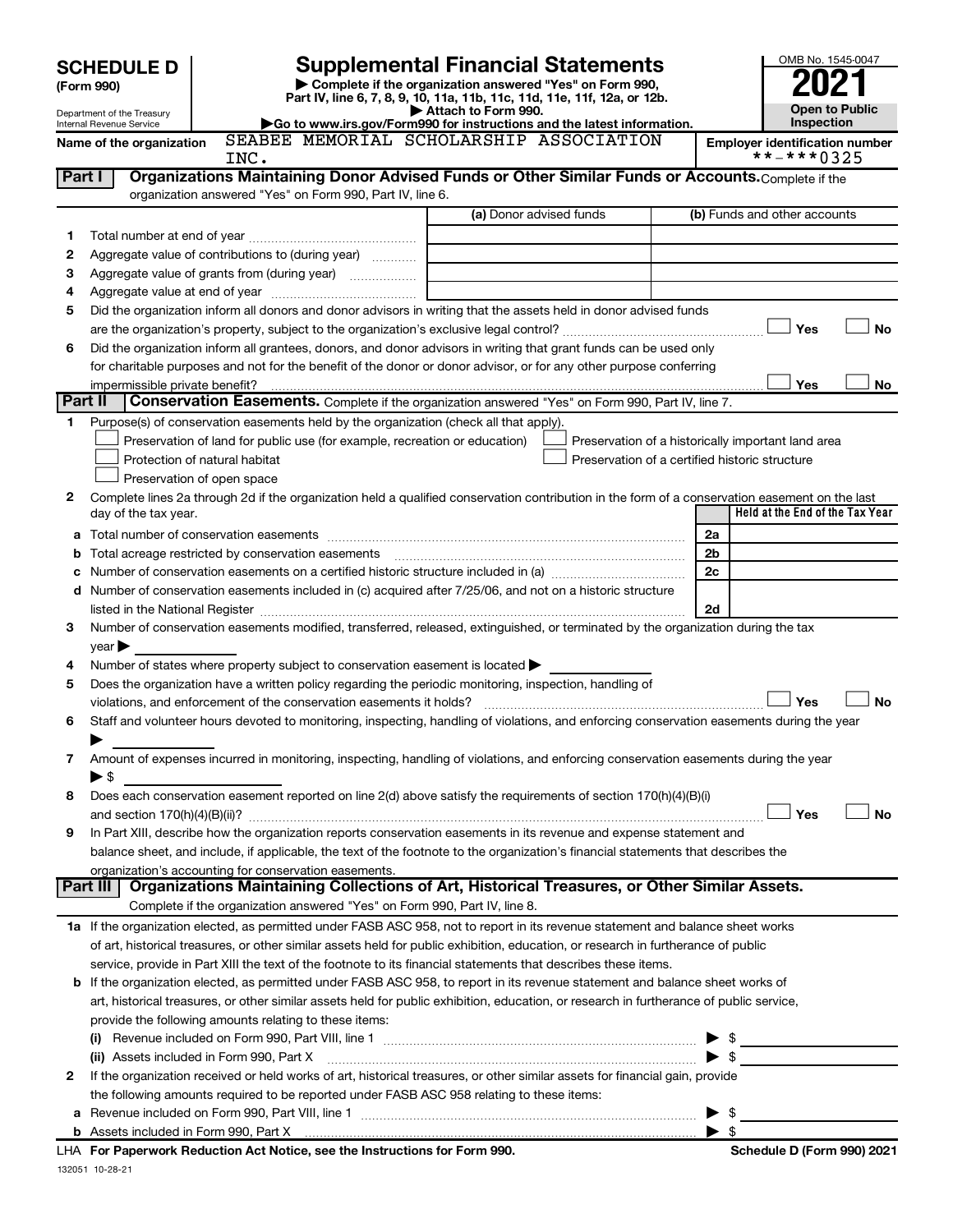| SEABEE MEMORIAL SCHOLARSHIP ASSOCIATION |  |
|-----------------------------------------|--|
|-----------------------------------------|--|

|               | INC.                                                                                                                                                                                                                           | SEADEE MEMORIAU SCROUARSHIP ASSOCIAIION |                |                                                                 |                 |    | **-***0325     | Page $\bm{2}$         |
|---------------|--------------------------------------------------------------------------------------------------------------------------------------------------------------------------------------------------------------------------------|-----------------------------------------|----------------|-----------------------------------------------------------------|-----------------|----|----------------|-----------------------|
|               | Schedule D (Form 990) 2021<br>Part III   Organizations Maintaining Collections of Art, Historical Treasures, or Other Similar Assets (continued)                                                                               |                                         |                |                                                                 |                 |    |                |                       |
| 3             | Using the organization's acquisition, accession, and other records, check any of the following that make significant use of its                                                                                                |                                         |                |                                                                 |                 |    |                |                       |
|               | collection items (check all that apply):                                                                                                                                                                                       |                                         |                |                                                                 |                 |    |                |                       |
| a             | Public exhibition                                                                                                                                                                                                              | d                                       |                | Loan or exchange program                                        |                 |    |                |                       |
| b             | Scholarly research                                                                                                                                                                                                             | e                                       | Other          |                                                                 |                 |    |                |                       |
| C             | Preservation for future generations                                                                                                                                                                                            |                                         |                |                                                                 |                 |    |                |                       |
| 4             | Provide a description of the organization's collections and explain how they further the organization's exempt purpose in Part XIII.                                                                                           |                                         |                |                                                                 |                 |    |                |                       |
| 5             | During the year, did the organization solicit or receive donations of art, historical treasures, or other similar assets                                                                                                       |                                         |                |                                                                 |                 |    |                |                       |
|               |                                                                                                                                                                                                                                |                                         |                |                                                                 |                 |    | Yes            | No                    |
|               | <b>Part IV</b><br>Escrow and Custodial Arrangements. Complete if the organization answered "Yes" on Form 990, Part IV, line 9, or                                                                                              |                                         |                |                                                                 |                 |    |                |                       |
|               | reported an amount on Form 990, Part X, line 21.                                                                                                                                                                               |                                         |                |                                                                 |                 |    |                |                       |
|               | 1a Is the organization an agent, trustee, custodian or other intermediary for contributions or other assets not included                                                                                                       |                                         |                |                                                                 |                 |    |                |                       |
|               |                                                                                                                                                                                                                                |                                         |                |                                                                 |                 |    | Yes            | <b>No</b>             |
|               | b If "Yes," explain the arrangement in Part XIII and complete the following table:                                                                                                                                             |                                         |                |                                                                 |                 |    |                |                       |
|               |                                                                                                                                                                                                                                |                                         |                |                                                                 |                 |    | Amount         |                       |
|               | c Beginning balance measurements and contain a series of the state of the state of the state of the state of the state of the state of the state of the state of the state of the state of the state of the state of the state |                                         |                |                                                                 |                 | 1c |                |                       |
|               |                                                                                                                                                                                                                                |                                         |                |                                                                 |                 | 1d |                |                       |
|               | e Distributions during the year measurement contained and all the year measurement of the year measurement of                                                                                                                  |                                         |                |                                                                 |                 | 1e |                |                       |
|               |                                                                                                                                                                                                                                |                                         |                |                                                                 |                 | 1f |                |                       |
|               | 2a Did the organization include an amount on Form 990, Part X, line 21, for escrow or custodial account liability?                                                                                                             |                                         |                |                                                                 |                 |    | Yes            | No                    |
|               | b If "Yes," explain the arrangement in Part XIII. Check here if the explanation has been provided on Part XIII                                                                                                                 |                                         |                |                                                                 |                 |    |                |                       |
| <b>Part V</b> | <b>Endowment Funds.</b> Complete if the organization answered "Yes" on Form 990, Part IV, line 10.                                                                                                                             |                                         |                |                                                                 |                 |    |                |                       |
|               |                                                                                                                                                                                                                                | (a) Current year                        | (b) Prior year | (c) Two years back   (d) Three years back   (e) Four years back |                 |    |                |                       |
|               | 1a Beginning of year balance                                                                                                                                                                                                   | 6639895                                 | 5234020        |                                                                 |                 |    |                |                       |
|               |                                                                                                                                                                                                                                | 3677063                                 | 120000         |                                                                 |                 |    |                |                       |
|               | Net investment earnings, gains, and losses                                                                                                                                                                                     | 1756937                                 | 1699288        |                                                                 |                 |    |                |                       |
|               |                                                                                                                                                                                                                                | 410243                                  | 413413         |                                                                 |                 |    |                |                       |
|               | <b>e</b> Other expenditures for facilities                                                                                                                                                                                     |                                         |                |                                                                 |                 |    |                |                       |
|               | and programs                                                                                                                                                                                                                   |                                         |                |                                                                 |                 |    |                |                       |
|               | Administrative expenses                                                                                                                                                                                                        | 61832.                                  |                |                                                                 |                 |    |                |                       |
| g             |                                                                                                                                                                                                                                | 11601820                                | 6639895.       |                                                                 |                 |    |                |                       |
| 2             | Provide the estimated percentage of the current year end balance (line 1g, column (a)) held as:                                                                                                                                |                                         |                |                                                                 |                 |    |                |                       |
| a             | Board designated or quasi-endowment                                                                                                                                                                                            | 83.0000                                 | %              |                                                                 |                 |    |                |                       |
|               | <b>b</b> Permanent endowment $\blacktriangleright$ 17.0000                                                                                                                                                                     | %                                       |                |                                                                 |                 |    |                |                       |
|               | Term endowment $\blacktriangleright$                                                                                                                                                                                           | %                                       |                |                                                                 |                 |    |                |                       |
|               | The percentages on lines 2a, 2b, and 2c should equal 100%.                                                                                                                                                                     |                                         |                |                                                                 |                 |    |                |                       |
|               | 3a Are there endowment funds not in the possession of the organization that are held and administered for the organization                                                                                                     |                                         |                |                                                                 |                 |    |                |                       |
|               | by:                                                                                                                                                                                                                            |                                         |                |                                                                 |                 |    |                | Yes<br>No             |
|               | (i)                                                                                                                                                                                                                            |                                         |                |                                                                 |                 |    | 3a(i)          | $\overline{\text{X}}$ |
|               |                                                                                                                                                                                                                                |                                         |                |                                                                 |                 |    | 3a(ii)         | X                     |
|               |                                                                                                                                                                                                                                |                                         |                |                                                                 |                 |    | Зb             |                       |
| 4             | Describe in Part XIII the intended uses of the organization's endowment funds.                                                                                                                                                 |                                         |                |                                                                 |                 |    |                |                       |
|               | Land, Buildings, and Equipment.<br><b>Part VI</b>                                                                                                                                                                              |                                         |                |                                                                 |                 |    |                |                       |
|               | Complete if the organization answered "Yes" on Form 990, Part IV, line 11a. See Form 990, Part X, line 10.                                                                                                                     |                                         |                |                                                                 |                 |    |                |                       |
|               | Description of property                                                                                                                                                                                                        | (a) Cost or other                       |                | (b) Cost or other                                               | (c) Accumulated |    | (d) Book value |                       |
|               |                                                                                                                                                                                                                                | basis (investment)                      |                | basis (other)                                                   | depreciation    |    |                |                       |
|               |                                                                                                                                                                                                                                |                                         |                |                                                                 |                 |    |                |                       |
|               |                                                                                                                                                                                                                                |                                         |                |                                                                 |                 |    |                |                       |
|               |                                                                                                                                                                                                                                |                                         |                |                                                                 |                 |    |                |                       |
|               |                                                                                                                                                                                                                                |                                         |                |                                                                 |                 |    |                |                       |
|               |                                                                                                                                                                                                                                |                                         |                |                                                                 |                 |    |                |                       |
|               | Total. Add lines 1a through 1e. (Column (d) must equal Form 990, Part X, column (B), line 10c.).                                                                                                                               |                                         |                |                                                                 |                 |    |                | 0.                    |

**Schedule D (Form 990) 2021**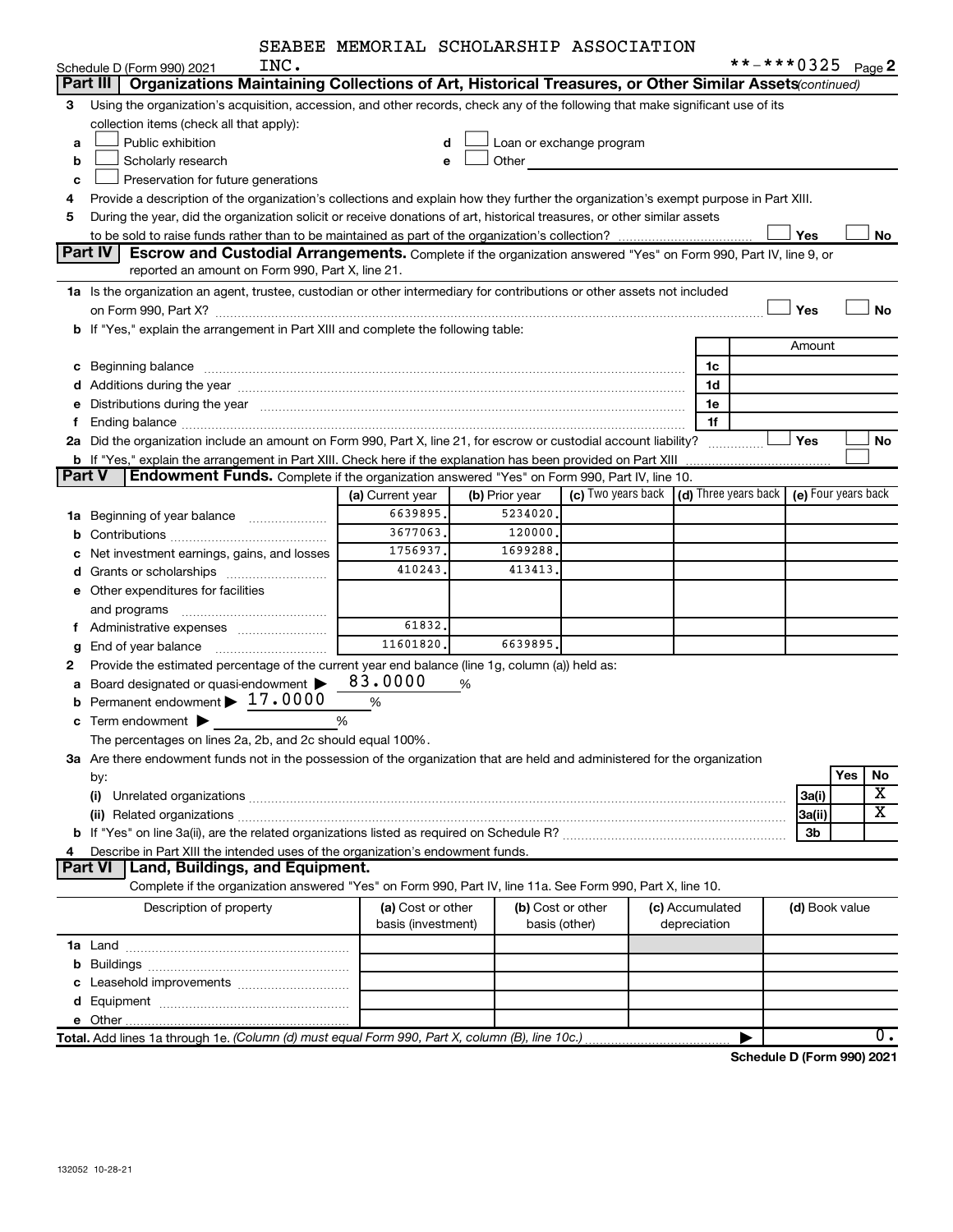|                                                                                                                   |                 | SEABEE MEMORIAL SCHOLARSHIP ASSOCIATION                   |                   |
|-------------------------------------------------------------------------------------------------------------------|-----------------|-----------------------------------------------------------|-------------------|
| INC.<br>Schedule D (Form 990) 2021                                                                                |                 |                                                           | **-***0325 Page 3 |
| Part VII Investments - Other Securities.                                                                          |                 |                                                           |                   |
| Complete if the organization answered "Yes" on Form 990, Part IV, line 11b. See Form 990, Part X, line 12.        |                 |                                                           |                   |
| (a) Description of security or category (including name of security)                                              | (b) Book value  | (c) Method of valuation: Cost or end-of-year market value |                   |
| (1) Financial derivatives                                                                                         |                 |                                                           |                   |
| (2) Closely held equity interests                                                                                 |                 |                                                           |                   |
| (3) Other                                                                                                         |                 |                                                           |                   |
| INTERNATIONAL GROWTH ADM<br>(A)                                                                                   | 648717.         | END-OF-YEAR MARKET                                        | VALUE             |
| 500 INDEX FUND ADM<br>(B)                                                                                         | 6406454.        | END-OF-YEAR MARKET                                        | <b>VALUE</b>      |
| <b>INDEX FUND ADMIN</b><br>(C)                                                                                    | 2297214.        | END-OF-YEAR MARKET                                        | <b>VALUE</b>      |
| INTERNATIONAL TERM GROWTH<br>(D)                                                                                  |                 |                                                           |                   |
| ADM<br>(E)                                                                                                        | 504822.         | END-OF-YEAR MARKET                                        | VALUE             |
| SHORT-TERM CORP BND 1X AD<br>(F)                                                                                  | 991040.         | END-OF-YEAR MARKET                                        | <b>VALUE</b>      |
| VANGUARD PRIME MONEY<br>(G)                                                                                       |                 |                                                           |                   |
| <b>MARKET FUND</b><br>(H)                                                                                         | 9409.           | END-OF-YEAR MARKET VALUE                                  |                   |
| Total. (Col. (b) must equal Form 990, Part X, col. (B) line 12.)                                                  | 11601820.       |                                                           |                   |
| Part VIII Investments - Program Related.                                                                          |                 |                                                           |                   |
| Complete if the organization answered "Yes" on Form 990, Part IV, line 11c. See Form 990, Part X, line 13.        |                 |                                                           |                   |
| (a) Description of investment                                                                                     | (b) Book value  | (c) Method of valuation: Cost or end-of-year market value |                   |
| (1)                                                                                                               |                 |                                                           |                   |
| (2)                                                                                                               |                 |                                                           |                   |
| (3)                                                                                                               |                 |                                                           |                   |
| (4)                                                                                                               |                 |                                                           |                   |
|                                                                                                                   |                 |                                                           |                   |
| (5)<br>(6)                                                                                                        |                 |                                                           |                   |
|                                                                                                                   |                 |                                                           |                   |
| (7)                                                                                                               |                 |                                                           |                   |
| (8)                                                                                                               |                 |                                                           |                   |
| (9)                                                                                                               |                 |                                                           |                   |
| Total. (Col. (b) must equal Form 990, Part X, col. (B) line 13.)<br><b>Other Assets.</b><br>Part IX               |                 |                                                           |                   |
|                                                                                                                   |                 |                                                           |                   |
| Complete if the organization answered "Yes" on Form 990, Part IV, line 11d. See Form 990, Part X, line 15.        | (a) Description |                                                           | (b) Book value    |
|                                                                                                                   |                 |                                                           |                   |
| (1)                                                                                                               |                 |                                                           |                   |
| (2)                                                                                                               |                 |                                                           |                   |
| (3)                                                                                                               |                 |                                                           |                   |
| (4)                                                                                                               |                 |                                                           |                   |
|                                                                                                                   |                 |                                                           |                   |
| (5)                                                                                                               |                 |                                                           |                   |
| (6)                                                                                                               |                 |                                                           |                   |
| (7)                                                                                                               |                 |                                                           |                   |
| (8)                                                                                                               |                 |                                                           |                   |
| (9)                                                                                                               |                 |                                                           |                   |
| Total. (Column (b) must equal Form 990, Part X, col. (B) line 15.)                                                |                 |                                                           |                   |
| Part X<br><b>Other Liabilities.</b>                                                                               |                 |                                                           |                   |
| Complete if the organization answered "Yes" on Form 990, Part IV, line 11e or 11f. See Form 990, Part X, line 25. |                 |                                                           |                   |
| (a) Description of liability                                                                                      |                 |                                                           | (b) Book value    |
| (1)<br>Federal income taxes                                                                                       |                 |                                                           |                   |
| (2)                                                                                                               |                 |                                                           |                   |
| (3)                                                                                                               |                 |                                                           |                   |
|                                                                                                                   |                 |                                                           |                   |
| (4)                                                                                                               |                 |                                                           |                   |
| (5)                                                                                                               |                 |                                                           |                   |
| (6)                                                                                                               |                 |                                                           |                   |
| (7)                                                                                                               |                 |                                                           |                   |
| (8)<br>(9)                                                                                                        |                 |                                                           |                   |

**Total.**  *(Column (b) must equal Form 990, Part X, col. (B) line 25.)* |

**2.** Liability for uncertain tax positions. In Part XIII, provide the text of the footnote to the organization's financial statements that reports the organization's liability for uncertain tax positions under FASB ASC 740. Check here if the text of the footnote has been provided in Part XIII ...  $\fbox{\bf X}$ 

**Schedule D (Form 990) 2021**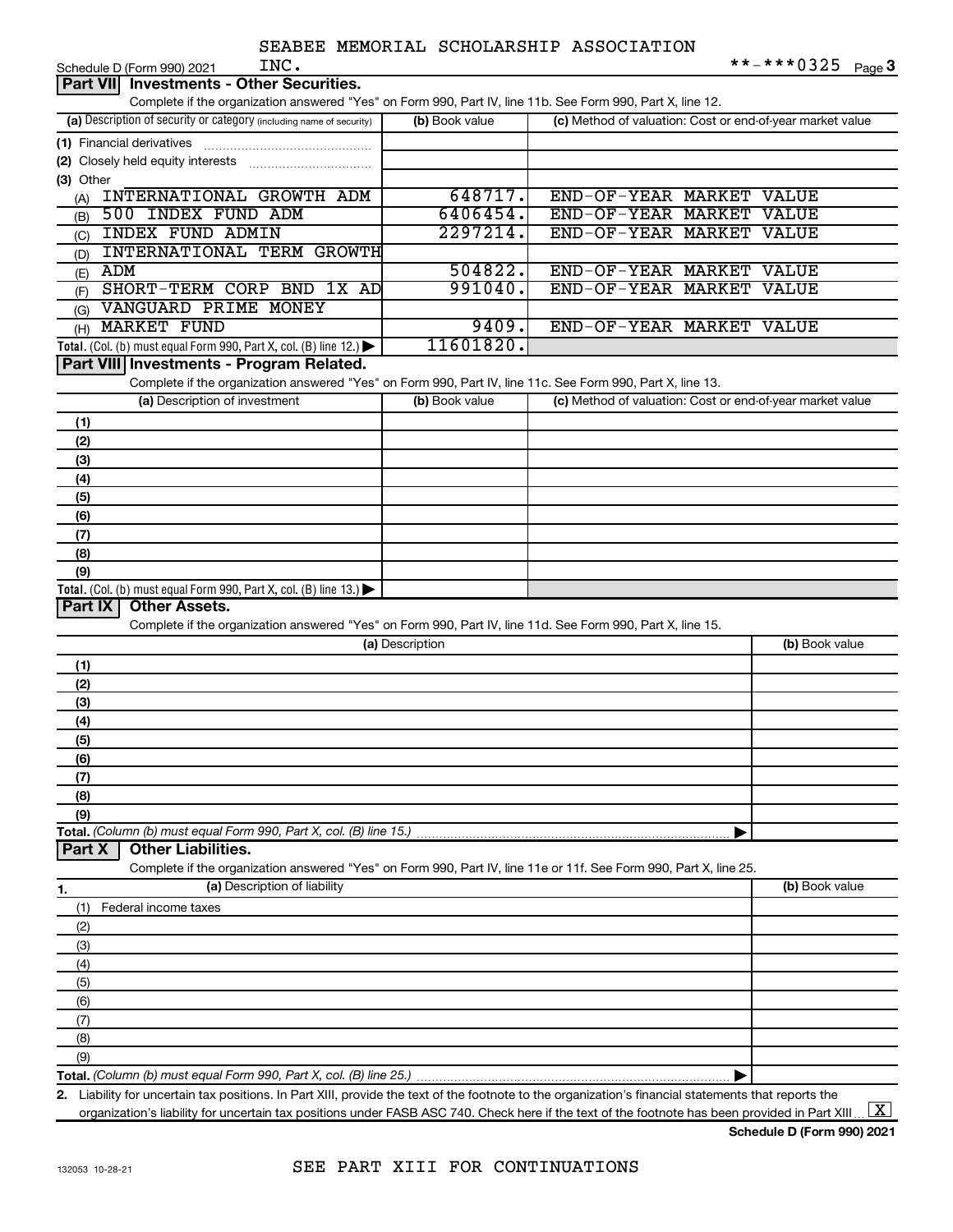|    | INC.<br>Schedule D (Form 990) 2021                                                                                                                                                                                                  |                |          |                | **-***0325 $_{Page 4}$ |        |
|----|-------------------------------------------------------------------------------------------------------------------------------------------------------------------------------------------------------------------------------------|----------------|----------|----------------|------------------------|--------|
|    | <b>Part XI</b><br>Reconciliation of Revenue per Audited Financial Statements With Revenue per Return.                                                                                                                               |                |          |                |                        |        |
|    | Complete if the organization answered "Yes" on Form 990, Part IV, line 12a.                                                                                                                                                         |                |          |                |                        |        |
| 1  | Total revenue, gains, and other support per audited financial statements [111] [11] Total revenue, gains, and other support per audited financial statements                                                                        |                |          | $\blacksquare$ | 3482329.               |        |
| 2  | Amounts included on line 1 but not on Form 990, Part VIII, line 12:                                                                                                                                                                 |                |          |                |                        |        |
| a  | Net unrealized gains (losses) on investments [111] Net unrealized mains (losses) on investments [11] Metamanian                                                                                                                     | 2a             | 1493216. |                |                        |        |
| b  |                                                                                                                                                                                                                                     | 2 <sub>b</sub> |          |                |                        |        |
| с  |                                                                                                                                                                                                                                     | 2c             |          |                |                        |        |
| d  |                                                                                                                                                                                                                                     | 2d             | 75051.   |                |                        |        |
| е  | Add lines 2a through 2d <b>manufactures</b> in the contract of the contract of the contract of the contract of the contract of the contract of the contract of the contract of the contract of the contract of the contract of the  |                |          | 2e             | 1568267.               |        |
| 3  |                                                                                                                                                                                                                                     |                |          | 3              | 1914062.               |        |
| 4  | Amounts included on Form 990, Part VIII, line 12, but not on line 1:                                                                                                                                                                |                |          |                |                        |        |
| a  | Investment expenses not included on Form 990, Part VIII, line 7b                                                                                                                                                                    | 4a             |          |                |                        |        |
| b  |                                                                                                                                                                                                                                     | 4 <sub>h</sub> |          |                |                        |        |
| C. | Add lines 4a and 4b                                                                                                                                                                                                                 |                |          | 4с             |                        | υ.     |
| 5  |                                                                                                                                                                                                                                     |                |          | $\overline{5}$ | 1914062.               |        |
|    | Part XII   Reconciliation of Expenses per Audited Financial Statements With Expenses per Return.                                                                                                                                    |                |          |                |                        |        |
|    | Complete if the organization answered "Yes" on Form 990, Part IV, line 12a.                                                                                                                                                         |                |          |                |                        |        |
| 1  |                                                                                                                                                                                                                                     |                |          | $\mathbf{1}$   | 801170.                |        |
| 2  | Amounts included on line 1 but not on Form 990, Part IX, line 25:                                                                                                                                                                   |                |          |                |                        |        |
| a  |                                                                                                                                                                                                                                     | 2a             |          |                |                        |        |
| b  |                                                                                                                                                                                                                                     | 2 <sub>b</sub> |          |                |                        |        |
| c  |                                                                                                                                                                                                                                     | 2 <sub>c</sub> |          |                |                        |        |
|    |                                                                                                                                                                                                                                     | 2d             | 77022.   |                |                        |        |
| е  | Add lines 2a through 2d <b>contained a contained a contained a contained a</b> contained a contained a contained a contained a contained a contained a contained a contained a contained a contained a contained a contained a cont |                |          | 2е             |                        | 77022. |
| 3  | Subtract line 2e from line 1                                                                                                                                                                                                        |                |          | 3              | 724148.                |        |
| 4  | Amounts included on Form 990, Part IX, line 25, but not on line 1:                                                                                                                                                                  |                |          |                |                        |        |
| a  | Investment expenses not included on Form 990, Part VIII, line 7b [11, 111, 120]                                                                                                                                                     | 4a             |          |                |                        |        |
| b  | Other (Describe in Part XIII.) (2000) (2000) (2000) (2010) (2010) (2010) (2010) (2010) (2010) (2010) (2010) (20                                                                                                                     | 4 <sub>b</sub> |          |                |                        |        |
|    | Add lines 4a and 4b                                                                                                                                                                                                                 |                |          | 4c             |                        | 0.     |
| 5  |                                                                                                                                                                                                                                     |                |          | 5              | 724148.                |        |
|    | Part XIII Supplemental Information.                                                                                                                                                                                                 |                |          |                |                        |        |

Provide the descriptions required for Part II, lines 3, 5, and 9; Part III, lines 1a and 4; Part IV, lines 1b and 2b; Part V, line 4; Part X, line 2; Part XI, lines 2d and 4b; and Part XII, lines 2d and 4b. Also complete this part to provide any additional information.

PART V, LINE 4:

ENDOWMENT FUNDS ARE USED TO PROVIDE SCHOLARSHIPS TO CHILDREN AND

GRANDCHILDREN OF INDIVIDUALS WHO HAVE SERVED IN THE U.S. NAVY SEABEES

PART X, LINE 2:

THE ASSOCIATION IS A NOT-FOR-PROFIT ORGANIZATION THAT IS EXEMPT FROM

INCOME TAXES UNDER SECTION 501(C)(3) OF THE INTERNAL REVENUE CODE (IRC)

AND COMPARABLE STATE LAW, AND CONTRIBUTIONS TO THE ASSOCIATION ARE TAX

DEDUCTIBLE WITHIN THE LIMITATIONS PRESCRIBED BY THE IRC.THE ASSOCIATION

HAS IMPLEMENTED THE ACCOUNTING REQUIREMENTS ASSOCIATED WITH UNCERTAINTY IN

INCOME TAXES USING THE PROVISION OF FINANCIAL ACCOUNTING STANDARDS BOARD

#### (FASB) ASC 740, INCOME TAXES. USING THAT GUIDANCE, TAX POSITIONS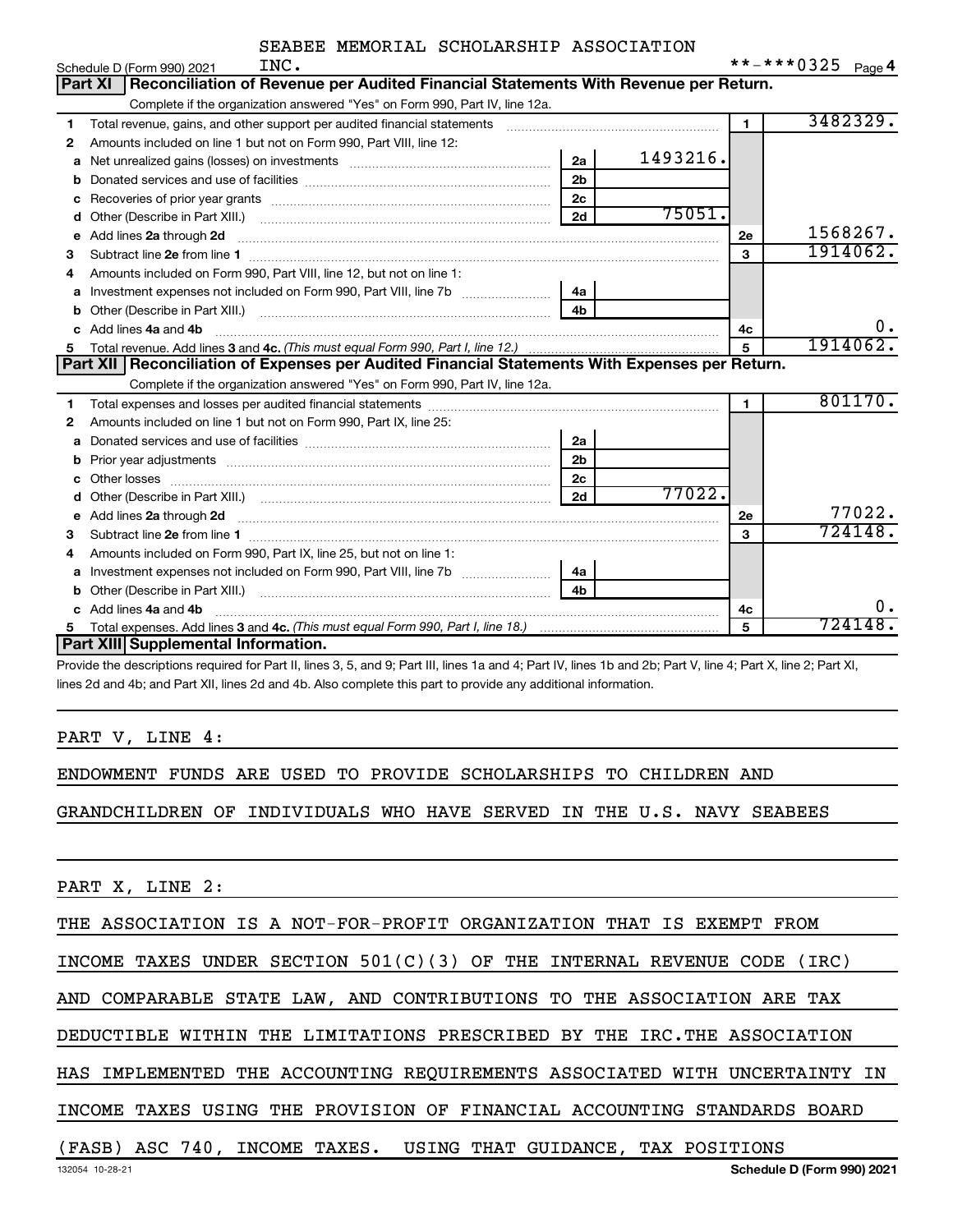| SEABEE MEMORIAL SCHOLARSHIP ASSOCIATION<br>**-***0325 Page 5<br>INC.<br>Schedule D (Form 990) 2021 |
|----------------------------------------------------------------------------------------------------|
| <b>Part XIII Supplemental Information (continued)</b>                                              |
| INITIALLY NEED TO BE RECOGNIZED IN THE FINANCIAL STATEMENTS WHEN IT IS                             |
| MORE-LIKELY-THAN-NOT THE POSITIONS WILL BE SUSTAINED UPON EXAMINATION BY                           |
| THE TAX AUTHORITIES. IT ALSO PROVIDES GUIDANCE FOR DERECOGNITION,                                  |
| CLASSIFICATION, INTEREST AND PENALTIES, ACCOUNTING IN INTERIM PERIODS,                             |
| DISCLOSURE, AND TRANSITION. AS OF DECEMBER 31, 2021, THE ASSOCIATION HAS                           |
| NO UNCERTAIN TAX POSITIONS THAT QUALIFY FOR EITHER RECOGNITION OR                                  |
| DISCLOSURE IN THE FINANCIAL STATEMENTS.                                                            |
|                                                                                                    |
| PART XI, LINE 2D - OTHER ADJUSTMENTS:                                                              |
| $-1971.$<br>SURRENDER VALUE CHANGE IN INSURANCE CONTRACT                                           |
| 72746.<br><b>FUNDRAISING EXPENSES</b>                                                              |
| 4276.<br>COST OF GOOD SOLD                                                                         |
| 75051.<br>TOTAL TO SCHEDULE D, PART XI, LINE 2D                                                    |
|                                                                                                    |
| PART XII, LINE 2D - OTHER ADJUSTMENTS:                                                             |
| 72746.<br><b>FUNDRAISING EXPENSES</b>                                                              |
| 4276.<br>COST OF GOOD SOLD                                                                         |
| 77022.<br>TOTAL TO SCHEDULE D, PART XII, LINE 2D                                                   |
|                                                                                                    |
|                                                                                                    |
|                                                                                                    |
|                                                                                                    |
|                                                                                                    |
|                                                                                                    |
|                                                                                                    |
|                                                                                                    |
|                                                                                                    |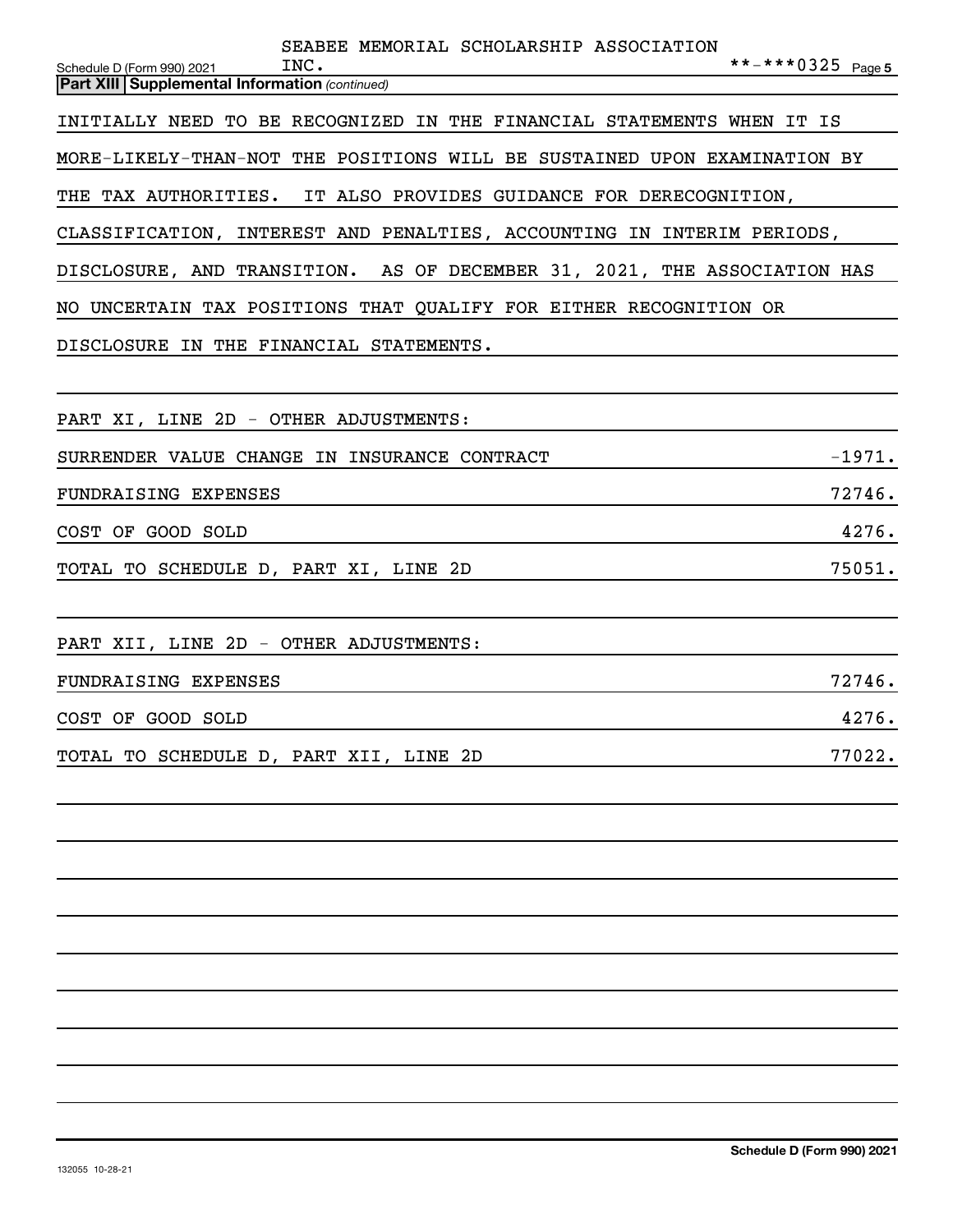| SEABEE MEMORIAL SCHOLARSHIP ASSOCIATION |  |  |  |  |
|-----------------------------------------|--|--|--|--|
|-----------------------------------------|--|--|--|--|

**Part XIII | Supplemental Information** (continued)

| <b>Part VII Investments - Other Securities.</b> See Form 990, Part X, line 12. |                |                                                              |  |  |  |
|--------------------------------------------------------------------------------|----------------|--------------------------------------------------------------|--|--|--|
| (a) Description of security or category<br>(including name of security)        | (b) Book value | (c) Method of valuation:<br>Cost or end-of-year market value |  |  |  |
| VANGUARD INFLATION ADM                                                         | 186244.        | <b>FMV</b>                                                   |  |  |  |
| LOOMIS SAYLES INFLATION SECURITIES                                             | 186411.        | <b>FMV</b>                                                   |  |  |  |
| <b>SCHWAB US TIPS ETF</b>                                                      | 186469.        | <b>FMV</b>                                                   |  |  |  |
| VANGUARD SHORT TERM INFLATION ETF                                              | 185040.        | <b>FMV</b>                                                   |  |  |  |
|                                                                                |                |                                                              |  |  |  |
|                                                                                |                |                                                              |  |  |  |
|                                                                                |                |                                                              |  |  |  |
|                                                                                |                |                                                              |  |  |  |
|                                                                                |                |                                                              |  |  |  |
|                                                                                |                |                                                              |  |  |  |
|                                                                                |                |                                                              |  |  |  |
|                                                                                |                |                                                              |  |  |  |
|                                                                                |                |                                                              |  |  |  |
|                                                                                |                |                                                              |  |  |  |
|                                                                                |                |                                                              |  |  |  |
|                                                                                |                |                                                              |  |  |  |
|                                                                                |                |                                                              |  |  |  |
|                                                                                |                |                                                              |  |  |  |
|                                                                                |                |                                                              |  |  |  |
|                                                                                |                |                                                              |  |  |  |
|                                                                                |                |                                                              |  |  |  |
|                                                                                |                |                                                              |  |  |  |
|                                                                                |                |                                                              |  |  |  |
|                                                                                |                |                                                              |  |  |  |
|                                                                                |                |                                                              |  |  |  |
|                                                                                |                |                                                              |  |  |  |
|                                                                                |                |                                                              |  |  |  |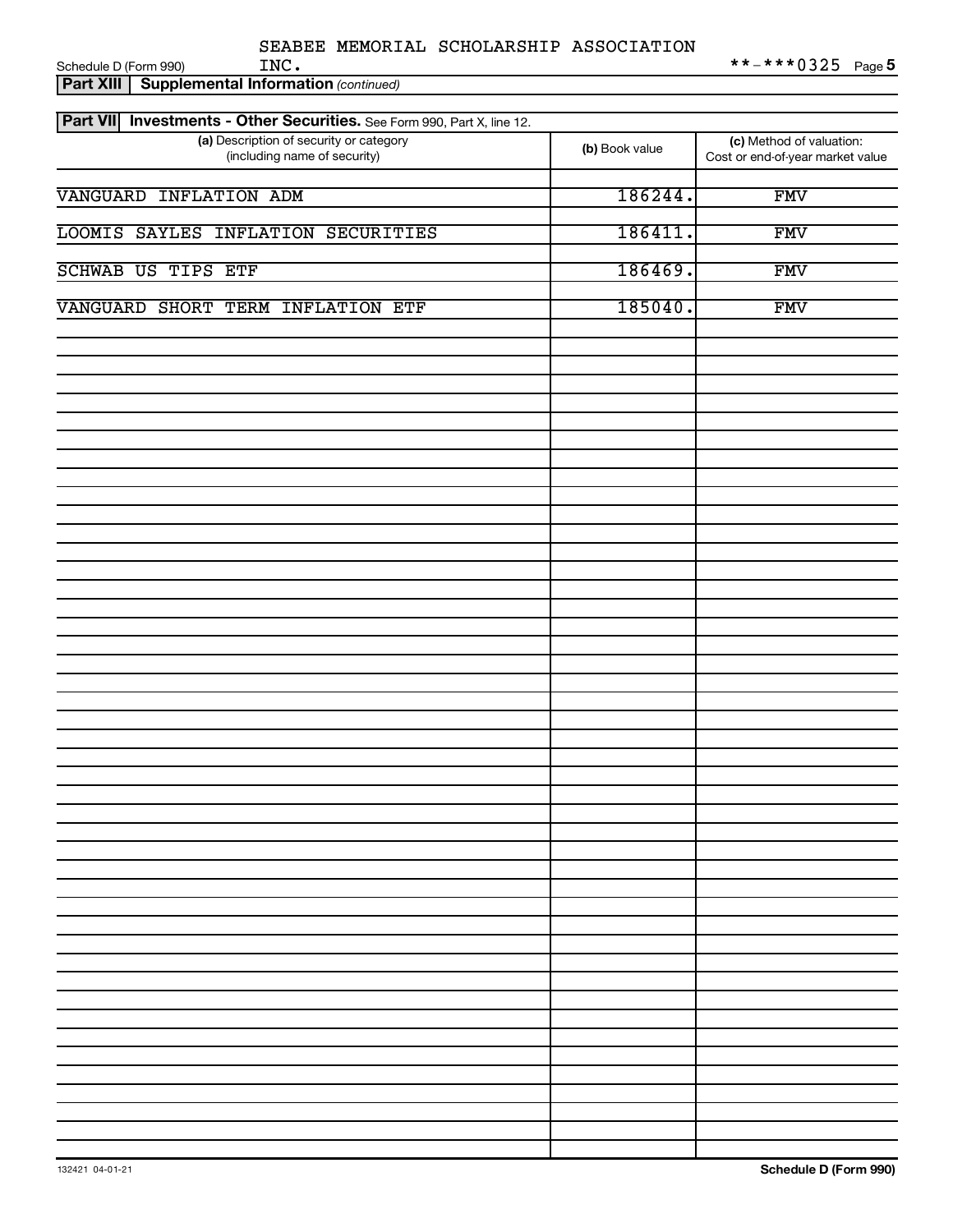| <b>SCHEDULE G</b>                                                                                                                                                                                                                                                                                                                                                                                                                                                                                                                       |                                                                                                                                                                                                           |  |                                           |                                                                            |    | <b>Supplemental Information Regarding Fundraising or Gaming Activities</b>                                                                                                                |                                                                            |            | OMB No. 1545-0047                                       |
|-----------------------------------------------------------------------------------------------------------------------------------------------------------------------------------------------------------------------------------------------------------------------------------------------------------------------------------------------------------------------------------------------------------------------------------------------------------------------------------------------------------------------------------------|-----------------------------------------------------------------------------------------------------------------------------------------------------------------------------------------------------------|--|-------------------------------------------|----------------------------------------------------------------------------|----|-------------------------------------------------------------------------------------------------------------------------------------------------------------------------------------------|----------------------------------------------------------------------------|------------|---------------------------------------------------------|
| (Form 990)                                                                                                                                                                                                                                                                                                                                                                                                                                                                                                                              | Complete if the organization answered "Yes" on Form 990, Part IV, line 17, 18, or 19, or if the<br>organization entered more than \$15,000 on Form 990-EZ, line 6a.<br>Attach to Form 990 or Form 990-EZ. |  |                                           |                                                                            |    |                                                                                                                                                                                           |                                                                            |            |                                                         |
| Department of the Treasury                                                                                                                                                                                                                                                                                                                                                                                                                                                                                                              |                                                                                                                                                                                                           |  |                                           |                                                                            |    |                                                                                                                                                                                           |                                                                            |            | <b>Open to Public</b>                                   |
| Internal Revenue Service                                                                                                                                                                                                                                                                                                                                                                                                                                                                                                                |                                                                                                                                                                                                           |  |                                           |                                                                            |    | ▶ Go to www.irs.gov/Form990 for instructions and the latest information.                                                                                                                  |                                                                            |            | Inspection                                              |
| Name of the organization                                                                                                                                                                                                                                                                                                                                                                                                                                                                                                                | INC.                                                                                                                                                                                                      |  | SEABEE MEMORIAL SCHOLARSHIP ASSOCIATION   |                                                                            |    |                                                                                                                                                                                           |                                                                            | **-***0325 | <b>Employer identification number</b>                   |
| Part I                                                                                                                                                                                                                                                                                                                                                                                                                                                                                                                                  | required to complete this part.                                                                                                                                                                           |  |                                           |                                                                            |    | Fundraising Activities. Complete if the organization answered "Yes" on Form 990, Part IV, line 17. Form 990-EZ filers are not                                                             |                                                                            |            |                                                         |
| 1 Indicate whether the organization raised funds through any of the following activities. Check all that apply.<br>Mail solicitations<br>a<br>b<br>Phone solicitations<br>c<br>In-person solicitations<br>d<br>2 a Did the organization have a written or oral agreement with any individual (including officers, directors, trustees, or<br>b If "Yes," list the 10 highest paid individuals or entities (fundraisers) pursuant to agreements under which the fundraiser is to be<br>compensated at least \$5,000 by the organization. | Internet and email solicitations                                                                                                                                                                          |  | e<br>f<br>Special fundraising events<br>g |                                                                            |    | Solicitation of non-government grants<br>Solicitation of government grants<br>key employees listed in Form 990, Part VII) or entity in connection with professional fundraising services? |                                                                            | Yes        | <b>No</b>                                               |
| (i) Name and address of individual<br>or entity (fundraiser)                                                                                                                                                                                                                                                                                                                                                                                                                                                                            |                                                                                                                                                                                                           |  | (ii) Activity                             | (iii) Did<br>fundraiser<br>have custody<br>or control of<br>contributions? |    | (iv) Gross receipts<br>from activity                                                                                                                                                      | (v) Amount paid<br>to (or retained by)<br>fundraiser<br>listed in col. (i) |            | (vi) Amount paid<br>to (or retained by)<br>organization |
|                                                                                                                                                                                                                                                                                                                                                                                                                                                                                                                                         |                                                                                                                                                                                                           |  |                                           | Yes                                                                        | No |                                                                                                                                                                                           |                                                                            |            |                                                         |
|                                                                                                                                                                                                                                                                                                                                                                                                                                                                                                                                         |                                                                                                                                                                                                           |  |                                           |                                                                            |    |                                                                                                                                                                                           |                                                                            |            |                                                         |
|                                                                                                                                                                                                                                                                                                                                                                                                                                                                                                                                         |                                                                                                                                                                                                           |  |                                           |                                                                            |    |                                                                                                                                                                                           |                                                                            |            |                                                         |
|                                                                                                                                                                                                                                                                                                                                                                                                                                                                                                                                         |                                                                                                                                                                                                           |  |                                           |                                                                            |    |                                                                                                                                                                                           |                                                                            |            |                                                         |
|                                                                                                                                                                                                                                                                                                                                                                                                                                                                                                                                         |                                                                                                                                                                                                           |  |                                           |                                                                            |    |                                                                                                                                                                                           |                                                                            |            |                                                         |
|                                                                                                                                                                                                                                                                                                                                                                                                                                                                                                                                         |                                                                                                                                                                                                           |  |                                           |                                                                            |    |                                                                                                                                                                                           |                                                                            |            |                                                         |
|                                                                                                                                                                                                                                                                                                                                                                                                                                                                                                                                         |                                                                                                                                                                                                           |  |                                           |                                                                            |    |                                                                                                                                                                                           |                                                                            |            |                                                         |
|                                                                                                                                                                                                                                                                                                                                                                                                                                                                                                                                         |                                                                                                                                                                                                           |  |                                           |                                                                            |    |                                                                                                                                                                                           |                                                                            |            |                                                         |
|                                                                                                                                                                                                                                                                                                                                                                                                                                                                                                                                         |                                                                                                                                                                                                           |  |                                           |                                                                            |    |                                                                                                                                                                                           |                                                                            |            |                                                         |
|                                                                                                                                                                                                                                                                                                                                                                                                                                                                                                                                         |                                                                                                                                                                                                           |  |                                           |                                                                            |    |                                                                                                                                                                                           |                                                                            |            |                                                         |
| Total                                                                                                                                                                                                                                                                                                                                                                                                                                                                                                                                   |                                                                                                                                                                                                           |  |                                           |                                                                            |    |                                                                                                                                                                                           |                                                                            |            |                                                         |
| 3 List all states in which the organization is registered or licensed to solicit contributions or has been notified it is exempt from registration<br>or licensing                                                                                                                                                                                                                                                                                                                                                                      |                                                                                                                                                                                                           |  |                                           |                                                                            |    |                                                                                                                                                                                           |                                                                            |            |                                                         |

LHA For Paperwork Reduction Act Notice, see the Instructions for Form 990 or 990-EZ. Schedule G (Form 990) 2021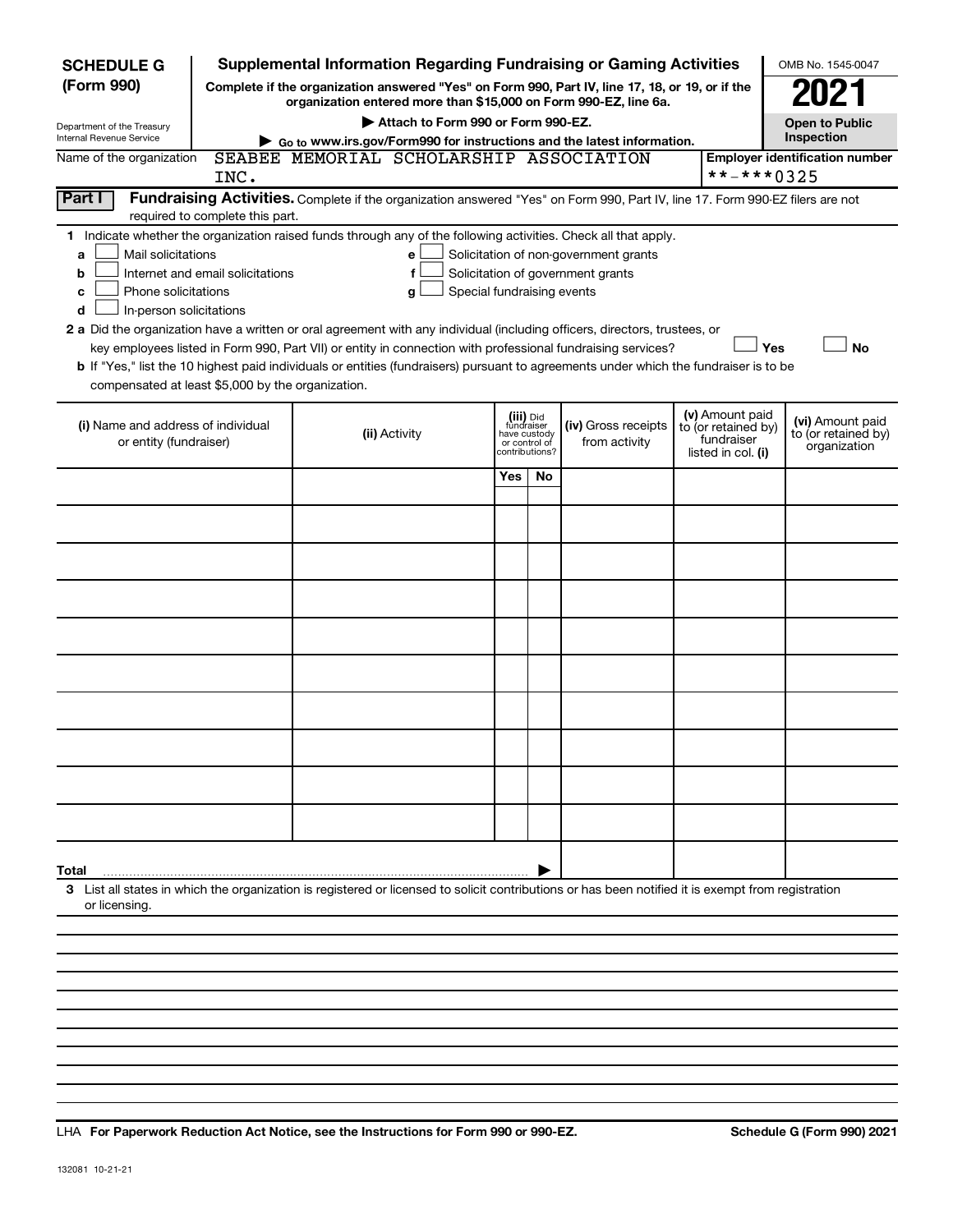Schedule G (Form 990) 2021  $\text{INC.}$ 

**2** INC. \*\*-\*\*\*0325

Part II | Fundraising Events. Complete if the organization answered "Yes" on Form 990, Part IV, line 18, or reported more than \$15,000 of fundraising event contributions and gross income on Form 990-EZ, lines 1 and 6b. List events with gross receipts greater than \$5,000.

|                 |                | OF RITURIAISHIY EVENT CONTIDUMONS AND YIOSS INCOME ON FOND 990-EZ, IINES T AND OD. EIST EVENTS WILL YIOSS RECEIDIS YREARER MAN \$0,000. |                                                              |                                                  |                       |                                                     |
|-----------------|----------------|-----------------------------------------------------------------------------------------------------------------------------------------|--------------------------------------------------------------|--------------------------------------------------|-----------------------|-----------------------------------------------------|
|                 |                |                                                                                                                                         | $(a)$ Event #1<br>SD GOLF                                    | $(b)$ Event #2<br>DC GOLF                        | (c) Other events<br>4 | (d) Total events<br>(add col. (a) through           |
|                 |                |                                                                                                                                         | <b>EVENT</b><br><b>EVENT</b><br>(event type)<br>(event type) |                                                  | (total number)        | col. (c)                                            |
|                 |                |                                                                                                                                         |                                                              |                                                  |                       |                                                     |
| Revenue         | 1.             |                                                                                                                                         | 76358.                                                       | 59591.                                           | 62386.                | 198335.                                             |
|                 |                |                                                                                                                                         | 6838.                                                        | 8019.                                            | 3493.                 | 18350.                                              |
|                 | 3              | Gross income (line 1 minus line 2)                                                                                                      | 69520.                                                       | 51572.                                           | 58893.                | 179985.                                             |
|                 |                |                                                                                                                                         | 900.                                                         | 1100.                                            |                       | 2000.                                               |
|                 | 5              |                                                                                                                                         | 497.                                                         | 497.                                             | 568.                  | 1562.                                               |
|                 | 6              |                                                                                                                                         | 8320.                                                        | 15270.                                           | 6631.                 | 30221.                                              |
| Direct Expenses | $\overline{7}$ |                                                                                                                                         | 11022.                                                       | 8268.                                            | 3090.                 | 22380.                                              |
|                 | 8              |                                                                                                                                         |                                                              |                                                  |                       |                                                     |
|                 | 9              |                                                                                                                                         | 4308.                                                        | 1745.                                            | 10530.                | 16583.                                              |
|                 | 10             | Direct expense summary. Add lines 4 through 9 in column (d)                                                                             |                                                              |                                                  |                       | 72746.                                              |
|                 |                |                                                                                                                                         |                                                              |                                                  |                       | 107239.                                             |
| Part III        |                | Gaming. Complete if the organization answered "Yes" on Form 990, Part IV, line 19, or reported more than                                |                                                              |                                                  |                       |                                                     |
|                 |                | \$15,000 on Form 990-EZ, line 6a.                                                                                                       |                                                              |                                                  |                       |                                                     |
|                 |                |                                                                                                                                         | (a) Bingo                                                    | (b) Pull tabs/instant<br>bingo/progressive bingo | (c) Other gaming      | (d) Total gaming (add<br>col. (a) through col. (c)) |
| Revenue         | 1.             |                                                                                                                                         |                                                              |                                                  |                       |                                                     |
|                 |                |                                                                                                                                         |                                                              |                                                  |                       |                                                     |
|                 |                |                                                                                                                                         |                                                              |                                                  |                       |                                                     |
| Direct Expenses | 3              |                                                                                                                                         |                                                              |                                                  |                       |                                                     |
|                 |                |                                                                                                                                         |                                                              |                                                  |                       |                                                     |

**9** Enter the state(s) in which the organization conducts gaming activities:

**8** Net gaming income summary. Subtract line 7 from line 1, column (d)

**6** Volunteer labor ~~~~~~~~~~~~~

**5** Other direct expenses

| a Is the organization licensed to conduct gaming activities in each of these states? |  | Yes | No |
|--------------------------------------------------------------------------------------|--|-----|----|
| <b>b</b> If "No," explain:                                                           |  |     |    |

**Yes Yes Yes** % % %

|

**No No No**

 $|\Box$  Yes  $\qquad \%$   $|\Box$  Yes  $\qquad \%$   $|\Box$  $|\Box$  No  $|\Box$  No  $|\Box$ 

**10 a Yes No** Were any of the organization's gaming licenses revoked, suspended, or terminated during the tax year? ~~~~~~~~~ † † **b** If "Yes," explain:

**7** Direct expense summary. Add lines 2 through 5 in column (d) ~~~~~~~~~~~~~~~~~~~~~~~~ |

132082 10-21-21

**Schedule G (Form 990) 2021**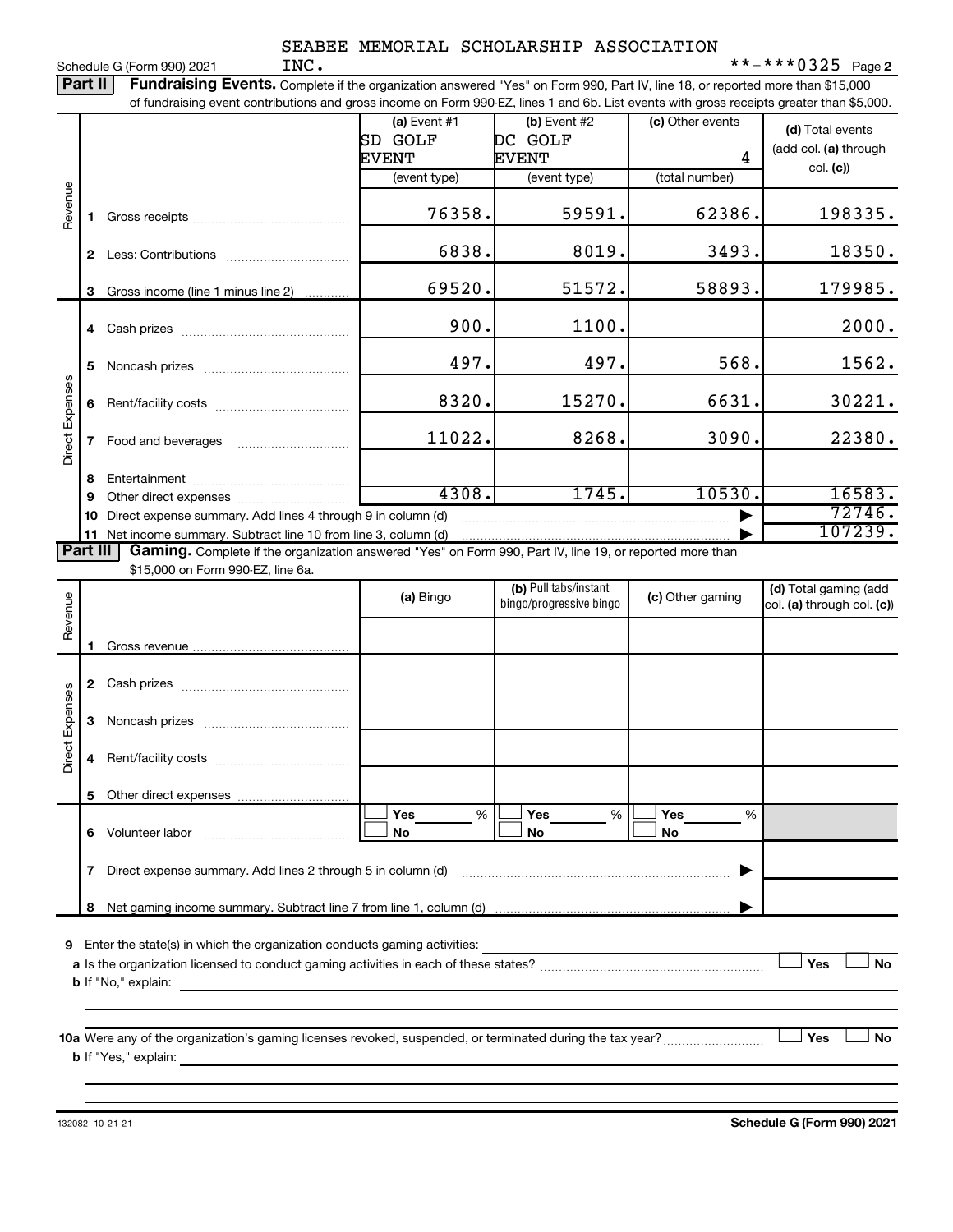|  |  |  | SEABEE MEMORIAL SCHOLARSHIP ASSOCIATION |
|--|--|--|-----------------------------------------|
|--|--|--|-----------------------------------------|

| peaber Memoniap Schopanshift Association<br>**-***0325 Page 3<br>INC.<br>Schedule G (Form 990) 2021                                                                                                                                  |     |     |           |
|--------------------------------------------------------------------------------------------------------------------------------------------------------------------------------------------------------------------------------------|-----|-----|-----------|
| <u> 1989 - Johann Stein, markin sammen fyrir sener og fyrir sener og fyrir sener og fyrir sener og fyrir sener og</u>                                                                                                                |     | Yes | <b>No</b> |
| 12 Is the organization a grantor, beneficiary or trustee of a trust, or a member of a partnership or other entity formed                                                                                                             |     |     |           |
|                                                                                                                                                                                                                                      |     | Yes | No        |
| 13 Indicate the percentage of gaming activity conducted in:                                                                                                                                                                          |     |     |           |
| a The organization's facility [11, 2010] The organization's facility [11, 2010] The organization's facility [11, 2010] The organization's facility [11, 2010] The organization of the state of the state of the state of the s       | 13a |     | %         |
| <b>b</b> An outside facility <i>www.communicality www.communicality.communicality www.communicality www.communicality.communicality</i>                                                                                              | 13b |     | %         |
| 14 Enter the name and address of the person who prepares the organization's gaming/special events books and records:                                                                                                                 |     |     |           |
| Name $\blacktriangleright$<br><u> 2000 - Jan James Alexander (h. 1888).</u><br>1900 - Johann Alexander (h. 1800).                                                                                                                    |     |     |           |
| Address ><br><u> 1989 - Johann John Stone, meil in der Stone aus der Stone aus der Stone aus der Stone aus der Stone anderen S</u>                                                                                                   |     |     |           |
|                                                                                                                                                                                                                                      |     | Yes | No        |
|                                                                                                                                                                                                                                      |     |     |           |
| of gaming revenue retained by the third party $\triangleright$ \$                                                                                                                                                                    |     |     |           |
| c If "Yes," enter name and address of the third party:                                                                                                                                                                               |     |     |           |
| Name <b>Decision of the Contract of the Contract of the Contract of the Contract of the Contract of the Contract of the Contract of the Contract of the Contract of the Contract of the Contract of the Contract of the Contract</b> |     |     |           |
| Address ><br><u> 2002 - Johann John Stein, mars an de British (b. 1958)</u>                                                                                                                                                          |     |     |           |
| 16 Gaming manager information:                                                                                                                                                                                                       |     |     |           |
|                                                                                                                                                                                                                                      |     |     |           |
|                                                                                                                                                                                                                                      |     |     |           |
| Gaming manager compensation > \$                                                                                                                                                                                                     |     |     |           |
| Description of services provided > example and a service of the service of the services provided > example and the services provided > example and the services provided > example and the services of the services of the ser       |     |     |           |
|                                                                                                                                                                                                                                      |     |     |           |
|                                                                                                                                                                                                                                      |     |     |           |
| Director/officer<br>Employee<br>Independent contractor                                                                                                                                                                               |     |     |           |
| 17 Mandatory distributions:                                                                                                                                                                                                          |     |     |           |
| a Is the organization required under state law to make charitable distributions from the gaming proceeds to                                                                                                                          |     |     |           |
| retain the state gaming license?                                                                                                                                                                                                     |     | Yes | No        |
| <b>b</b> Enter the amount of distributions required under state law to be distributed to other exempt organizations or spent in the                                                                                                  |     |     |           |
| organization's own exempt activities during the tax year $\triangleright$ \$<br> Part IV<br>Supplemental Information. Provide the explanations required by Part I, line 2b, columns (iii) and (v); and Part III, lines 9, 9b, 10b,   |     |     |           |
| 15b, 15c, 16, and 17b, as applicable. Also provide any additional information. See instructions.                                                                                                                                     |     |     |           |
|                                                                                                                                                                                                                                      |     |     |           |
|                                                                                                                                                                                                                                      |     |     |           |
|                                                                                                                                                                                                                                      |     |     |           |
|                                                                                                                                                                                                                                      |     |     |           |
|                                                                                                                                                                                                                                      |     |     |           |
|                                                                                                                                                                                                                                      |     |     |           |
|                                                                                                                                                                                                                                      |     |     |           |
|                                                                                                                                                                                                                                      |     |     |           |
|                                                                                                                                                                                                                                      |     |     |           |
|                                                                                                                                                                                                                                      |     |     |           |
|                                                                                                                                                                                                                                      |     |     |           |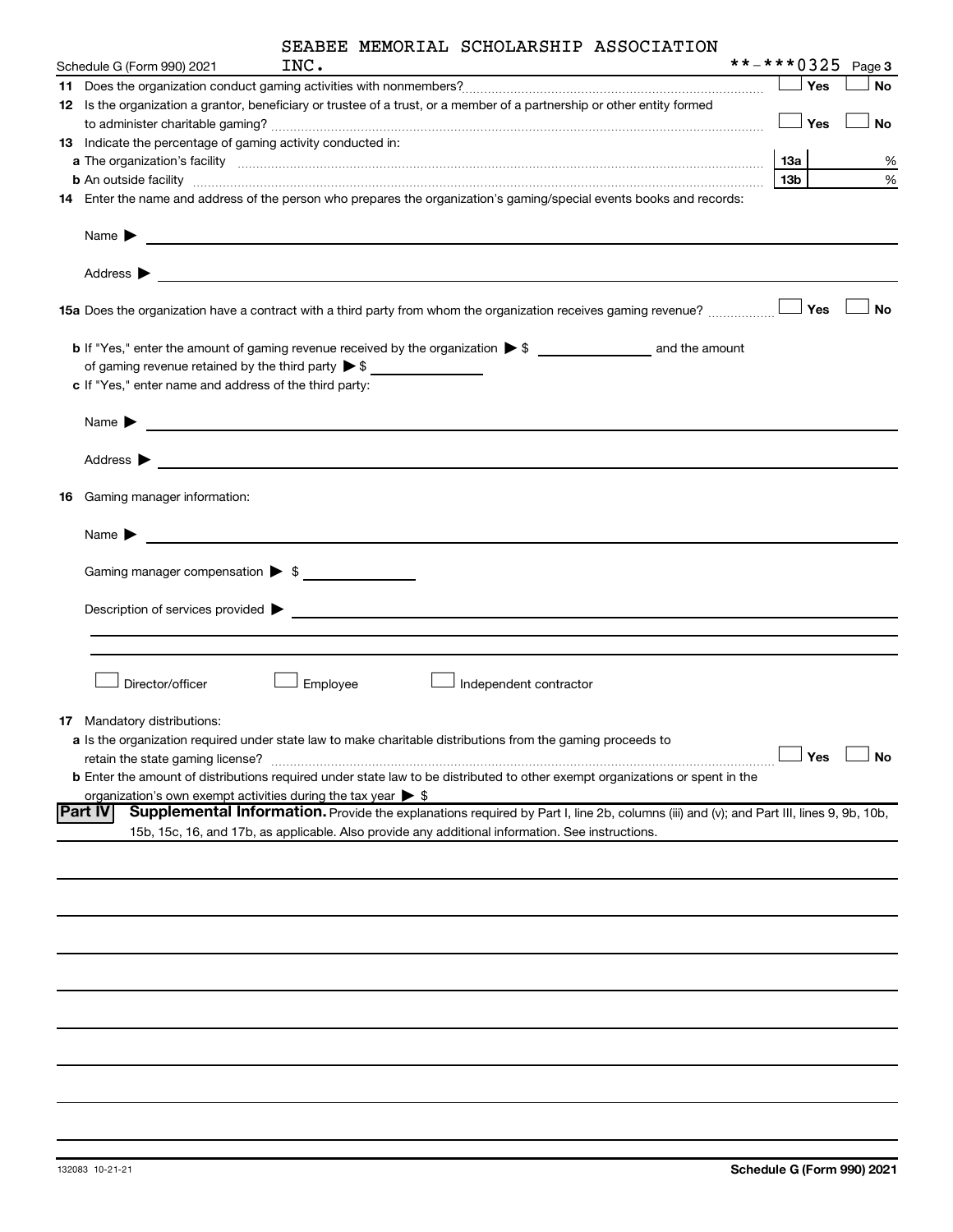|                                                                                     |      |  | SEABEE MEMORIAL SCHOLARSHIP ASSOCIATION |                   |  |
|-------------------------------------------------------------------------------------|------|--|-----------------------------------------|-------------------|--|
| Schedule G (Form 990) INC.<br><b>Part IV   Supplemental Information</b> (continued) | INC. |  |                                         | **-***0325 Page 4 |  |
|                                                                                     |      |  |                                         |                   |  |
|                                                                                     |      |  |                                         |                   |  |
|                                                                                     |      |  |                                         |                   |  |
|                                                                                     |      |  |                                         |                   |  |
|                                                                                     |      |  |                                         |                   |  |
|                                                                                     |      |  |                                         |                   |  |
|                                                                                     |      |  |                                         |                   |  |
|                                                                                     |      |  |                                         |                   |  |
|                                                                                     |      |  |                                         |                   |  |
|                                                                                     |      |  |                                         |                   |  |
|                                                                                     |      |  |                                         |                   |  |
|                                                                                     |      |  |                                         |                   |  |
|                                                                                     |      |  |                                         |                   |  |
|                                                                                     |      |  |                                         |                   |  |
|                                                                                     |      |  |                                         |                   |  |
|                                                                                     |      |  |                                         |                   |  |
|                                                                                     |      |  |                                         |                   |  |
|                                                                                     |      |  |                                         |                   |  |
|                                                                                     |      |  |                                         |                   |  |
|                                                                                     |      |  |                                         |                   |  |
|                                                                                     |      |  |                                         |                   |  |
|                                                                                     |      |  |                                         |                   |  |
|                                                                                     |      |  |                                         |                   |  |
|                                                                                     |      |  |                                         |                   |  |
|                                                                                     |      |  |                                         |                   |  |
|                                                                                     |      |  |                                         |                   |  |
|                                                                                     |      |  |                                         |                   |  |
|                                                                                     |      |  |                                         |                   |  |
|                                                                                     |      |  |                                         |                   |  |
|                                                                                     |      |  |                                         |                   |  |
|                                                                                     |      |  |                                         |                   |  |
|                                                                                     |      |  |                                         |                   |  |
|                                                                                     |      |  |                                         |                   |  |
|                                                                                     |      |  |                                         |                   |  |
|                                                                                     |      |  |                                         |                   |  |
|                                                                                     |      |  |                                         |                   |  |
|                                                                                     |      |  |                                         |                   |  |
|                                                                                     |      |  |                                         |                   |  |
|                                                                                     |      |  |                                         |                   |  |
|                                                                                     |      |  |                                         |                   |  |
|                                                                                     |      |  |                                         |                   |  |
|                                                                                     |      |  |                                         |                   |  |
|                                                                                     |      |  |                                         |                   |  |
|                                                                                     |      |  |                                         |                   |  |
|                                                                                     |      |  |                                         |                   |  |
|                                                                                     |      |  |                                         |                   |  |
|                                                                                     |      |  |                                         |                   |  |
|                                                                                     |      |  |                                         |                   |  |
|                                                                                     |      |  |                                         |                   |  |
|                                                                                     |      |  |                                         |                   |  |
|                                                                                     |      |  |                                         |                   |  |
|                                                                                     |      |  |                                         |                   |  |
|                                                                                     |      |  |                                         |                   |  |
|                                                                                     |      |  |                                         |                   |  |
|                                                                                     |      |  |                                         |                   |  |
|                                                                                     |      |  |                                         |                   |  |
|                                                                                     |      |  |                                         |                   |  |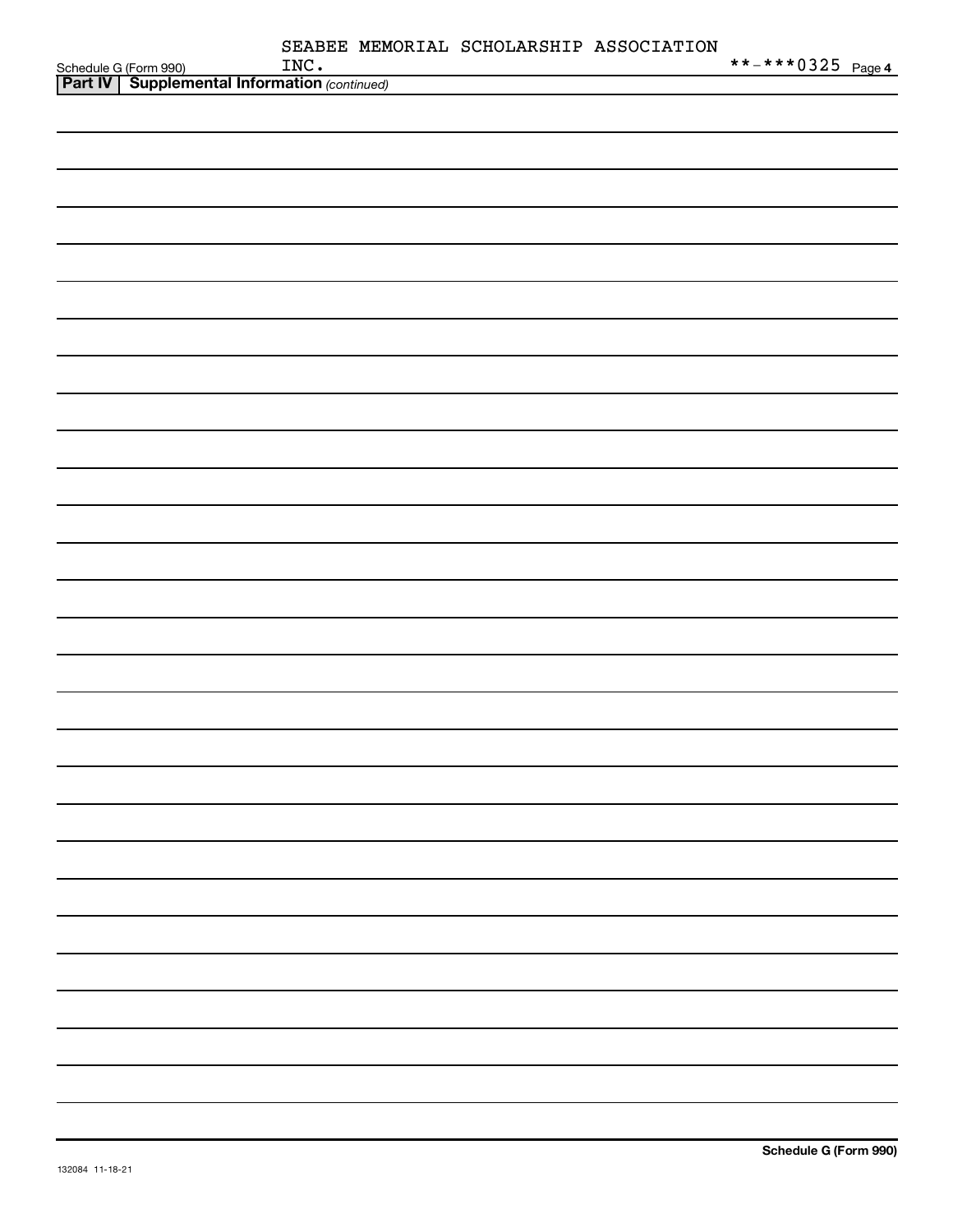| <b>SCHEDULE I</b><br>(Form 990)<br>Department of the Treasury<br>Internal Revenue Service                                                                                  | <b>Grants and Other Assistance to Organizations,</b><br>Governments, and Individuals in the United States<br>Complete if the organization answered "Yes" on Form 990, Part IV, line 21 or 22.<br>Attach to Form 990.                                                                |         |                                         |                                                       |                                        |                                                                |                                          | OMB No. 1545-0047<br>2021<br><b>Open to Public</b>  |
|----------------------------------------------------------------------------------------------------------------------------------------------------------------------------|-------------------------------------------------------------------------------------------------------------------------------------------------------------------------------------------------------------------------------------------------------------------------------------|---------|-----------------------------------------|-------------------------------------------------------|----------------------------------------|----------------------------------------------------------------|------------------------------------------|-----------------------------------------------------|
| Name of the organization                                                                                                                                                   |                                                                                                                                                                                                                                                                                     |         | SEABEE MEMORIAL SCHOLARSHIP ASSOCIATION | Go to www.irs.gov/Form990 for the latest information. |                                        |                                                                |                                          | Inspection<br><b>Employer identification number</b> |
|                                                                                                                                                                            | INC.                                                                                                                                                                                                                                                                                |         |                                         |                                                       |                                        |                                                                |                                          | **-***0325                                          |
| Part I                                                                                                                                                                     | <b>General Information on Grants and Assistance</b>                                                                                                                                                                                                                                 |         |                                         |                                                       |                                        |                                                                |                                          |                                                     |
| 1 Does the organization maintain records to substantiate the amount of the grants or assistance, the grantees' eligibility for the grants or assistance, and the selection |                                                                                                                                                                                                                                                                                     |         |                                         |                                                       |                                        |                                                                |                                          |                                                     |
|                                                                                                                                                                            |                                                                                                                                                                                                                                                                                     |         |                                         |                                                       |                                        |                                                                |                                          | $\boxed{\text{X}}$ No<br><b>Yes</b>                 |
| $\mathbf{2}$<br>Part II                                                                                                                                                    | Describe in Part IV the organization's procedures for monitoring the use of grant funds in the United States.<br>Grants and Other Assistance to Domestic Organizations and Domestic Governments. Complete if the organization answered "Yes" on Form 990, Part IV, line 21, for any |         |                                         |                                                       |                                        |                                                                |                                          |                                                     |
|                                                                                                                                                                            | recipient that received more than \$5,000. Part II can be duplicated if additional space is needed.                                                                                                                                                                                 |         |                                         |                                                       |                                        |                                                                |                                          |                                                     |
|                                                                                                                                                                            | <b>1 (a)</b> Name and address of organization<br>or government                                                                                                                                                                                                                      | (b) EIN | (c) IRC section<br>(if applicable)      | (d) Amount of<br>cash grant                           | (e) Amount of<br>noncash<br>assistance | (f) Method of<br>valuation (book,<br>FMV, appraisal,<br>other) | (g) Description of<br>noncash assistance | (h) Purpose of grant<br>or assistance               |
|                                                                                                                                                                            |                                                                                                                                                                                                                                                                                     |         |                                         |                                                       |                                        |                                                                |                                          |                                                     |
|                                                                                                                                                                            |                                                                                                                                                                                                                                                                                     |         |                                         |                                                       |                                        |                                                                |                                          |                                                     |
|                                                                                                                                                                            |                                                                                                                                                                                                                                                                                     |         |                                         |                                                       |                                        |                                                                |                                          |                                                     |
|                                                                                                                                                                            |                                                                                                                                                                                                                                                                                     |         |                                         |                                                       |                                        |                                                                |                                          |                                                     |
|                                                                                                                                                                            |                                                                                                                                                                                                                                                                                     |         |                                         |                                                       |                                        |                                                                |                                          |                                                     |
|                                                                                                                                                                            |                                                                                                                                                                                                                                                                                     |         |                                         |                                                       |                                        |                                                                |                                          |                                                     |
| $\mathbf{2}$                                                                                                                                                               | Enter total number of section 501(c)(3) and government organizations listed in the line 1 table                                                                                                                                                                                     |         |                                         |                                                       |                                        |                                                                |                                          |                                                     |
| 3                                                                                                                                                                          | Enter total number of other organizations listed in the line 1 table                                                                                                                                                                                                                |         |                                         |                                                       |                                        |                                                                |                                          |                                                     |
|                                                                                                                                                                            | LHA For Paperwork Reduction Act Notice, see the Instructions for Form 990.                                                                                                                                                                                                          |         |                                         |                                                       |                                        |                                                                |                                          | <b>Schedule I (Form 990) 2021</b>                   |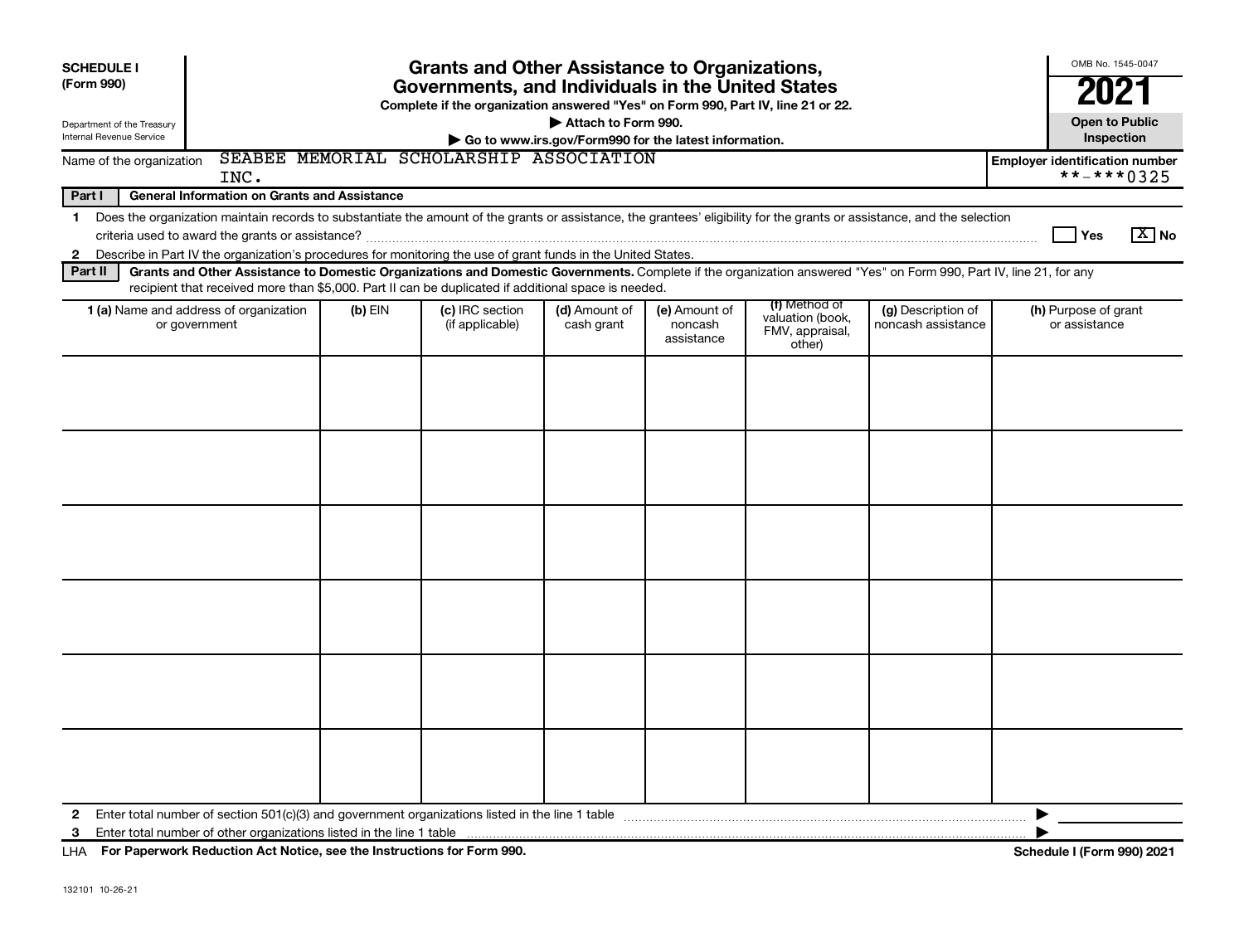#### Schedule I (Form 990) 2021  $\text{INC.}$ SEABEE MEMORIAL SCHOLARSHIP ASSOCIATION

 $***-**0325$ 

**2**

**Part III | Grants and Other Assistance to Domestic Individuals.** Complete if the organization answered "Yes" on Form 990, Part IV, line 22. Part III can be duplicated if additional space is needed.

| recipients | (c) Amount of<br>cash grant | cash assistance      | (e) Method of valuation<br>(book, FMV, appraisal, other) | (f) Description of noncash assistance |
|------------|-----------------------------|----------------------|----------------------------------------------------------|---------------------------------------|
|            |                             |                      |                                                          |                                       |
|            |                             |                      |                                                          |                                       |
|            |                             |                      |                                                          |                                       |
|            |                             |                      |                                                          |                                       |
|            |                             |                      |                                                          |                                       |
|            |                             |                      |                                                          |                                       |
|            |                             |                      |                                                          |                                       |
|            |                             |                      |                                                          |                                       |
|            |                             |                      |                                                          |                                       |
|            |                             |                      |                                                          |                                       |
|            |                             | (b) Number of<br>162 | 410243.                                                  | (d) Amount of non-<br>0.              |

Part IV | Supplemental Information. Provide the information required in Part I, line 2; Part III, column (b); and any other additional information.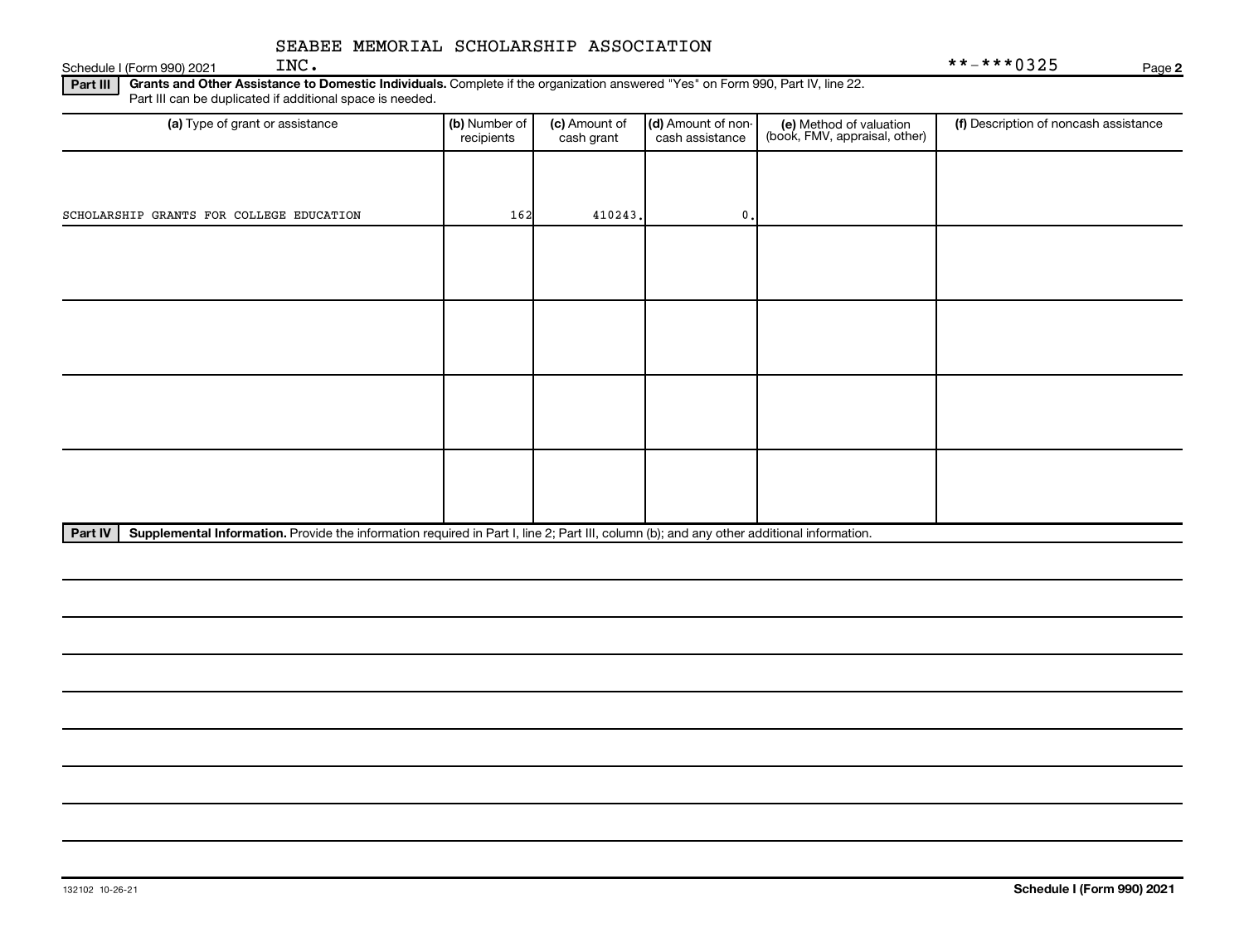**(Form 990)**

Department of the Treasury Internal Revenue Service

Name of the organization

**Complete to provide information for responses to specific questions on Form 990 or 990-EZ or to provide any additional information. | Attach to Form 990 or Form 990-EZ. | Go to www.irs.gov/Form990 for the latest information. SCHEDULE O Supplemental Information to Form 990 or 990-EZ**  $\frac{10000 \text{ N}}{2}$ SEABEE MEMORIAL SCHOLARSHIP ASSOCIATION

INC. \*\*-\*\*\*0325

OMB No. 1545-0047 **Open to Public Inspection Employer identification number**

FORM 990, PART I, LINE 1, DESCRIPTION OF ORGANIZATION MISSION:

INDIVIDUALS WHO HAVE SERVED IN THE U.S. NAVY SEABEES AND IN THE U.S.

NAVY CIVIL ENGINEER CORPS AND RAISES FUNDS TO CONSTRUCT MONUMENTS AND

MEMORIALS TO THE U.S. NAVY SEABEES.

FORM 990, PART VI, SECTION B, LINE 11B:

THE FINANCE AND AUDIT COMMITEES REVIEW THE FINANCIAL STATEMENT AND 990

BEFORE PRESENTATION TO THE BOARD OF DIRECTORS.

FORM 990, PART VI, SECTION B, LINE 15A:

THE EXECUTIVE DIRECTOR IS THE ONLY EMPLOYEE OF THE ORGANIZATION WHOSE

COMPENSATION WAS REVIEWED BY THE BOARD CHAIRMAN.

FORM 990, PART VI, SECTION C, LINE 19:

FULL DOCUMENTS ARE AVAILABLE UPON REQUEST. ALSO, THE ASSOCIATION MAINTAINS

A WEBSITE THAT PROVIDES THE MOST RECENT FINANCIAL STATEMENTS TO THE PUBLIC.

FORM 990, PART IX, LINE 11G, OTHER FEES: ADMINISTRATIVE CONTRACT SERVICES: PROGRAM SERVICE EXPENSES **38840.** 

MANAGEMENT AND GENERAL EXPENSES 38840.

FUNDRAISING EXPENSES 35897.

TOTAL EXPENSES 113577.

CONSULTING CONTRACT SERVICES:

PROGRAM SERVICE EXPENSES 194.